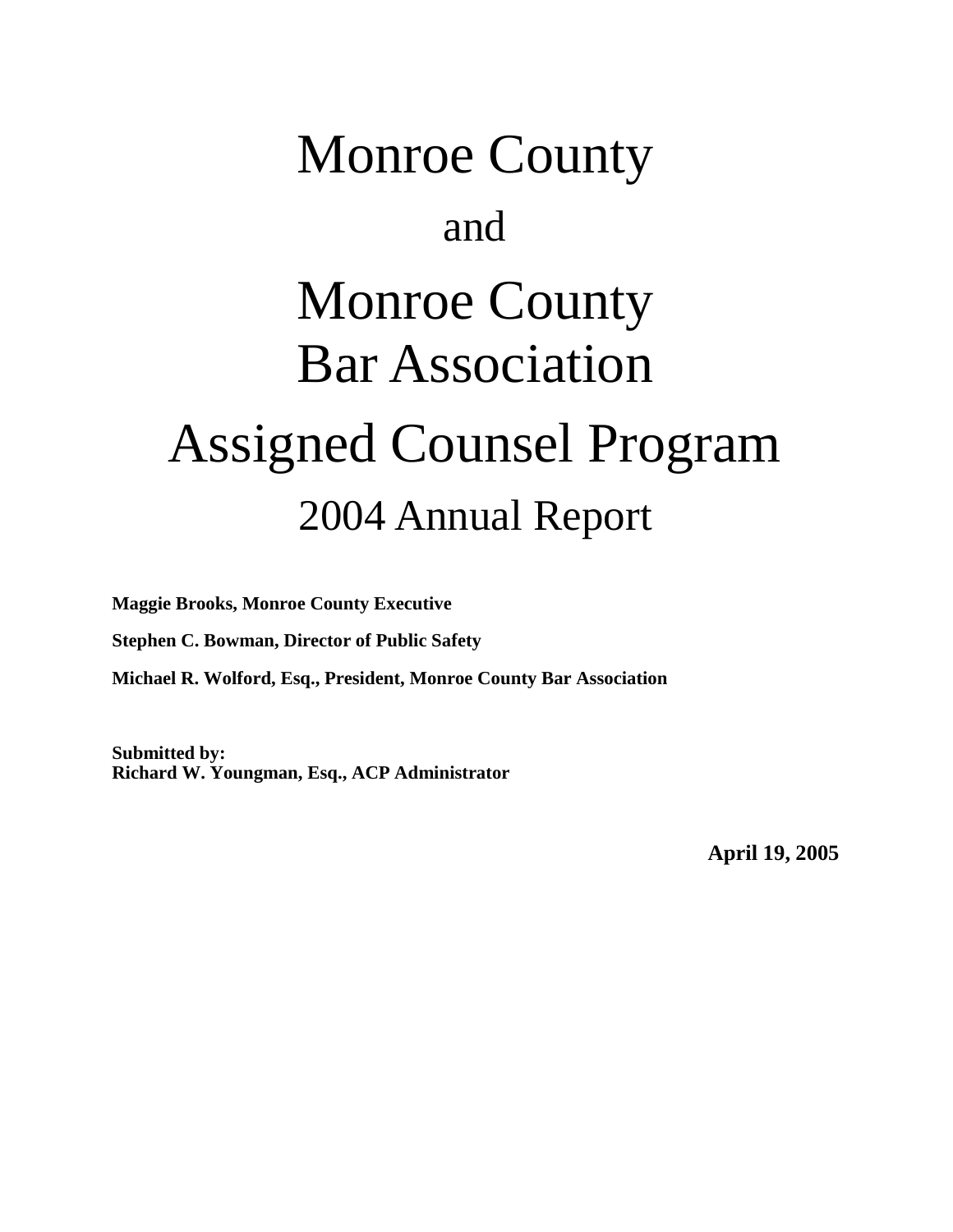## TABLE OF CONTENTS

| "To Provide A Coordinated And Centralized Assignment System for Conflict Cases" 3<br>"To Provide A More Equitable Distribution Of Conflict Assignments Among Lawyers" 4<br>"To Maintain Uniform And Proper Billing Practices And To Ensure Cost Accountability Of Services" 5 |  |
|-------------------------------------------------------------------------------------------------------------------------------------------------------------------------------------------------------------------------------------------------------------------------------|--|
|                                                                                                                                                                                                                                                                               |  |
|                                                                                                                                                                                                                                                                               |  |
|                                                                                                                                                                                                                                                                               |  |
|                                                                                                                                                                                                                                                                               |  |
|                                                                                                                                                                                                                                                                               |  |
|                                                                                                                                                                                                                                                                               |  |
|                                                                                                                                                                                                                                                                               |  |
|                                                                                                                                                                                                                                                                               |  |
|                                                                                                                                                                                                                                                                               |  |
|                                                                                                                                                                                                                                                                               |  |
|                                                                                                                                                                                                                                                                               |  |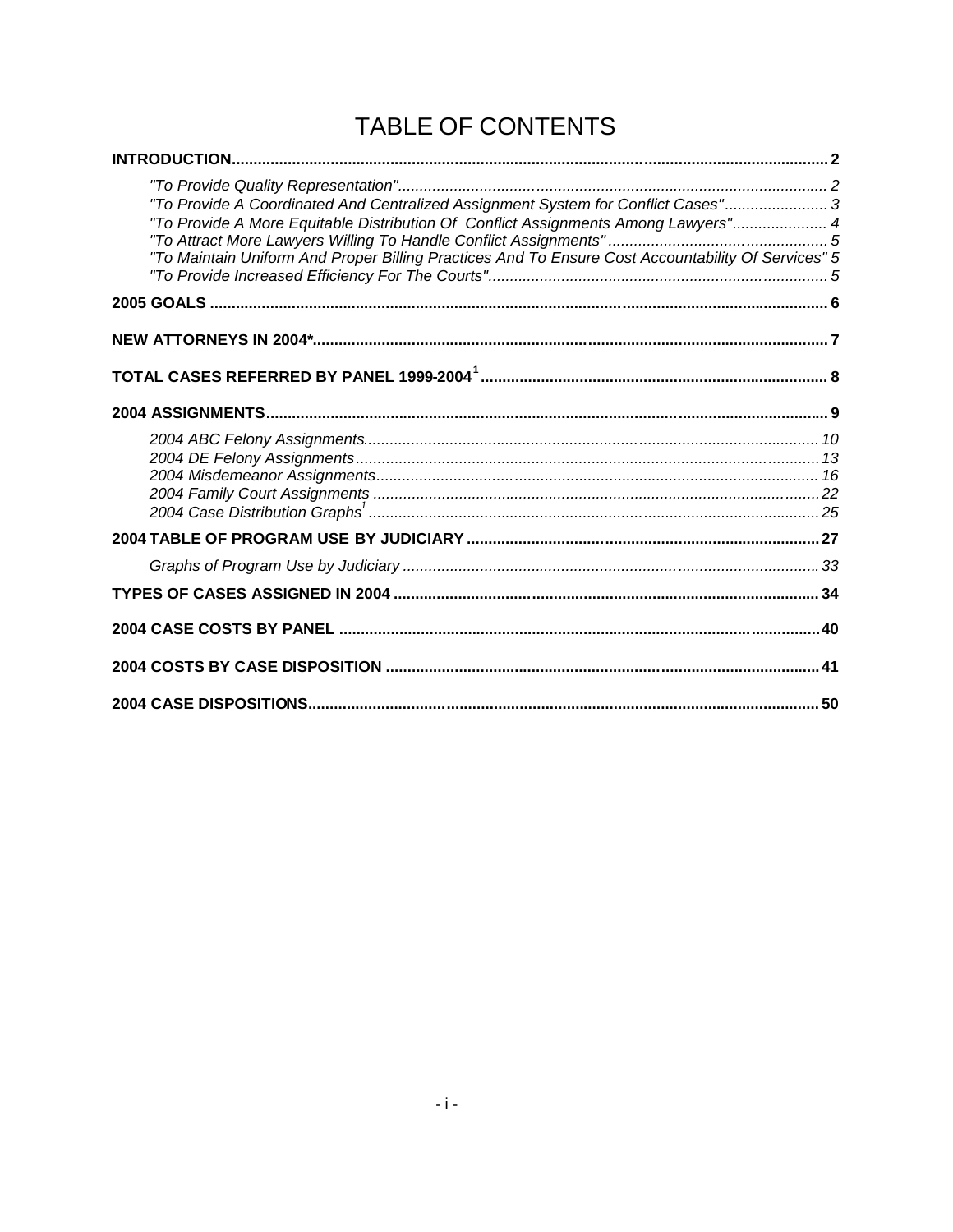#### <span id="page-2-0"></span>**Introduction**

2004 was the thirteenth year the Assigned Counsel Program operated in all courts. It was also the first full year of operation for the Conflict Defender Office.

The Conflict Defender Office added a full-time appellate attorney in September 2004 and now has a staff of nine attorneys and three support staff. Outside support services such as investigation and service of process are done on a contract basis. The attorneys in the office represent clients in conflict cases in Family Court, Rochester City Court and all of the appellate courts. All cases in Local Criminal Court, all felony cases and all statutorily assigned cases in Superior Court are still assigned to private counsel under the Joint Monroe County/Monroe County Bar Association Plan for Conflict Assignments.

The following statistical information shows the Program's relative success in meeting the goals of the Plan:

> "The objectives of this conflict assignments plan are to provide quality representation to eligible indigent defendants or other litigants in those cases where the Public Defender has a conflict of interest; to provide a coordinated and centralized assignment system for conflict cases arising in the courts specified in Article IV herein, to provide a more equitable distribution of conflict assignments among lawyers; to attract more lawyers willing to handle conflict assignments, to maintain uniform and proper billing practices; to ensure cost accountability of services, and to provide increased efficiency for the courts by making qualified attorneys more readily available to handle conflict cases." *Monroe County Bar Association Sponsored Plan for Conflict Assignments*, ARTICLE II. Plan **Objectives**

#### <span id="page-2-1"></span>**"To Provide Quality Representation"**

The Program received five initial complaints involving alleged questionable, unethical or illegal conduct by participating attorneys. This is a slight increase from 2003. Clients were the source of the complaints. The Monroe County Bar Association referred no complaints filed by clients. The Program has jurisdiction over open cases only. After investigation, the Assigned Counsel Program closed all complaints with no action taken against the attorney. All complaints were disposed of either by the attorney and client reaching a mutually acceptable understanding or by the attorney's withdrawal from the case with the permission of the court.

All complaints required only administrative action. No referral to the Assigned Counsel Program Review Committee was necessary. The most frequent complaint involved failure to maintain communication with the client regarding his or her case.

The Program's Motion and Brief Bank now contains several hundred documents. No index is yet available.. Access to the documents is restricted to Program participants.

In 2001, the Program started an electronic newsletter. During 2004, we developed a new method of distribution for the newsletter. A weekly newsletter was posted on our web site as an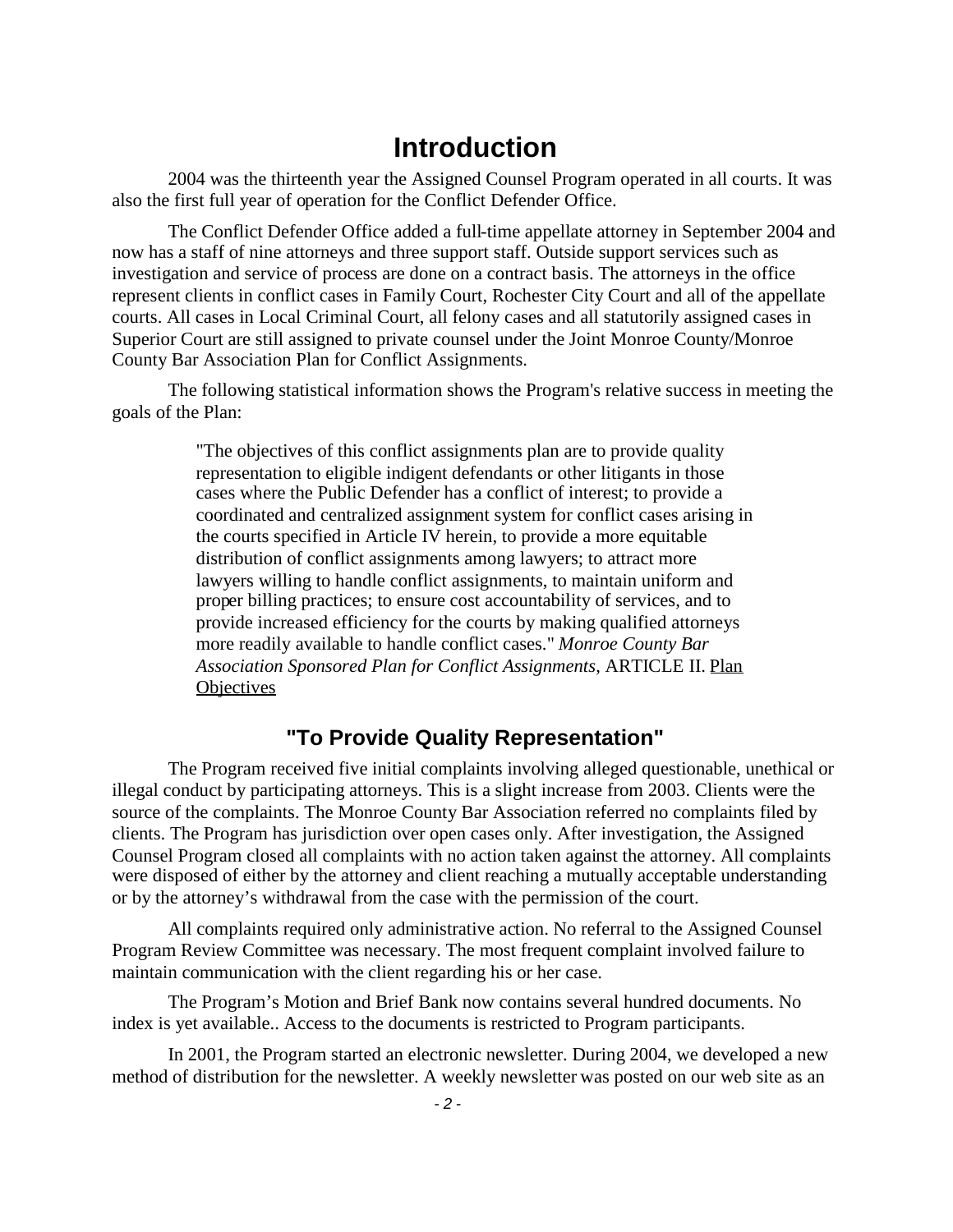E-Newsletter and an email containing notice of the new posting was sent to all panel members for whom we have e-mail addresses. This distribution method placed less of a burden on the County servers and provided a more pleasing format for the newsletter. In addition, those without email could view the newsletter on the web site. The weekly e-newsletter provides the panel members with more current and timely information than the printed newsletter of the past. The Program not only saved money in postage and printing, but also increased the number of newsletters sent to the panel members. Information of a critical nature was sent conventionally. Throughout 2004 the Program sent the panel attorneys various bulletins and newsletters informing the panel members of upcoming seminars and events and encouraging them to take advantage of the opportunities offered by these programs to increase their knowledge and legal skills.

Since the CLE requirements of the Assigned Counsel Program overlap with the Mandatory Continuing Legal Education requirements of the State of New York, compliance is near 100%.

2004 saw continued improvements to the software used by the Conflict Defender Office to make document preparation easier and more efficient.

#### <span id="page-3-0"></span>**"To Provide A Coordinated And Centralized Assignment System for Conflict Cases"**

The Assigned Counsel Program is fully computerized. The Program enters all cases reported to it in a centralized database that tracks the representation from assignment through payment of the voucher. This system avoids duplication of representation by showing all open cases for a particular client thus insuring that there is a continuity of representation if the client is arrested on new charges. This system also promptly closes any case thus clearing any potential conflict of interest that the Public Defender might have in representing the client in future cases.

During 2004, the office completed the project to upgrade and enhance the case management program to provide more and faster information and to accommodate the needs of the Conflict Defender Office. Assignments referred by the courts continue to be assigned from a rotating list of available attorneys. The Program is very successful in insuring continuity of counsel where a client is re-arrested on new charges even when the arrests span differing jurisdictions. Additionally, the Program continues to track conflict of interest information so that counsel is not unnecessarily assigned when the Public Defender could ethically continue.

The decision by the District Attorney to present felony cases to the Grand Jury before the date of any scheduled Felony Hearing threatened to ruin the coordination and centralization of our assignment system. Prior to this decision, our office could give an attorney at least 24 hours to respond whether the attorney wished to accept the case. That timetable changed with the District Attorney's policy change. Since the Courts began adjourning felony cases for less than 24 hours, we were forced to assign attorneys much faster and could not wait as long for acceptances. Until we could develop a system in response to this policy change, the policy threatened not only the coordination of assignments, but also the goal of equitable distribution of cases among participating attorneys.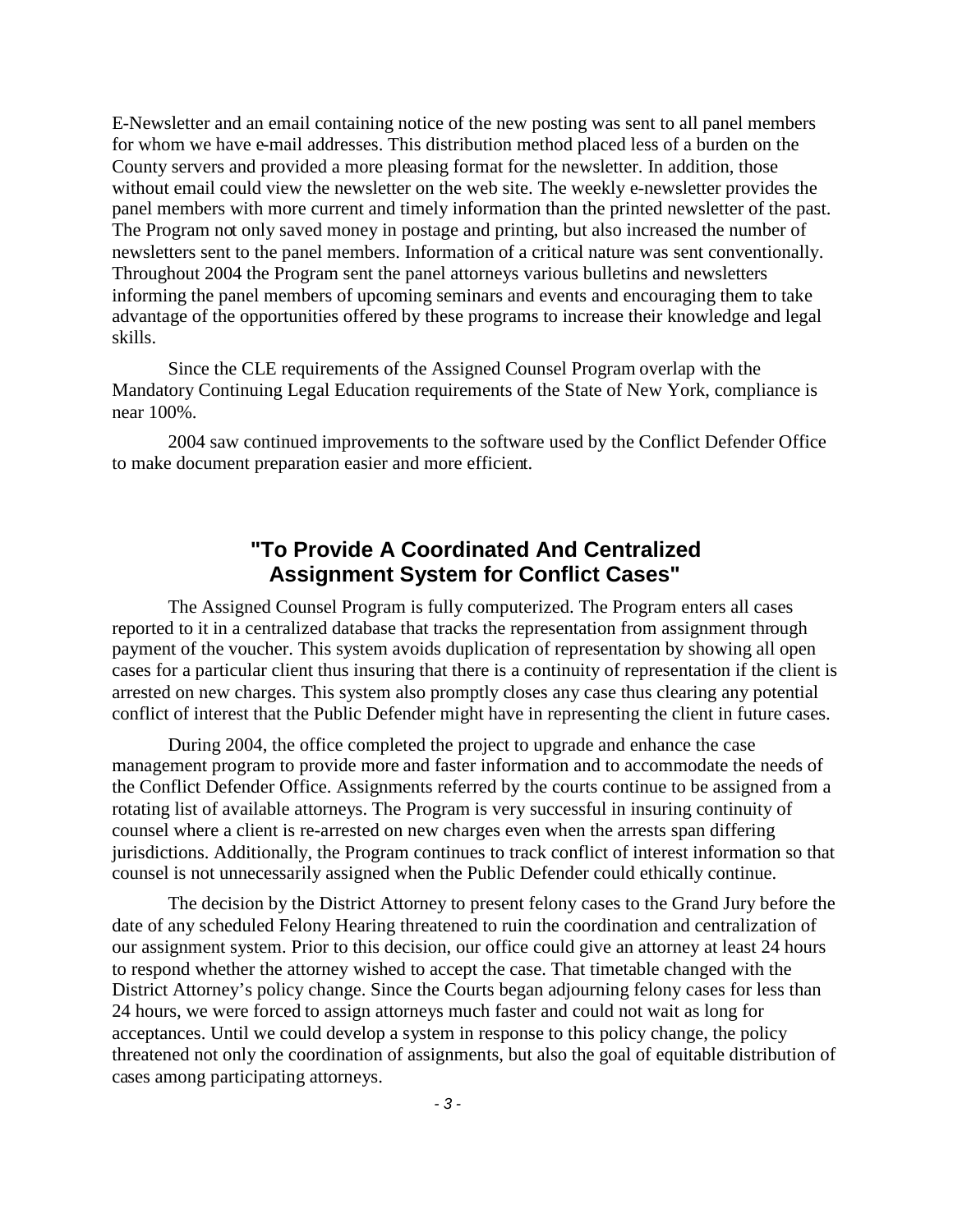We developed a pre-notification of availability program whereby attorneys could advise us of his or her availability for appearance on a particular day. This enabled us to provide counsel more expeditiously and to more equitably distribute the cases. We used a combination of fax, telephone, e-mail and web site communication to provide the attorneys with a wide choice of methods to notify us of availability for assignment.

Through this notification system and the cooperation of the panel members, we were able to insure that no clients went without counsel no matter how little notice of the next appearance our office received.

#### <span id="page-4-0"></span>**"To Provide A More Equitable Distribution Of Conflict Assignments Among Lawyers"**

While not perfect, the Program does achieve a significant improvement over the previous system of assignment of conflict cases. The Program constantly strives for new and better systems to distribute assignments more equitably among the participating attorneys. In criminal cases, the current system is highly effective. There are still several local criminal courts that do not fully utilize the services of the Program in the assignment of counsel. This sometimes leads to a client having multiple attorneys for different pending charges. This results in increased and unnecessary costs to the taxpayer.

The District Attorney's policy change regarding felony hearings initially caused a situation that skewed the assignment distribution toward those attorneys who were most available for assignments. Since we needed attorneys very quickly, those that were available when called got a disproportionate number of assignments. We have now developed systems designed to alleviate this problem. Attorneys may pre-notify us of availability on certain dates and at certain times so we may contact them when an assignment opportunity occurs on that date and time. Notice can be emailed, telephoned or faxed to our office. In addition, the first page of our web site contains a form that can be filled out and sent to us.

Passage of the increased the hourly rates paid under Article 18-B of the County Law to \$60.00 per hour for misdemeanor and lesser cases and \$75 per hour for all other cases led some attorneys to return to the assigned counsel panels. However, the number of cases being accepted by the majority of panel members remains lower than five years ago. There has been a small increase in the number of felony panel members during 2004.

Equitable distribution of cases remained low in those Family Court cases not represented by the Conflict Defender staff. A mechanism must be found to address the inequities in Family Court assignments. The fact that a very few attorneys receive the bulk of the assignments places an undue burden on those attorneys and can impact directly on the quality of representation. More training through the appropriate committee of the Bar Association is necessary to familiarize the panel attorneys with local Family Court practice. The panel requirements should be reviewed with the Family Court judges to see if they are stringent enough. Lack of confidence in the quality of representation is a possible factor in the Judges' reluctance to use the full services offered by the Assigned Counsel Program. A Family Court component of a Trial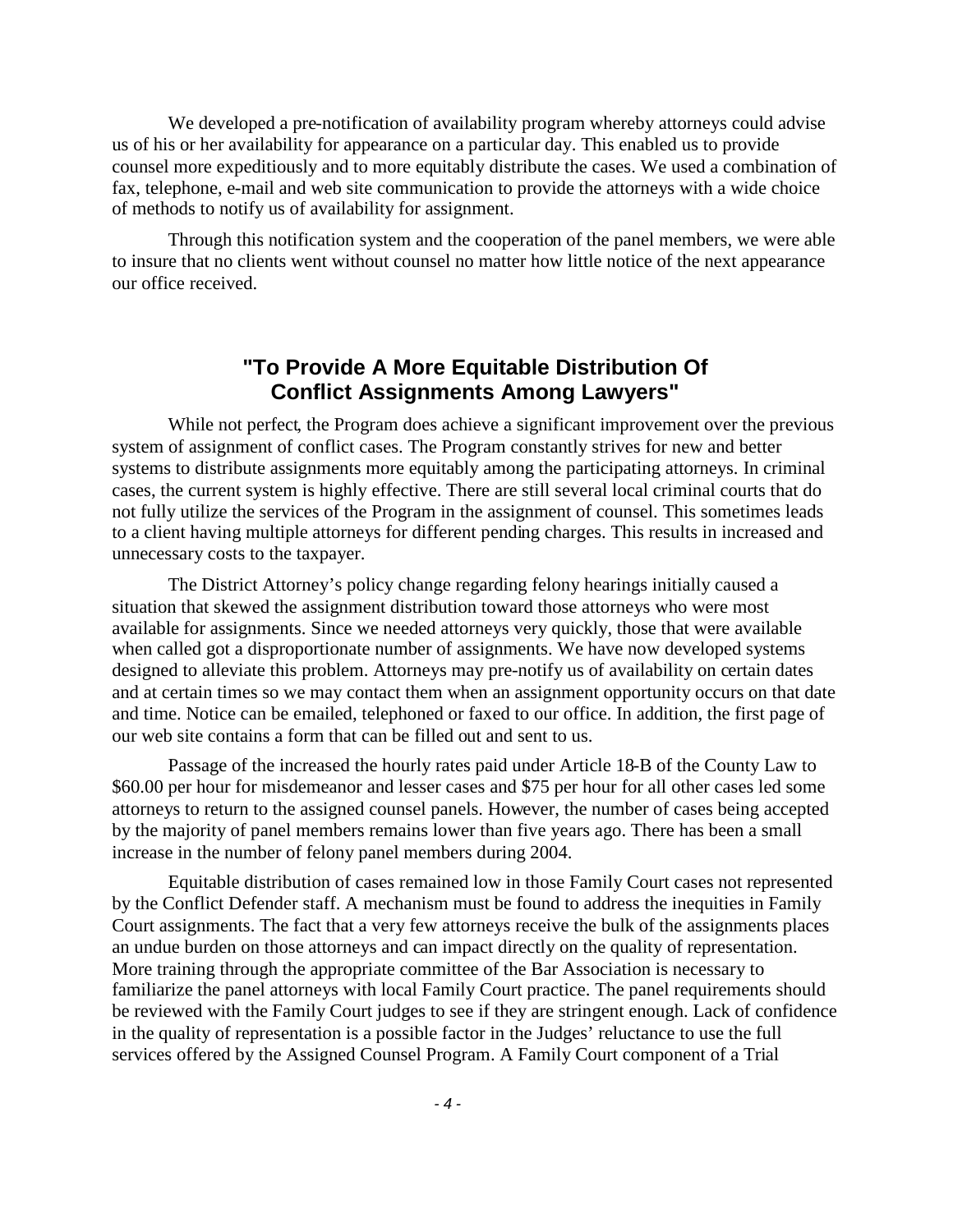Institute might alleviate the concern of the Family Court judges regarding the training of assigned counsel.

#### <span id="page-5-0"></span>**"To Attract More Lawyers Willing To Handle Conflict Assignments"**

Included in this report is a list of new panel members added during 2004.

The Program takes every opportunity to remind the current panel members to apply for the more restrictive panels once they achieve the requisite qualifications. 2004 saw an increase in the number of qualified felony attorneys. This increase is probably the result of the rate increase effective January 1, 2004. The requirements for inclusion on a felony panel include having conducted a misdemeanor jury trial or participated in jury selection in such a case coupled with conduct of a bench trial. Since so few misdemeanor trials are held each year, it is difficult for an attorney to meet this requirement. Only one attorney participated in the Trial Mentor Program in order to obtain the requisite experience required to advance to a felony panel.

#### <span id="page-5-1"></span>**"To Maintain Uniform And Proper Billing Practices And To Ensure Cost Accountability Of Services"**

The Program has returned to the processing of routine vouchers and sending them to the Judge within 48 hours of receipt. The Administrator reviews each voucher before processing to insure compliance with the voucher regulations and notifies each attorney of any noncompliance to educate the attorney on proper procedures. The review and notification help maintain proper and uniform billing practices among the participating attorneys.

The District Attorney's policy regarding felony hearings negatively effected the overall cost of the Assigned Counsel Program. Attorneys were forced to spend more time in court and more time attempting to obtain information previously obtained before or during the felony hearing. Additionally, more cases that would have been screened by the felony hearing process were indicted leading to increased time spent in hearings and trials. Based on a comparison of pre-policy hours and post-policy hours, the cost in additional attorney fees could be as high as \$280,000.00 for the period May through December 2004.

#### <span id="page-5-2"></span>**"To Provide Increased Efficiency For The Courts"**

Those courts fully utilizing the services of the Assigned Counsel Program report a positive impact on the efficiency in obtaining assigned counsel in conflict cases. They report a significant decrease in the burden on the court staff in finding attorneys willing to accept assignments, a decrease in the number of phone calls necessary to contact an attorney for assignment, a decrease in the voucher processing time since the vouchers are now clearly labeled as to the matter and already reviewed with comments by the Administrator, and a prompt response from the Assigned Counsel Program in obtaining assigned counsel.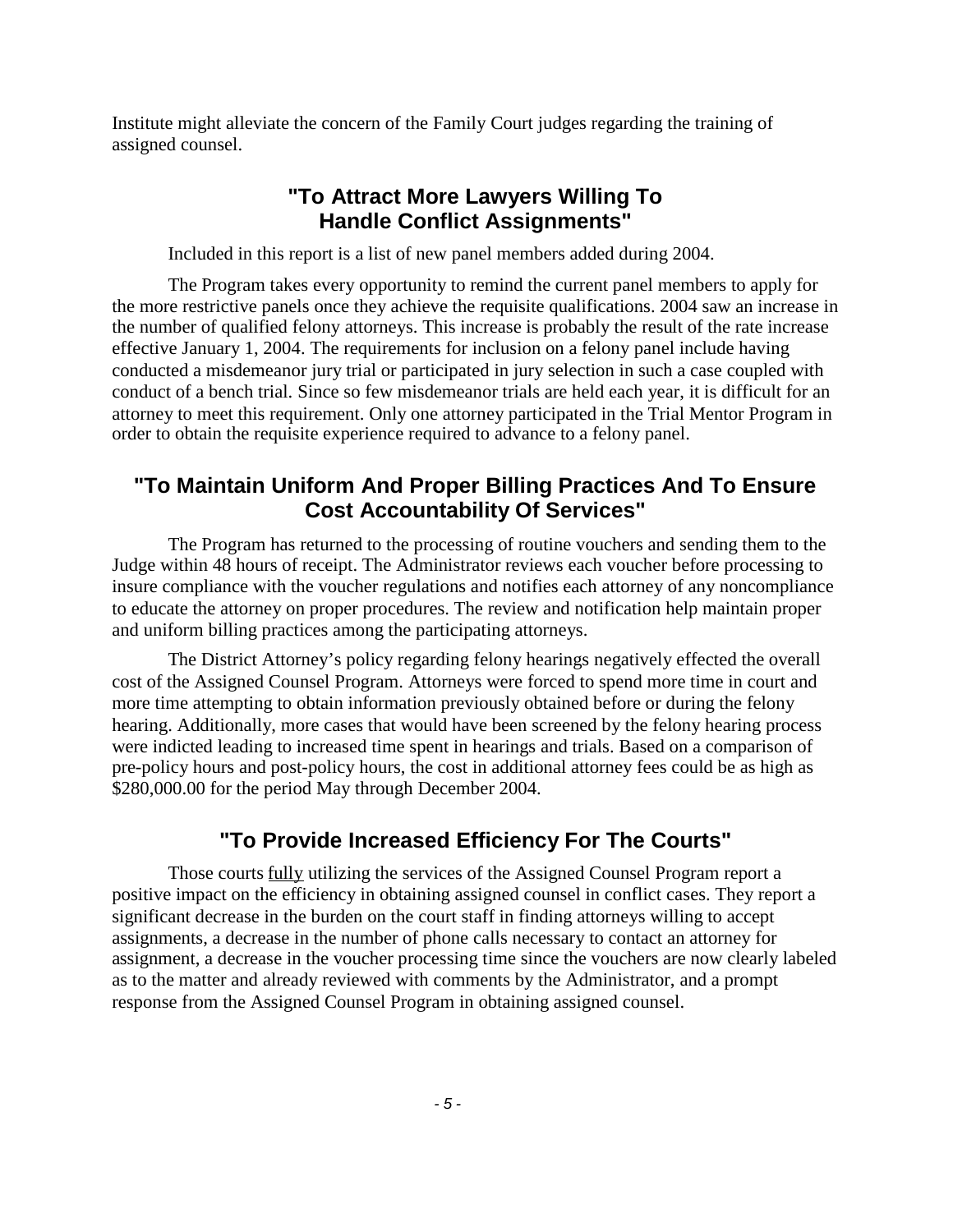## <span id="page-6-0"></span>**2005 Goals**

The following are the goals for 2005:

- Participate fully in County Executive Brook's technology initiative to bring further efficiency and value to the services of the Assigned Counsel Program.
- Work with the Superior Courts to provide schedules and procedures that reduce wasted time spent by assigned attorneys.
- Improve the Conflict Defender Office service to Family Court.
- Continue scanning of selected documents from the Motion and Brief Bank so panel members can obtain electronic copies of the documents and so they can continue to be posted on the Internet for downloading.
- Obtain law school interns to assist the Conflict Defender attorneys, prepare documents, conduct research and improve the motion and brief bank.
- Improve the Family Court assignment system
- Recruit more attorneys for the felony panels.
- Develop any necessary procedures to comply with the anticipated State of New York standards and requirements accompanying state contribution to increased assigned counsel fees under Article 18-B of the County Law.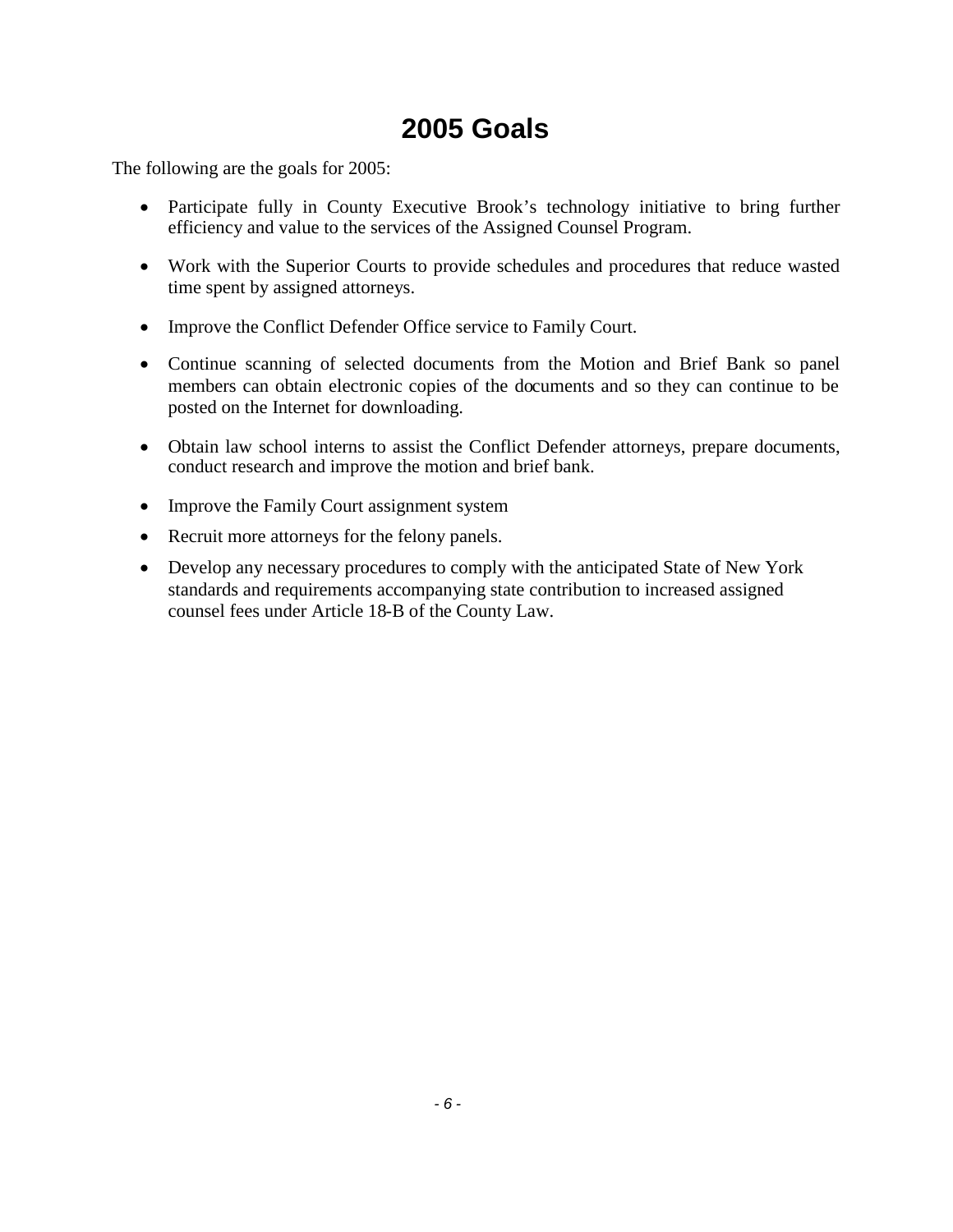| Attorney                 | ABC Felony | DE Felony | Misdemeanor   Grand Total |                |
|--------------------------|------------|-----------|---------------------------|----------------|
| Clauss, William G.       | 1          | 1         |                           | $\overline{2}$ |
| Crowder, Debra A.        |            |           | 1                         |                |
| Fuller, Paul D.          | 1          | 1         | 1                         | 3              |
| Hummel, Chad M.          |            |           | 1                         |                |
| Jimenez, Patricio        |            |           | 1                         |                |
| Josh, Sylvia W.          |            | 1         | 1                         | $\overline{2}$ |
| McMorrow, Brooke B.      |            | 1         | 1                         | $\overline{2}$ |
| Owens, Clifford Paul     | 1          | 1         | 1                         | 3              |
| Owens, David L.          | 1          |           |                           | 1              |
| Russi, Patrick K.        |            | 1         | 1                         | $\overline{2}$ |
| Schiano, Sr., Charles A. |            | 1         | 1                         | 2              |
| Thomas-Diaz, Kathleen    | 1          | 1         | 1                         | 3              |
| Vacca, Jr., Paul J.      | 1          | 1         | 1                         | 3              |
| <b>Grand Total</b>       | 6          | 9         | 11                        | 26             |

# <span id="page-7-0"></span>**New Attorneys in 2004\*<sup>1</sup>**

*<sup>-</sup> 7 -* <sup>1</sup> Panel for which the attorney was approved in 2003. Attorney may have been approved in a previous year for a different panel or panels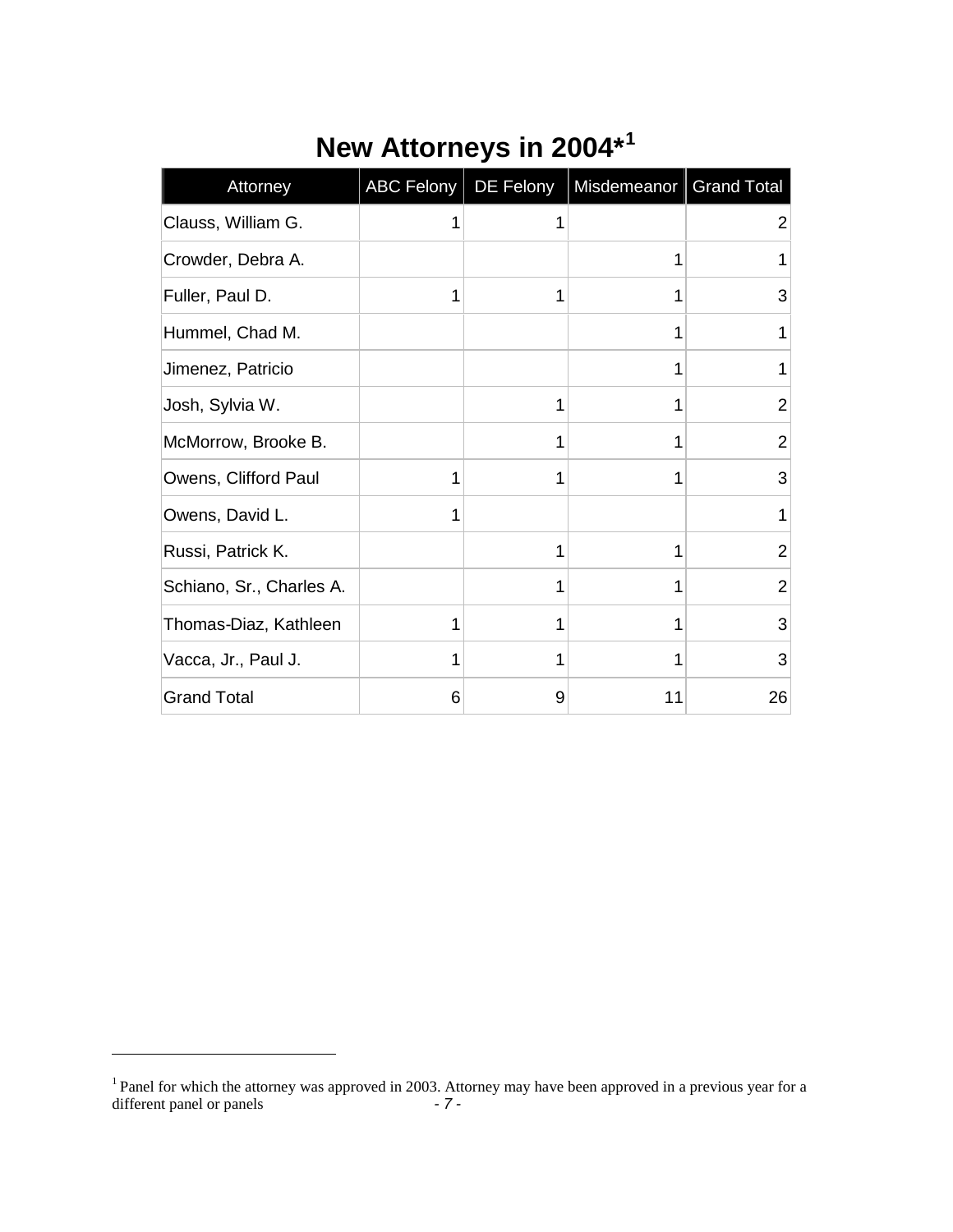|                     | Year |      |      |      |      |                    |
|---------------------|------|------|------|------|------|--------------------|
| <b>Description</b>  | 2000 | 2001 | 2002 | 2003 | 2004 | <b>Grand Total</b> |
| <b>ABC Felony</b>   | 654  | 592  | 584  | 604  | 510  | 2944               |
| Appellate           | 55   | 39   | 22   | 17   | 16   | 149                |
| <b>DE Felony</b>    | 379  | 449  | 461  | 419  | 474  | 2182               |
| <b>Family Court</b> | 1125 | 1137 | 1299 | 1328 | 1498 | 6387               |
| Misdemeanor         | 1468 | 1413 | 1788 | 1874 | 1814 | 8357               |
| Other               | 30   | 37   | 48   | 47   | 40   | 202                |
| Probation/Parole    | 184  | 204  | 205  | 226  | 202  | 1021               |
| <b>Grand Total</b>  | 3895 | 3871 | 4407 | 4515 | 4554 | 21242              |

# <span id="page-8-0"></span>**Total Cases Referred by Panel 1999-2004<sup>1</sup>**



1. Does not represent number of assignments made, only initial cases referred for assignment.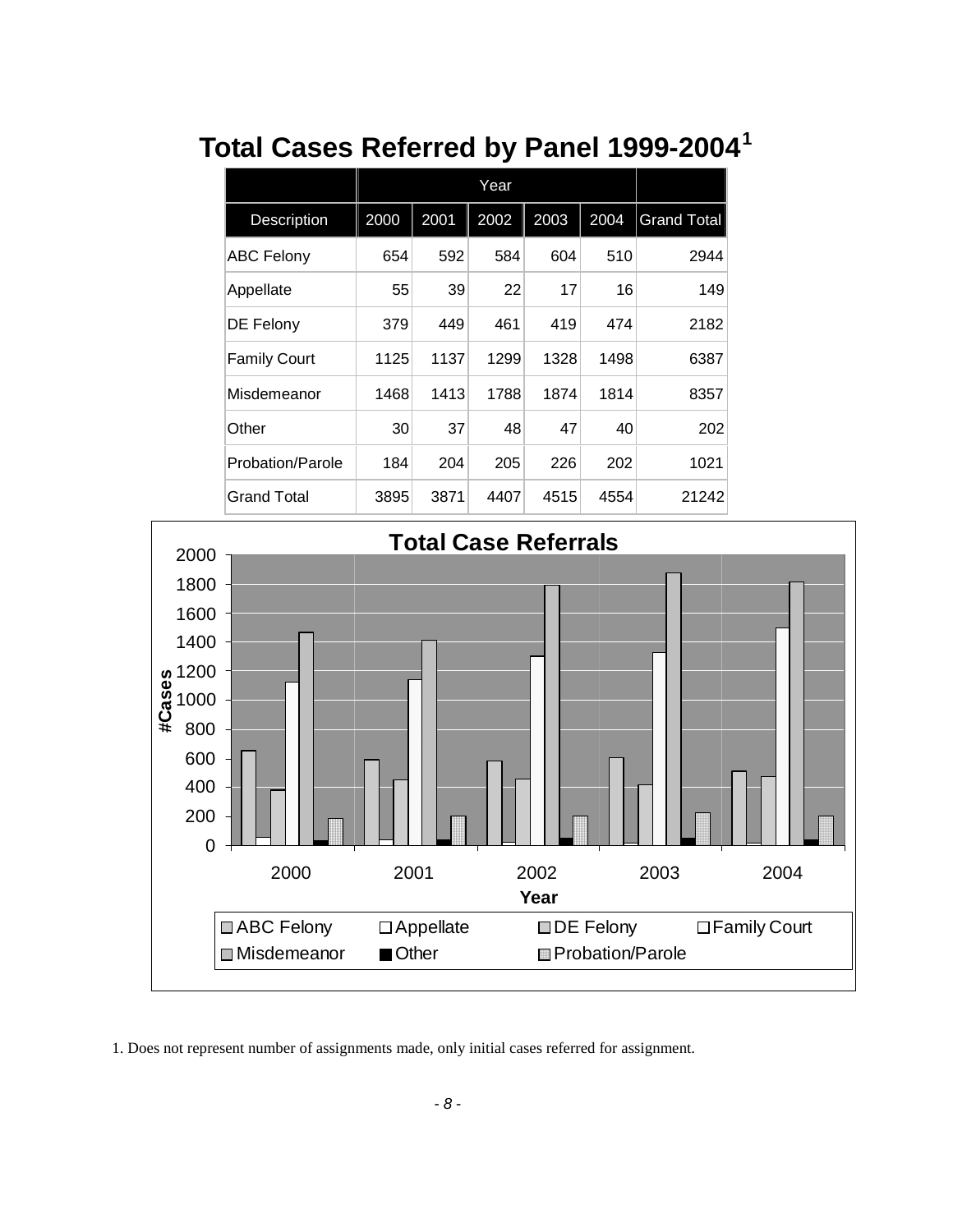### <span id="page-9-0"></span>**2004 Assignments**

The following charts show the assignments each attorney received in 2004. The number of assignments is higher than the number of cases referred because in some cases more than one attorney receives an assignment for a case. Also, an attorney might be assigned in 2004 to a case originally referred in a previous year. This occurs most often after a court relieves one attorney and either the court or the Assigned Counsel Program assigns a new attorney.

Several factors should be considered in looking at these tables. First, approved panel members receive more assignments than non-approved panel members do. Some of the attorneys with a low number of assignments are non-approved panel members. Most often, such an attorney is court assigned. Secondly, those attorneys gaining membership on a panel for the first time during 2004 will have fewer assignments in that panel because they were not on the panel for an entire year. Thirdly, an number of attorneys declined a significant number of assignments, requested removal from the Program for long periods of time or resigned from the Program during 2004. While the report includes non-approved attorneys, new panel members, attorneys declining appointments, and attorneys temporarily removed from panels at their own request, concentrating on those members who participated for the full year as approved members of a particular panel gives a truer picture of the equitable distribution of assignments.

The success of the program in achieving equitable distribution of cases is excellent when compared with other New York jurisdictions. Included are graphs showing the distribution of cases on the various panels.

Of particular significance in this report is the fact that in the criminal courts, where the Assigned Counsel Program assigns a large percentage of cases, there is a more even distribution of assignments. This is attributable to the fact that, by comparison, Family Court has a much lower percentage of cases assigned by the Assigned Counsel Program. Most assignments are directly by the court. Attaining more equitable distribution of cases is difficult, if not impossible. The Administrator and Advisory Committee must work diligently to provide a workable solution to the inequities of the Family Court assignments. Looking at the last column of the tables, it takes significantly fewer attorneys for the Family Court assignments to reach a high percentage than it does for the criminal court assignments. This is less of a concern since the Conflict Defender Office represents the bulk of the conflict cases in Family Court. Nonetheless, it is an issue that should be addressed for those cases where the Conflict Defender Office cannot represent the client in Family Court.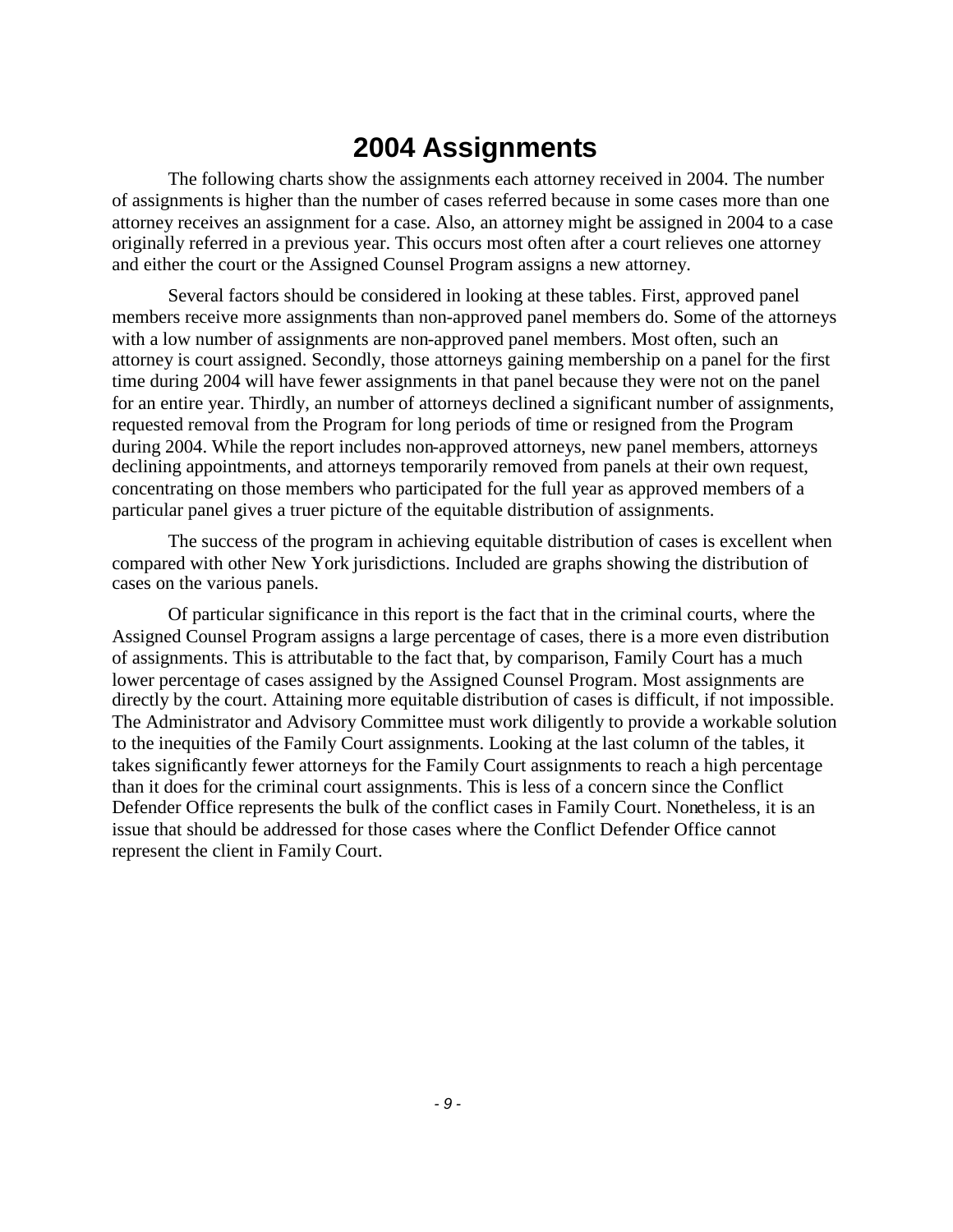|                           | Assigned By |                |                    |
|---------------------------|-------------|----------------|--------------------|
| Attorney                  | <b>ACP</b>  | Court          | <b>Grand Total</b> |
| Vacca, James P.           | 25          |                | 25                 |
| Crimi, Jr., Charles F.    | 20          | $\overline{2}$ | 22                 |
| Shapiro, Robert A.        | 18          | 3              | 21                 |
| Farrell, Barbara E.       | 18          | 1              | 19                 |
| Hinman, James S.          | 15          | 3              | 18                 |
| Damelio, Joseph S.        | 3           | 15             | 18                 |
| Feindt, Mary E.           | 15          | $\overline{2}$ | 17                 |
| Garretson, Scott A.       | 14          | $\overline{2}$ | 16                 |
| Shulman, Brian J.         | 8           | 8              | 16                 |
| MacAulay, Paul D.         | 14          | 2              | 16                 |
| Bitetti, Gary             | 14          | 1              | 15                 |
| Krane, Joel N.            | 14          |                | 14                 |
| Scibetta, Michael P.      | 13          | 1              | 14                 |
| Kasperek, Lawrence L.     | 10          | 4              | 14                 |
| Funk, Mark D.             | 11          | 2              | 13                 |
| Zimmermann, Jr., Clark J. | 9           | 3              | 12                 |
| Kristal, Peter L.         | 8           | 4              | 12                 |
| Brown, J. Raymond         | 12          |                | 12                 |
| Schiano, Jr., Charles A.  | 9           | 3              | 12                 |
| Brown, James E.           | 10          | 1              | 11                 |
| Schiano, Michael P.       | 8           | 3              | 11                 |
| Rose, Angelo A.           | 6           | 4              | 10                 |
| Holliday, Billie D.       | 9           | 1              | 10 <sup>1</sup>    |

### <span id="page-10-0"></span>**2004 ABC Felony Assignments**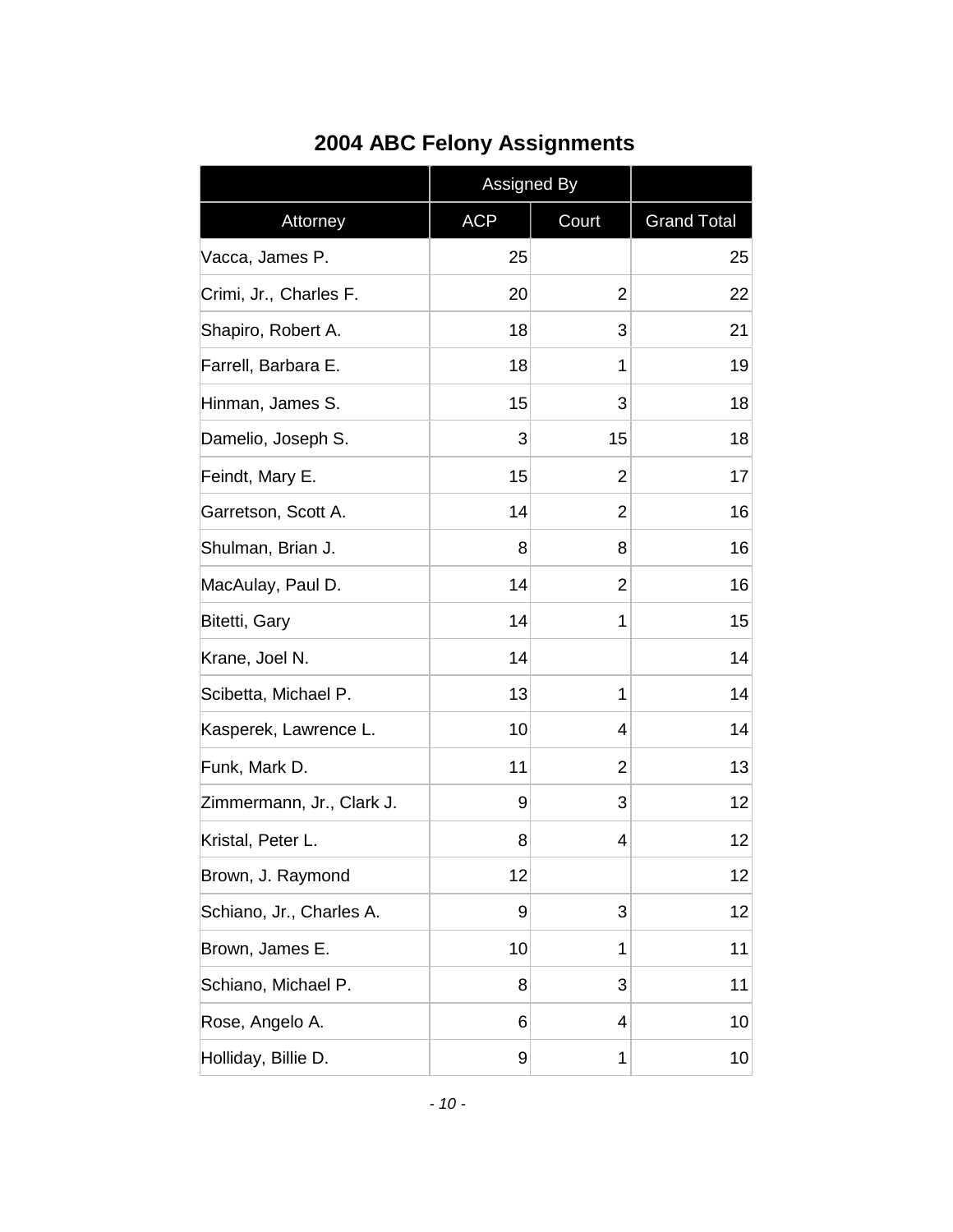|                         | Assigned By |                |                    |
|-------------------------|-------------|----------------|--------------------|
| Attorney                | <b>ACP</b>  | Court          | <b>Grand Total</b> |
| Pilato, Louis P.        | 7           | $\overline{2}$ | 9                  |
| Leegant, Jo Anne        | 7           | 2              | 9                  |
| Hurwitz, Phillip R.     | 9           |                | 9                  |
| Cocuzzi, Thomas J.      | 2           | 6              | 8                  |
| Morabito, David R.      | 6           | $\overline{2}$ | 8                  |
| Perez, Gilbert R.       | 7           | 1              | 8                  |
| Egger, Jan P.           | 6           | 2              | 8                  |
| Aramini, Mary E.        | 7           | 1              | 8                  |
| Owens, David L.         | 7           |                | 7                  |
| Rizzo, James J.         | 5           | $\overline{2}$ | 7                  |
| Thomas-Diaz, Kathleen   | 7           |                | 7                  |
| Bourtis, Eftihia        | 7           |                | 7                  |
| Pullano, Peter J.       | 3           | 3              | 6                  |
| Napier, James A.        | 5           | 1              | 6                  |
| Murante, David A.       | 5           | 1              | 6                  |
| Johnson, Christopher G. | 6           |                | 6                  |
| Thompson, Donald M.     | 4           | 2              | 6                  |
| DiSalvo, Thomas J.      | 5           |                | 5                  |
| Annechino, John A.      | 5           |                | 5                  |
| Splain, Thomas M.       | 3           | 1              | 4                  |
| Aureli, Daniel L.       | 4           |                | 4                  |
| Barr, Culver K.         | 3           | 1              | 4                  |
| Lewis, Herbert J.       | 4           |                | 4                  |
| DeJohn, Timothy W.      | 3           |                | 3                  |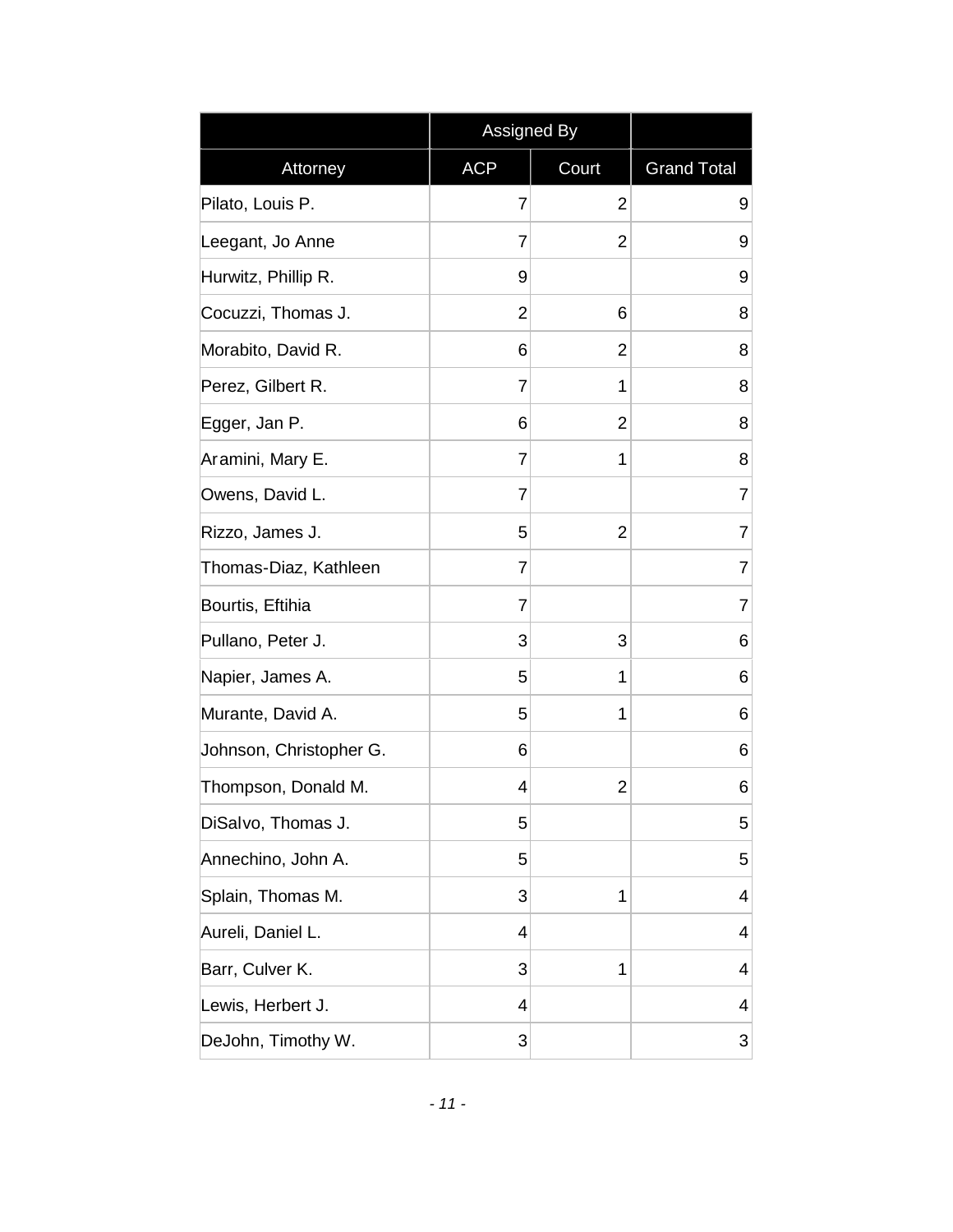|                        | Assigned By    |       |                    |
|------------------------|----------------|-------|--------------------|
| Attorney               | <b>ACP</b>     | Court | <b>Grand Total</b> |
| Tuohey, Michael J.     | 3              |       | 3                  |
| Solomon, R. Adrian     | 3              |       | 3                  |
| Fuller, Paul D.        | $\overline{2}$ | 1     | 3                  |
| Owens, Clifford Paul   | 3              |       | 3                  |
| Conaty, Jr., George W. | 3              |       | 3                  |
| McMorrow, Brooke B.    |                | 2     | $\overline{2}$     |
| Burke, Adrian J.       | $\overline{2}$ |       | $\overline{2}$     |
| Wood, Robert W.        | $\overline{2}$ |       | $\overline{2}$     |
| Infantino, Marc        | 1              | 1     | $\overline{2}$     |
| Clauss, William G.     | 1              | 1     | $\overline{2}$     |
| Vacca, Jr., Paul J.    | $\overline{2}$ |       | $\overline{2}$     |
| Strazzeri, Francis A.  | $\overline{2}$ |       | $\overline{2}$     |
| Merante, Vincent E.    |                | 1     | 1                  |
| Young, Mark A.         | 1              |       | 1                  |
| Schiano, Christopher   |                | 1     | 1                  |
| Walsh, Jr., James E.   |                | 1     | 1                  |
| Daniele, Anthony       | 1              |       | 1                  |
| Obiorah, Edwin S.C.    | 1              |       | 1                  |
| Muldoon, Gary          |                | 1     | 1                  |
| Mastrella, Daniel J.   | 1              |       | 1                  |
| Napier, Robert A.      | 1              |       | 1                  |
| Foster, David Lee      |                | 1     | 1                  |
| <b>Grand Total</b>     | 439            | 102   | 541                |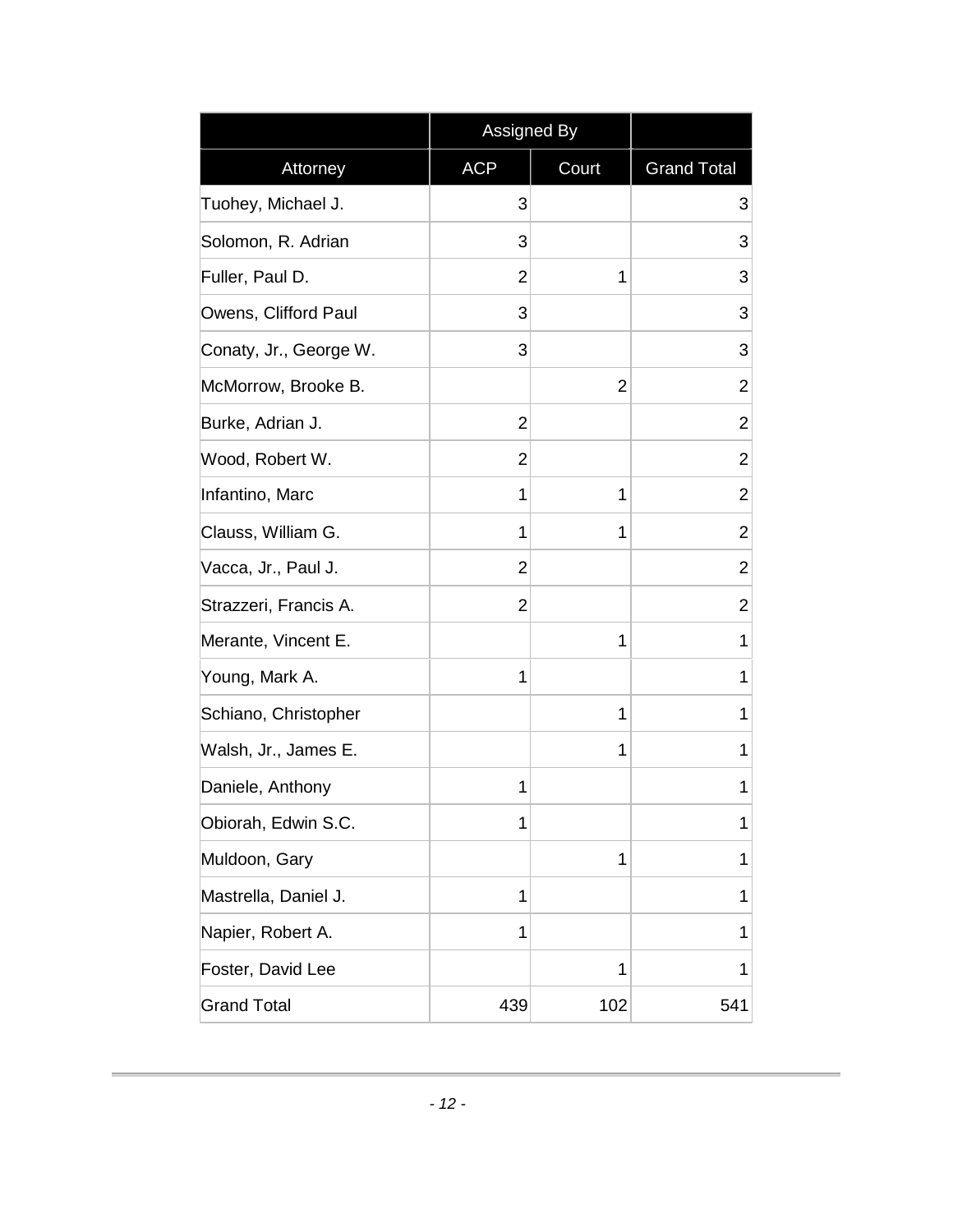|                           | <b>Assigned By</b> |                |                    |
|---------------------------|--------------------|----------------|--------------------|
| Attorney                  | <b>ACP</b>         | Court          | <b>Grand Total</b> |
| Shapiro, Robert A.        | 15                 | $\overline{2}$ | 17                 |
| Crimi, Jr., Charles F.    | 14                 | $\overline{2}$ | 16                 |
| Hinman, James S.          | 13                 | 2              | 15                 |
| Rose, Angelo A.           | 8                  | 7              | 15                 |
| Zimmermann, Jr., Clark J. | 11                 | 3              | 14                 |
| Brown, James E.           | 9                  | 4              | 13                 |
| Vacca, James P.           | 11                 | 1              | 12                 |
| Garretson, Scott A.       | 10                 | 2              | 12                 |
| Shulman, Brian J.         | 8                  | 4              | 12                 |
| Krane, Joel N.            | 11                 | 1              | 12                 |
| Scibetta, Michael P.      | 10                 | 1              | 11                 |
| Merante, Vincent E.       | 8                  | 3              | 11                 |
| Lester, Frederick         | 9                  | 2              | 11                 |
| Feindt, Mary E.           | 8                  | $\overline{2}$ | 10                 |
| Farrell, Barbara E.       | $\overline{7}$     | $\overline{2}$ | 9                  |
| Egger, Jan P.             | 9                  |                | 9                  |
| Johnson, Christopher G.   | 8                  |                | 8                  |
| McMorrow, Brooke B.       | 5                  | 3              | 8                  |
| Bitetti, Gary             | 7                  |                | 7                  |
| Funk, Mark D.             | $\overline{7}$     |                | 7                  |
| Holliday, Billie D.       | 5                  | $\overline{2}$ | 7                  |
| Aramini, Mary E.          | 4                  | 3              | 7                  |
| Owens, David L.           | 7                  |                | 7                  |

## <span id="page-13-0"></span>**2004 DE Felony Assignments**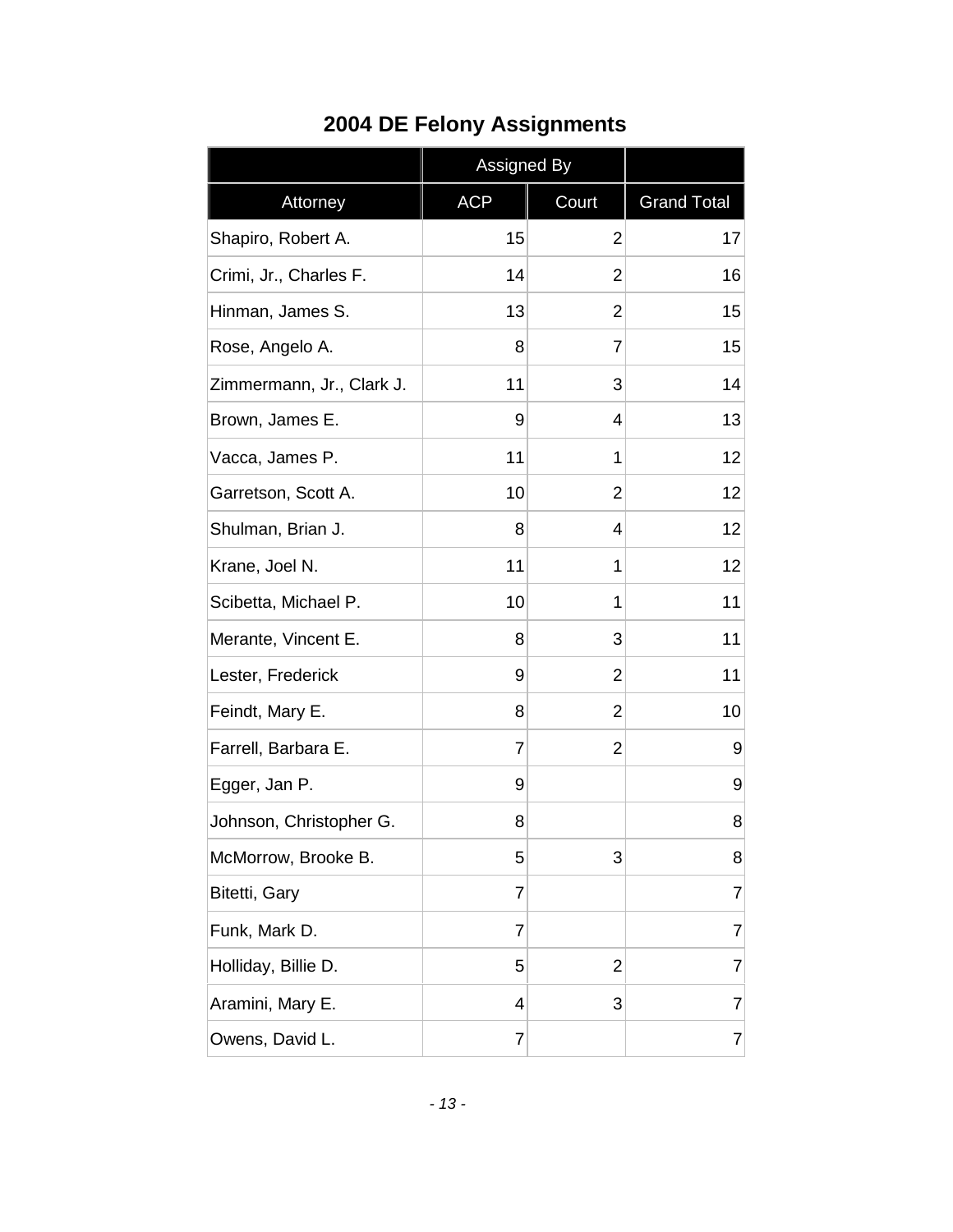|                          | Assigned By |       |                    |
|--------------------------|-------------|-------|--------------------|
| Attorney                 | <b>ACP</b>  | Court | <b>Grand Total</b> |
| Thomas-Diaz, Kathleen    | 7           |       | 7                  |
| Splain, Thomas M.        | 2           | 5     | 7                  |
| Young, Mark A.           | 5           | 2     | $\overline{7}$     |
| Josh, Sylvia W.          | 4           | 3     | $\overline{7}$     |
| MacAulay, Paul D.        | 6           |       | 6                  |
| Kristal, Peter L.        | 6           |       | 6                  |
| Pilato, Louis P.         | 6           |       | 6                  |
| Cocuzzi, Thomas J.       | 4           | 2     | 6                  |
| Bourtis, Eftihia         | 6           |       | 6                  |
| Murante, David A.        | 5           | 1     | 6                  |
| DiSalvo, Thomas J.       | 6           |       | 6                  |
| Anderson, Christopher    | 6           |       | 6                  |
| Parks, Anthony           | 6           |       | 6                  |
| Schiano, Jr., Charles A. | 4           | 1     | 5                  |
| Schiano, Michael P.      | 2           | 3     | 5                  |
| Leegant, Jo Anne         | 5           |       | 5                  |
| Hurwitz, Phillip R.      | 4           | 1     | 5                  |
| Perez, Gilbert R.        | 4           | 1     | 5                  |
| Aureli, Daniel L.        | 2           | 3     | 5                  |
| Mix, Matthew J.          | 5           |       | 5                  |
| Damelio, Joseph S.       | 1           | 3     | 4                  |
| Morabito, David R.       | 4           |       | 4                  |
| Rizzo, James J.          | 3           | 1     | 4                  |
| Tuohey, Michael J.       | 4           |       | 4                  |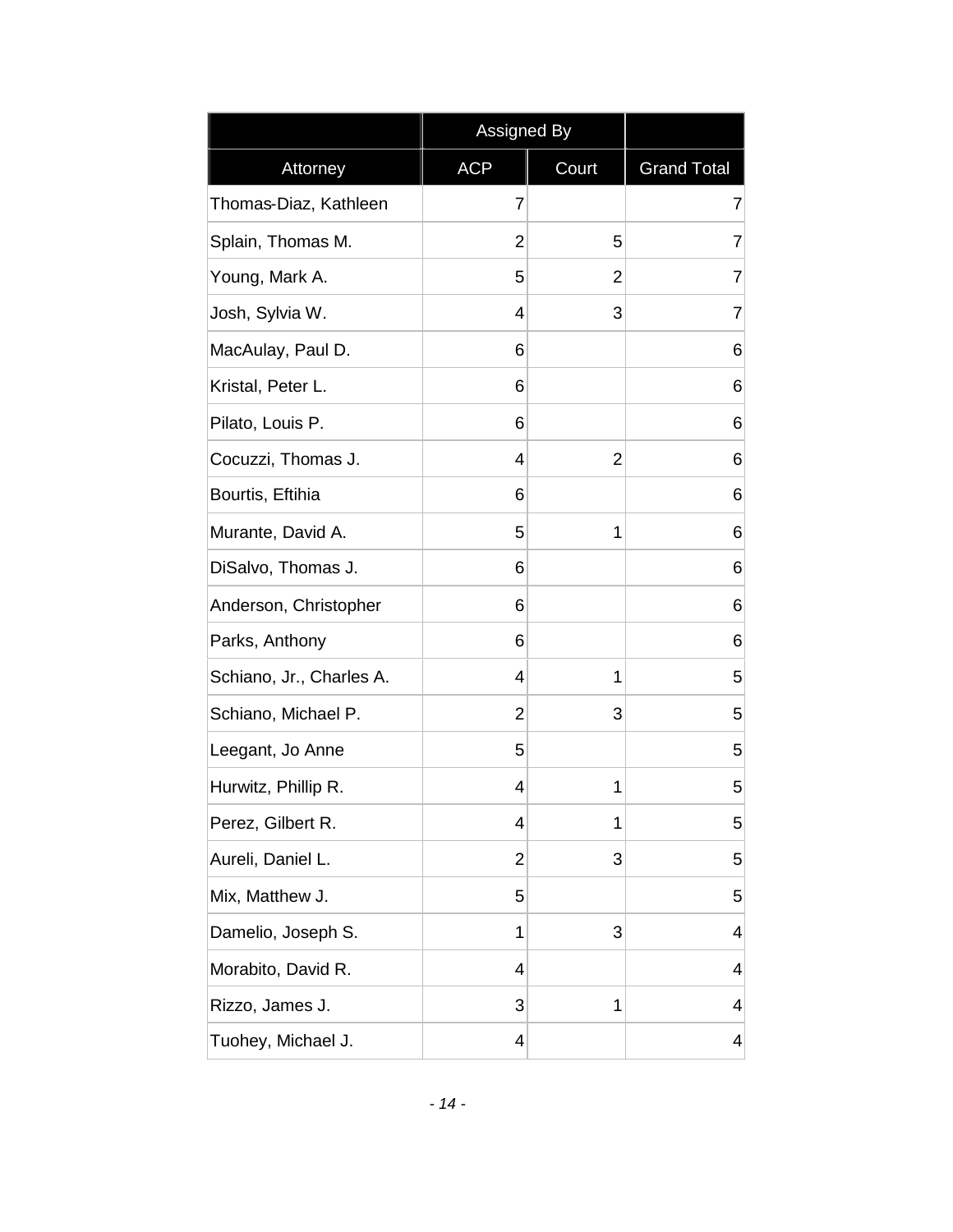|                          | Assigned By |       |                    |
|--------------------------|-------------|-------|--------------------|
| Attorney                 | <b>ACP</b>  | Court | <b>Grand Total</b> |
| Owens, Clifford Paul     | 1           | 3     | $\overline{4}$     |
| Burke, Adrian J.         | 4           |       | $\overline{4}$     |
| Wood, Robert W.          | 4           |       | $\overline{4}$     |
| Infantino, Marc          | 4           |       | $\overline{4}$     |
| Clauss, William G.       | 3           | 1     | $\overline{4}$     |
| Kasperek, Lawrence L.    | 3           |       | 3                  |
| Napier, James A.         | 3           |       | 3                  |
| Annechino, John A.       | 3           |       | 3                  |
| Solomon, R. Adrian       | 3           |       | 3                  |
| Fuller, Paul D.          | 3           |       | 3                  |
| Schiano, Christopher     | 2           | 1     | 3                  |
| Zaretsky, Allen J.       | 3           |       | 3                  |
| Brown, J. Raymond        | 1           | 1     | $\overline{2}$     |
| Barr, Culver K.          | 2           |       | $\overline{2}$     |
| DeJohn, Timothy W.       | 2           |       | $\overline{2}$     |
| Daniele, Anthony         | 2           |       | $\overline{2}$     |
| Schiano, Sr., Charles A. | 1           | 1     | $\overline{2}$     |
| Keller, Kenneth C.       |             | 2     | 2                  |
| Pullano, Peter J.        | 1           |       | 1                  |
| Thompson, Donald M.      | 1           |       | 1                  |
| Vacca, Jr., Paul J.      | 1           |       | 1                  |
| Strazzeri, Francis A.    | 1           |       | 1                  |
| Walsh, Jr., James E.     |             | 1     | 1                  |
| Obiorah, Edwin S.C.      | 1           |       | 1                  |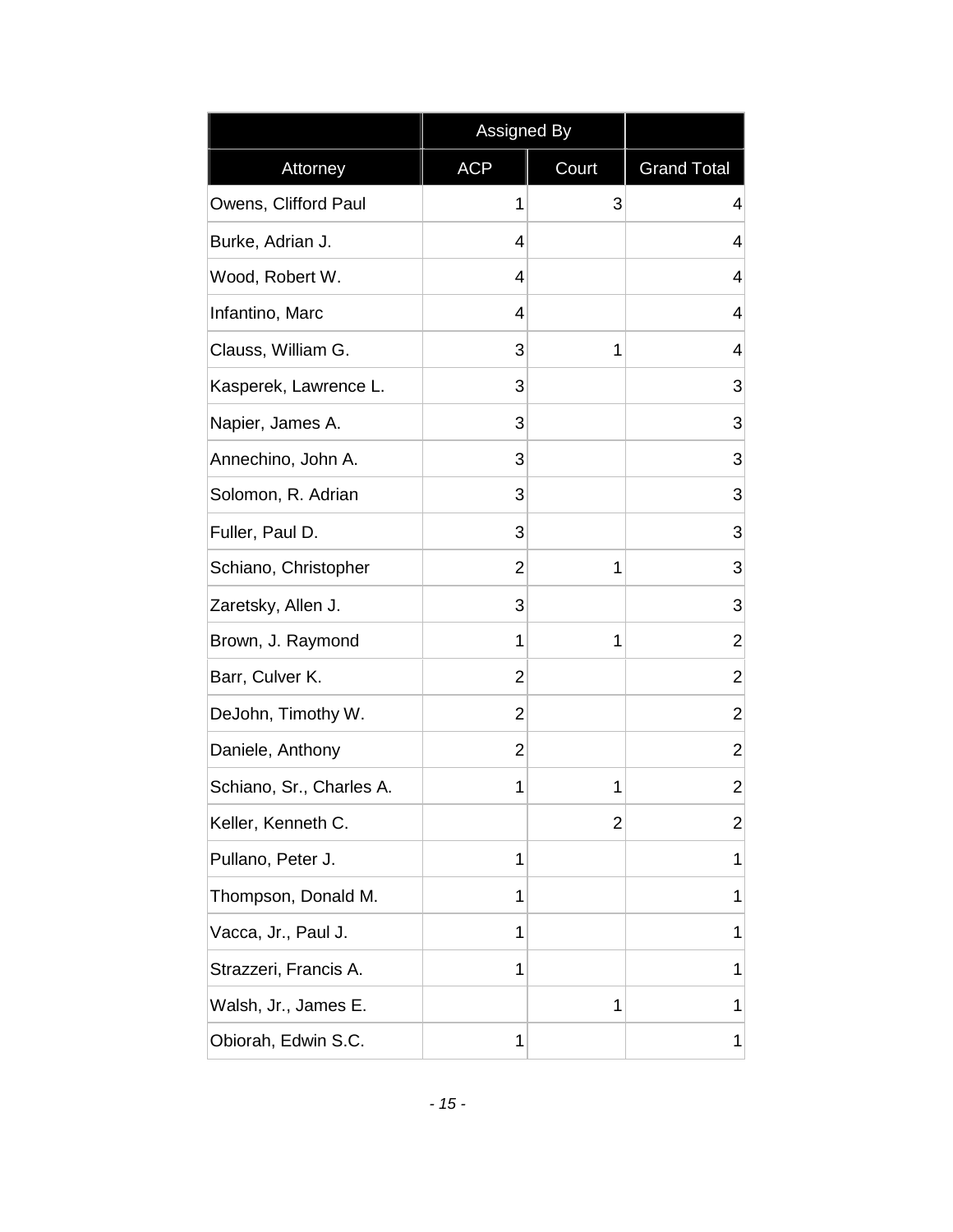|                       | Assigned By |       |                    |
|-----------------------|-------------|-------|--------------------|
| Attorney              | <b>ACP</b>  | Court | <b>Grand Total</b> |
| Mastrella, Daniel J.  | 1           |       | 1                  |
| Gross, Bryon W.       | 1           |       | 1                  |
| Robb, Lori Ann        |             | 1     | 1                  |
| Cianca, Mark F.       | 1           |       | 1                  |
| Maggio, Frank G.      | 1           |       | 1                  |
| Russi, Patrick K.     | 1           |       | 1                  |
| Reed, Alan            |             | 1     | 1                  |
| Chait, Mitchell A.    | 1           |       | 1                  |
| Wisner, Todd J.W.     | 1           |       | 1                  |
| Colombo, Jeanne M.    | 1           |       | 1                  |
| Redmond, Gregg H.     |             | 1     | 1                  |
| Reyes, Miguel A.      |             | 1     | 1                  |
| Bogulski, Frank       | 1           |       | 1                  |
| Flowerday, Michael D. | 1           |       | 1                  |
| Andolina, Lawrence J. |             | 1     | 1                  |
| Duguay, Kimberly F.   |             | 1     | 1                  |
| <b>Grand Total</b>    | 370         | 88    | 458                |

## <span id="page-16-0"></span>**2004 Misdemeanor Assignments**

|            |                     | Assigned By |    |                     |
|------------|---------------------|-------------|----|---------------------|
| Agency     | <b>Attorney</b>     | <b>ACP</b>  |    | Court   Grand Total |
| <b>ACP</b> | Rose, Angelo A.     | 2           | 36 | 39                  |
|            | Merante, Vincent E. | 10          |    | 21                  |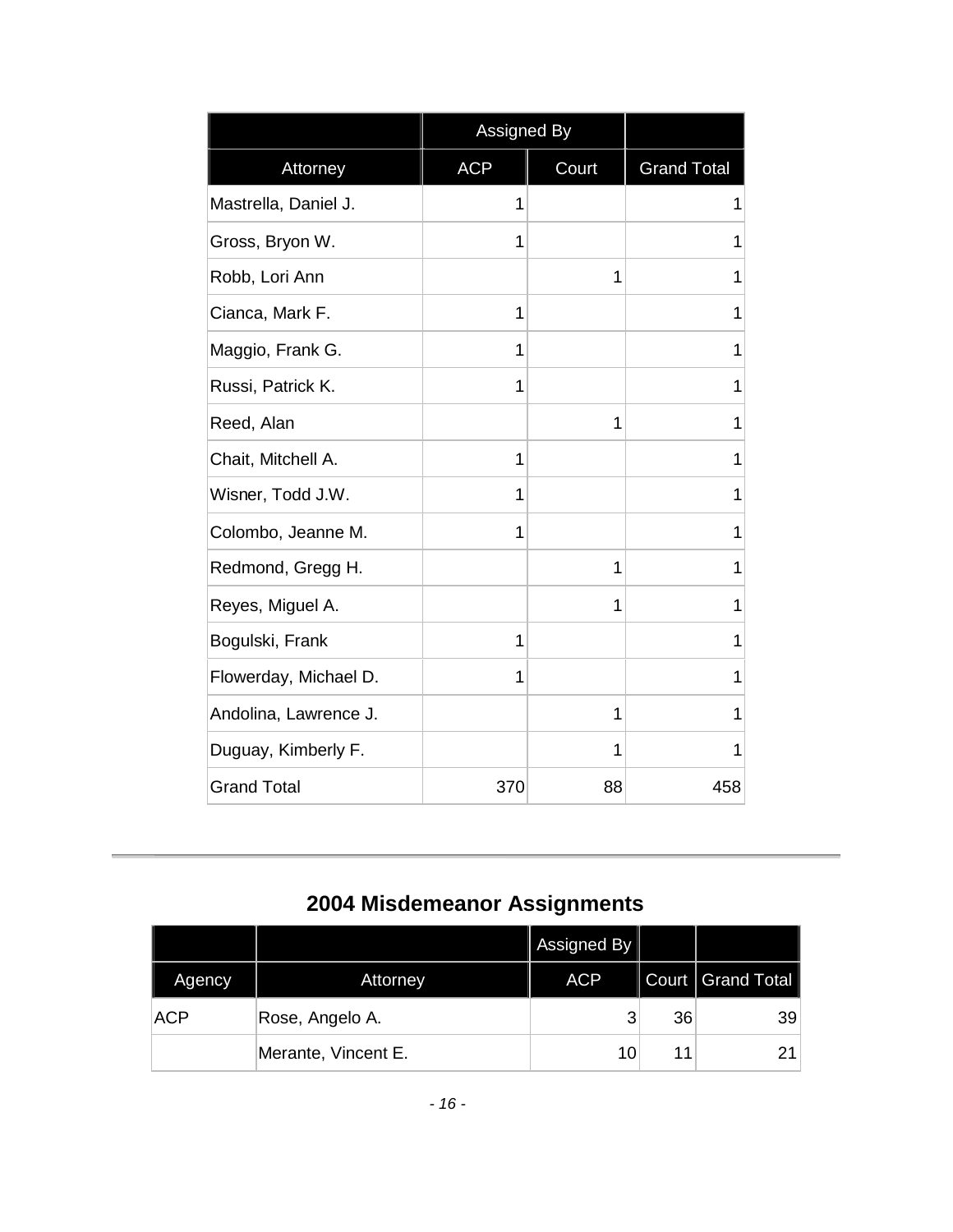|        |                           | Assigned By    |    |                     |
|--------|---------------------------|----------------|----|---------------------|
| Agency | Attorney                  | <b>ACP</b>     |    | Court   Grand Total |
|        | Splain, Thomas M.         | $\overline{2}$ | 15 | 17                  |
|        | Garretson, Scott A.       | 10             | 6  | 16                  |
|        | Brown, James E.           | 5              | 11 | 16                  |
|        | Josh, Sylvia W.           | $\overline{2}$ | 13 | 15                  |
|        | McMorrow, Brooke B.       | 5              | 10 | 15                  |
|        | Shulman, Brian J.         | 3              | 10 | 13                  |
|        | Hinman, James S.          | 6              | 6  | 12                  |
|        | Young, Mark A.            | 2              | 9  | 11                  |
|        | Cocuzzi, Thomas J.        | 1              | 9  | 10                  |
|        | Lester, Frederick         | 8              | 2  | 10                  |
|        | Anderson, Christopher     | 9              |    | 9                   |
|        | Feindt, Mary E.           | 3              | 5  | 8                   |
|        | Gross, Bryon W.           | 8              |    | 8                   |
|        | MacAulay, Paul D.         | 1              | 6  | $\overline{7}$      |
|        | Krane, Joel N.            | 3              | 4  | $\overline{7}$      |
|        | Scibetta, Michael P.      | 3              | 4  | 7                   |
|        | Zimmermann, Jr., Clark J. | 4              | 3  | 7                   |
|        | Owens, David L.           | 1              | 6  | 7                   |
|        | Robb, Lori Ann            | $\overline{2}$ | 5  | 7                   |
|        | Ajaka, Maroun             | 7              |    | $\overline{7}$      |
|        | Vacca, James P.           | 3              | 3  | 6                   |
|        | Rizzo, James J.           | 2              | 4  | 6                   |
|        | Burke, Adrian J.          | 4              | 2  | 6                   |
|        | Mix, Matthew J.           | 5              | 1  | 6                   |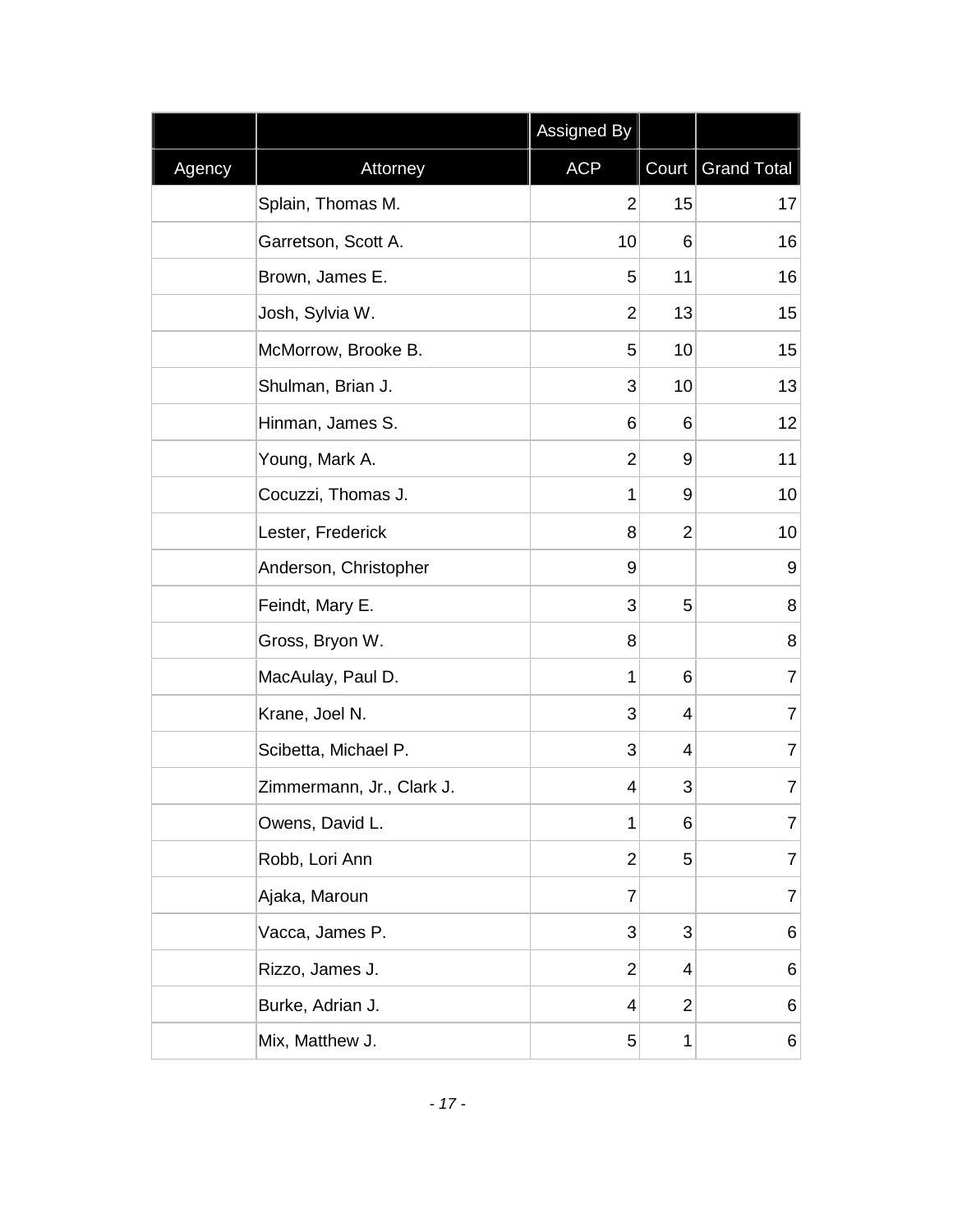|        |                        | <b>Assigned By</b> |                |                     |
|--------|------------------------|--------------------|----------------|---------------------|
| Agency | Attorney               | <b>ACP</b>         |                | Court   Grand Total |
|        | Buettner, Brian C.     | 5                  | 1              | 6                   |
|        | Siragusa, Lisa Serio   |                    | 6              | 6                   |
|        | Gangarosa, Edward, C.  |                    | 6              | 6                   |
|        | Shapiro, Robert A.     | 3                  | 2              | 5                   |
|        | Funk, Mark D.          | 2                  | 3              | 5                   |
|        | Holliday, Billie D.    | $\overline{2}$     | 3              | 5                   |
|        | Morabito, David R.     | 1                  | 4              | $\mathbf 5$         |
|        | Perez, Gilbert R.      | 4                  | 1              | 5                   |
|        | Thomas-Diaz, Kathleen  | 4                  | 1              | 5                   |
|        | Schiano, Christopher   | 1                  | 4              | 5                   |
|        | Walsh, Jr., James E.   | $\overline{2}$     | 3              | 5                   |
|        | Parks, Anthony         | 4                  | 1              | $\mathbf 5$         |
|        | Crimi, Jr., Charles F. | 4                  |                | 4                   |
|        | Egger, Jan P.          | 1                  | 3              | 4                   |
|        | Aramini, Mary E.       | 3                  | 1              | 4                   |
|        | Bourtis, Eftihia       | 3                  | 1              | 4                   |
|        | DiSalvo, Thomas J.     | $\overline{2}$     | 2              | 4                   |
|        | Jain, Rekha            | 4                  |                | 4                   |
|        | Sekharan, Raja N.      | 4                  |                | 4                   |
|        | Dedes, William C.      | 2                  | $\overline{2}$ | 4                   |
|        | Handelman, Eric D.     | 4                  |                | 4                   |
|        | Farrell, Barbara E.    | $\overline{2}$     | 1              | 3                   |
|        | Kristal, Peter L.      | 1                  | $\overline{2}$ | 3                   |
|        | Brown, J. Raymond      | 1                  | $\overline{2}$ | 3                   |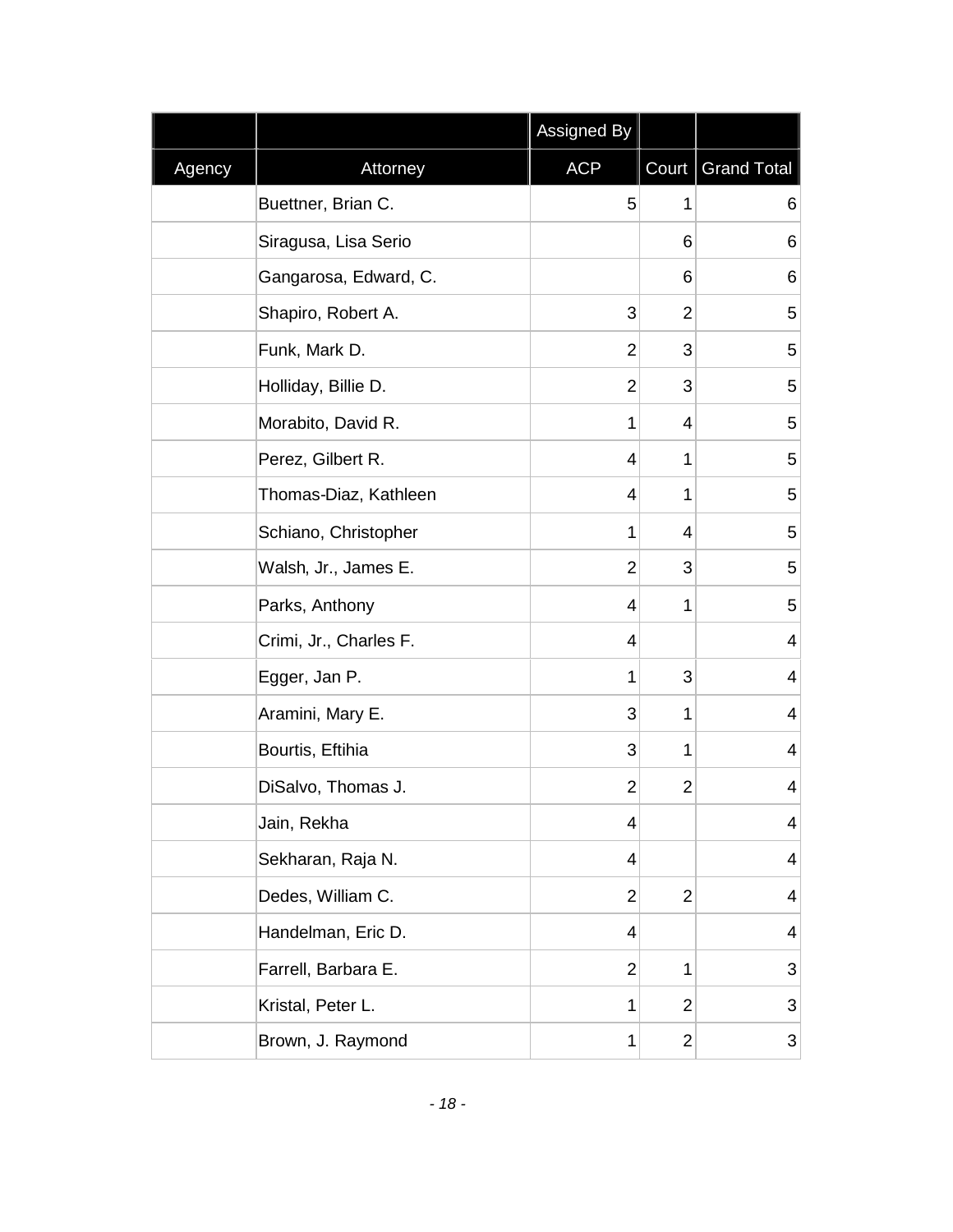|        |                          | Assigned By    |                |                     |
|--------|--------------------------|----------------|----------------|---------------------|
| Agency | Attorney                 | <b>ACP</b>     |                | Court   Grand Total |
|        | Pilato, Louis P.         | 1              | 2              | 3                   |
|        | Leegant, Jo Anne         | 1              | 2              | 3                   |
|        | Pullano, Peter J.        | $\overline{2}$ | 1              | 3                   |
|        | Napier, James A.         | 1              | $\overline{2}$ | 3                   |
|        | DeJohn, Timothy W.       | 3              |                | 3                   |
|        | Wood, Robert W.          | 3              |                | 3                   |
|        | Infantino, Marc          | 3              |                | 3                   |
|        | Bernacki, Jr., John E.   | 3              |                | 3                   |
|        | Cianca, Mark F.          | 3              |                | 3                   |
|        | King, Jr., William H.    | 2              | 1              | 3                   |
|        | Dimassimo, James D.      | 3              |                | 3                   |
|        | Maggio, Frank G.         | 3              |                | 3                   |
|        | Pennica, Kenneth L.      | 3              |                | 3                   |
|        | LaDuca, John J.          | $\overline{2}$ | 1              | $\mathsf 3$         |
|        | D'Arpino, John Joseph    | 3              |                | $\mathsf 3$         |
|        | Hardies, Robert M.       | 3              |                | 3                   |
|        | Russi, Patrick K.        | 2              | 1              | 3                   |
|        | Reed, Alan               |                | 3              | 3                   |
|        | Bitetti, Gary            | 1              | 1              | $\overline{2}$      |
|        | Schiano, Jr., Charles A. | $\overline{2}$ |                | $\overline{2}$      |
|        | Schiano, Michael P.      |                | $\overline{2}$ | $\mathbf{2}$        |
|        | Hurwitz, Phillip R.      | $\overline{2}$ |                | $\mathbf 2$         |
|        | Murante, David A.        | $\overline{2}$ |                | $\overline{2}$      |
|        | Aureli, Daniel L.        |                | $\overline{2}$ | $\overline{c}$      |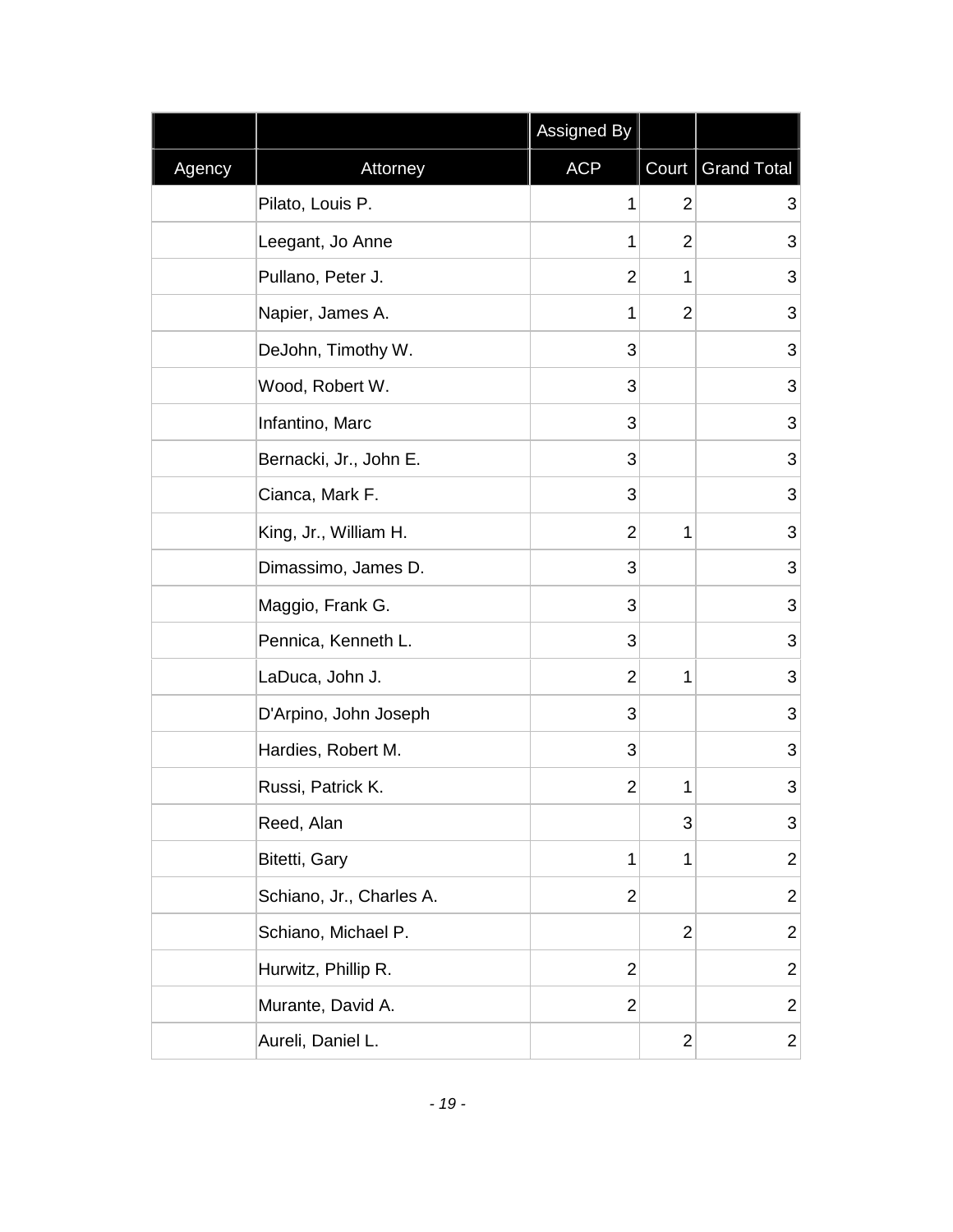|        |                          | Assigned By    |                |                     |
|--------|--------------------------|----------------|----------------|---------------------|
| Agency | Attorney                 | <b>ACP</b>     |                | Court   Grand Total |
|        | Tuohey, Michael J.       | 1              | 1              | $\overline{2}$      |
|        | Solomon, R. Adrian       | $\overline{2}$ |                | $\overline{2}$      |
|        | Fuller, Paul D.          | $\overline{2}$ |                | $\overline{2}$      |
|        | Clauss, William G.       |                | $\overline{2}$ | $\overline{2}$      |
|        | Daniele, Anthony         | 1              | 1              | $\overline{2}$      |
|        | Zaretsky, Allen J.       | $\overline{2}$ |                | $\overline{2}$      |
|        | Chait, Mitchell A.       | $\overline{2}$ |                | $\overline{2}$      |
|        | Sadinsky, Lisa A.        | $\overline{2}$ |                | $\mathbf{2}$        |
|        | Gladstone, Katherine     | $\overline{2}$ |                | $\overline{c}$      |
|        | Lahman, Janice A.        | $\overline{2}$ |                | $\overline{c}$      |
|        | Wisner, Todd J.W.        | $\overline{2}$ |                | $\overline{2}$      |
|        | Colombo, Jeanne M.       | $\overline{2}$ |                | $\overline{2}$      |
|        | Cooper, Jennie M.        | 1              | 1              | $\overline{2}$      |
|        | West, John R.            |                | $\overline{2}$ | $\overline{2}$      |
|        | Dinolfo, Joseph F.       | $\overline{2}$ |                | $\overline{2}$      |
|        | Laragy, Christopher J.   |                | $\overline{2}$ | $\overline{2}$      |
|        | O'Toole, Keith           | $\overline{2}$ |                | $\overline{2}$      |
|        | Redmond, Gregg H.        | 1              | 1              | $\overline{c}$      |
|        | O'Neill, Jr., Raymond B. | $\overline{2}$ |                | $\mathbf{2}$        |
|        | Brooker, James G.        | $\overline{2}$ |                | $\mathbf{2}$        |
|        | Palmiere, David M.       | $\overline{2}$ |                | $\overline{2}$      |
|        | Dennison, Joseph G.      |                | $\overline{2}$ | $\overline{2}$      |
|        | Damelio, Joseph S.       |                | 1              | $\mathbf{1}$        |
|        | Kasperek, Lawrence L.    | 1              |                | $\mathbf 1$         |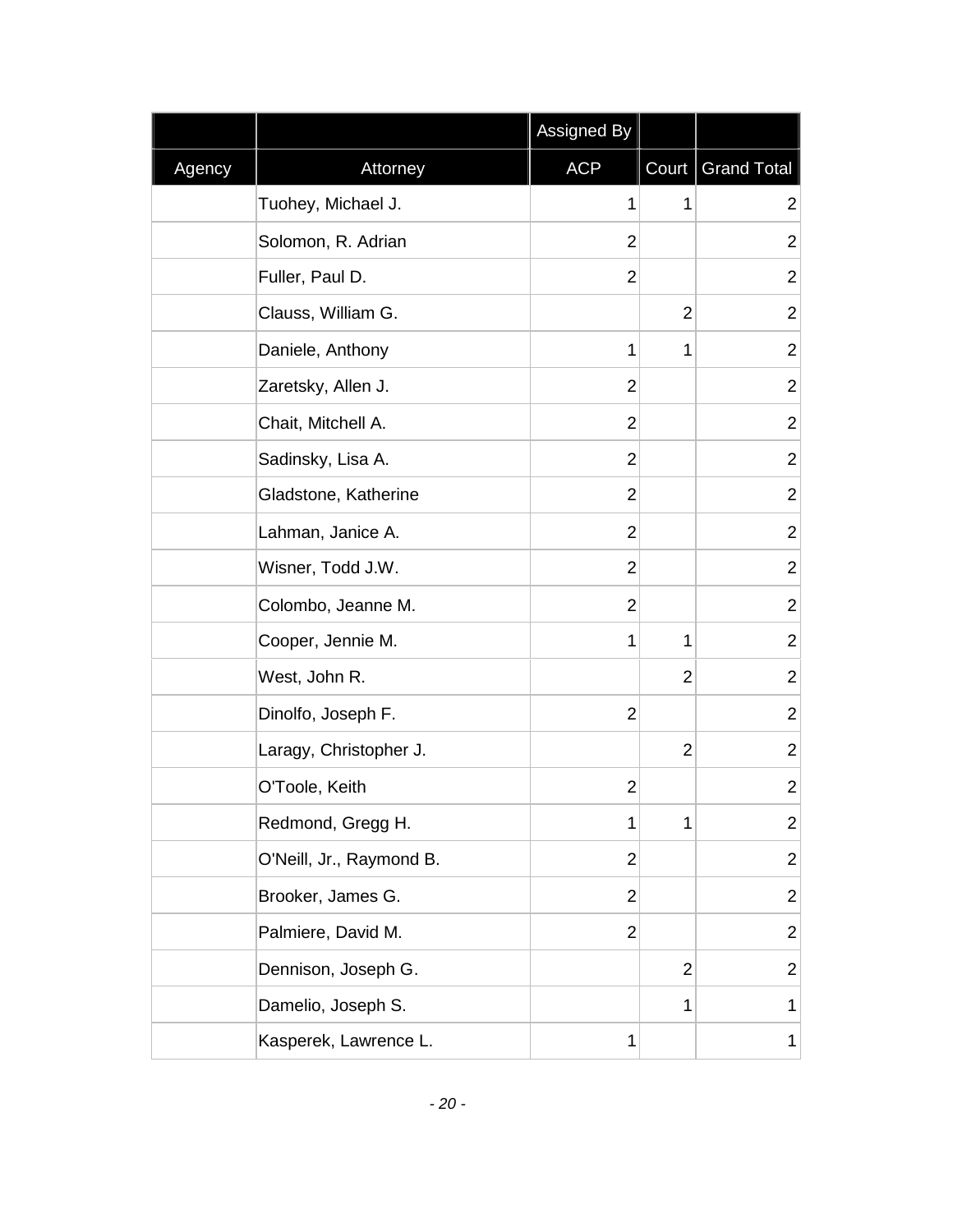|        |                          | Assigned By |   |                     |
|--------|--------------------------|-------------|---|---------------------|
| Agency | Attorney                 | <b>ACP</b>  |   | Court   Grand Total |
|        | Johnson, Christopher G.  | 1           |   | 1                   |
|        | Annechino, John A.       | 1           |   | 1                   |
|        | Barr, Culver K.          |             | 1 | 1                   |
|        | Owens, Clifford Paul     | 1           |   | 1                   |
|        | Vacca, Jr., Paul J.      |             | 1 | 1                   |
|        | Obiorah, Edwin S.C.      | 1           |   | 1                   |
|        | Muldoon, Gary            |             | 1 | 1                   |
|        | Mastrella, Daniel J.     | 1           |   | 1                   |
|        | Crimi, Joseph P.         | 1           |   | 1                   |
|        | Parrinello, J. Matthew   | 1           |   | 1                   |
|        | Dever, Richard           |             | 1 | 1                   |
|        | Hilderbrandt, Randall D. | 1           |   | 1                   |
|        | Karatas, Nigos           | 1           |   | 1                   |
|        | Stacy, Michael P.        | 1           |   | 1                   |
|        | Reyes, Miguel A.         |             | 1 | 1                   |
|        | Kosoff-Roth, Karen L.    | 1           |   | 1                   |
|        | Goldman, Ronald S.       | 1           |   | 1                   |
|        | LaCelle, Erik C.         | 1           |   | 1                   |
|        | LaBue, Eugene P.         | 1           |   | $\mathbf{1}$        |
|        | Crowder, Debra A.        |             | 1 | $\mathbf 1$         |
|        | Gravitz, Jennifer L.     |             | 1 | 1                   |
|        | Bartus, Gregory J.       | 1           |   | 1                   |
|        | Bogulski, Frank          | 1           |   | $\mathbf{1}$        |
|        | Gaul, Annette            | 1           |   | $\mathbf 1$         |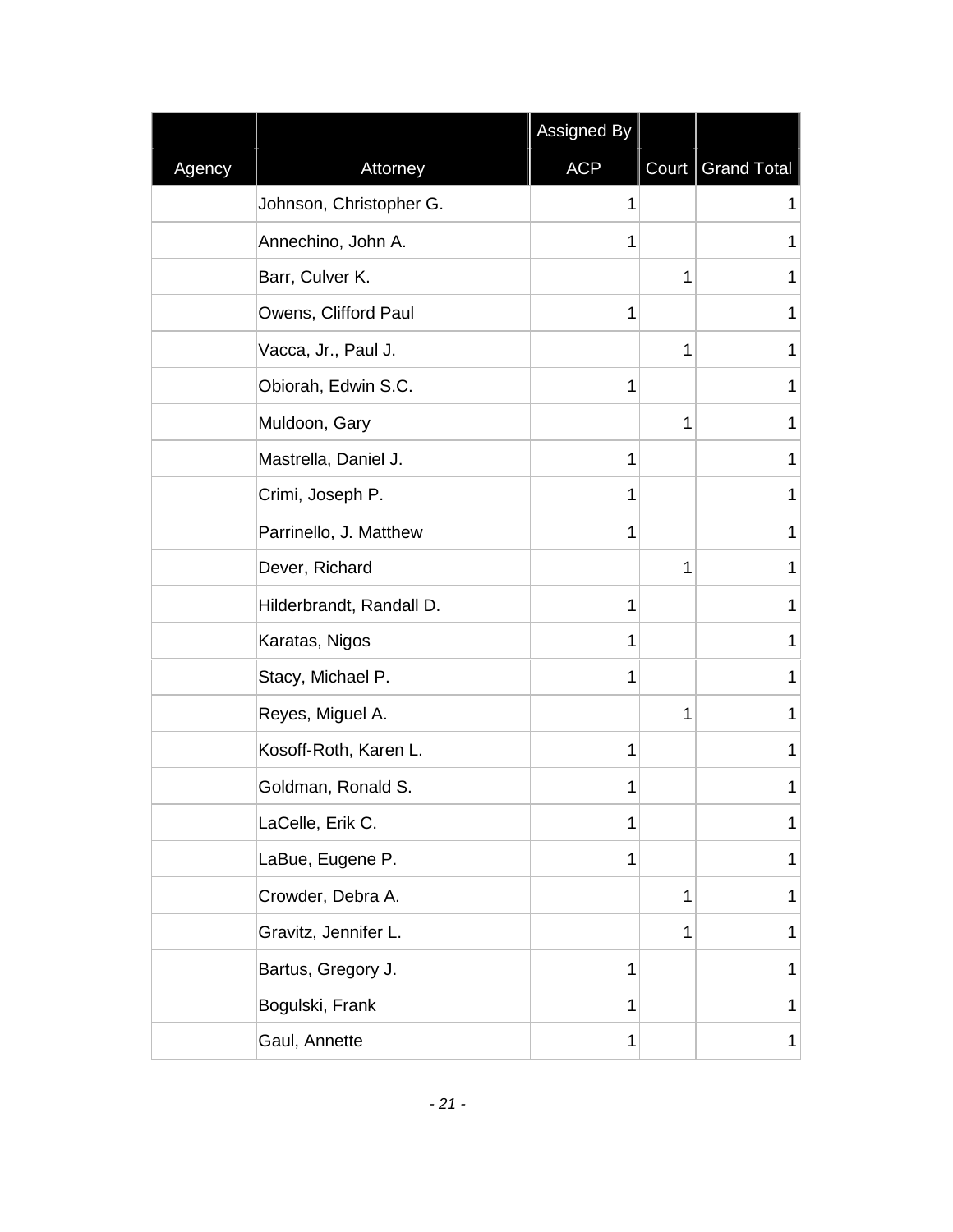|                    |                          | Assigned By |                |                     |
|--------------------|--------------------------|-------------|----------------|---------------------|
| Agency             | Attorney                 | <b>ACP</b>  |                | Court   Grand Total |
|                    | Jackson, LaMarr J.       |             | 1              | 1                   |
|                    | Jimenez, Patricio        | 1           |                | 1                   |
|                    | Schiano, Sr., Charles A. | 1           |                | 1                   |
| <b>ACP Total</b>   |                          | 271         | 269            | 540                 |
|                    | Schmitt, Michael D.      | 422         | $\overline{2}$ | 424                 |
|                    | Czapranski, Kimberly J.  | 404         | 1              | 405                 |
| CDO                | Crimi, Joseph P.         | 225         |                | 225                 |
|                    | Cianca, Julie A.         | 150         | 1              | 151                 |
|                    | Milliken, David          | 4           | $\overline{2}$ | 6                   |
|                    | Jones, Rhian D.          | 1           |                | 1                   |
| <b>CDO Total</b>   |                          | 1206        | 6              | 1212                |
| <b>Grand Total</b> |                          | 1477        | 275            | 1752                |

## <span id="page-22-0"></span>**2004 Family Court Assignments**

|            |                       | Assigned By |       |                |
|------------|-----------------------|-------------|-------|----------------|
| Agency     | Attorney              | <b>ACP</b>  | Court | Grand<br>Total |
| <b>ACP</b> | Chait, Mitchell A.    | 2           | 53    | 55             |
|            | Leavy, Anthony        | $\mathbf 1$ | 41    | 42             |
|            | Callanan, Karen Smith | $\mathbf 1$ | 22    | 23             |
|            | Lester, Frederick     | 8           | 11    | 19             |
|            | King, Jr., William H. | 1           | 17    | 18             |
|            | Martin, Thomas N.     |             | 18    | 18             |
|            | DiSalvo, Thomas J.    |             | 16    | 16             |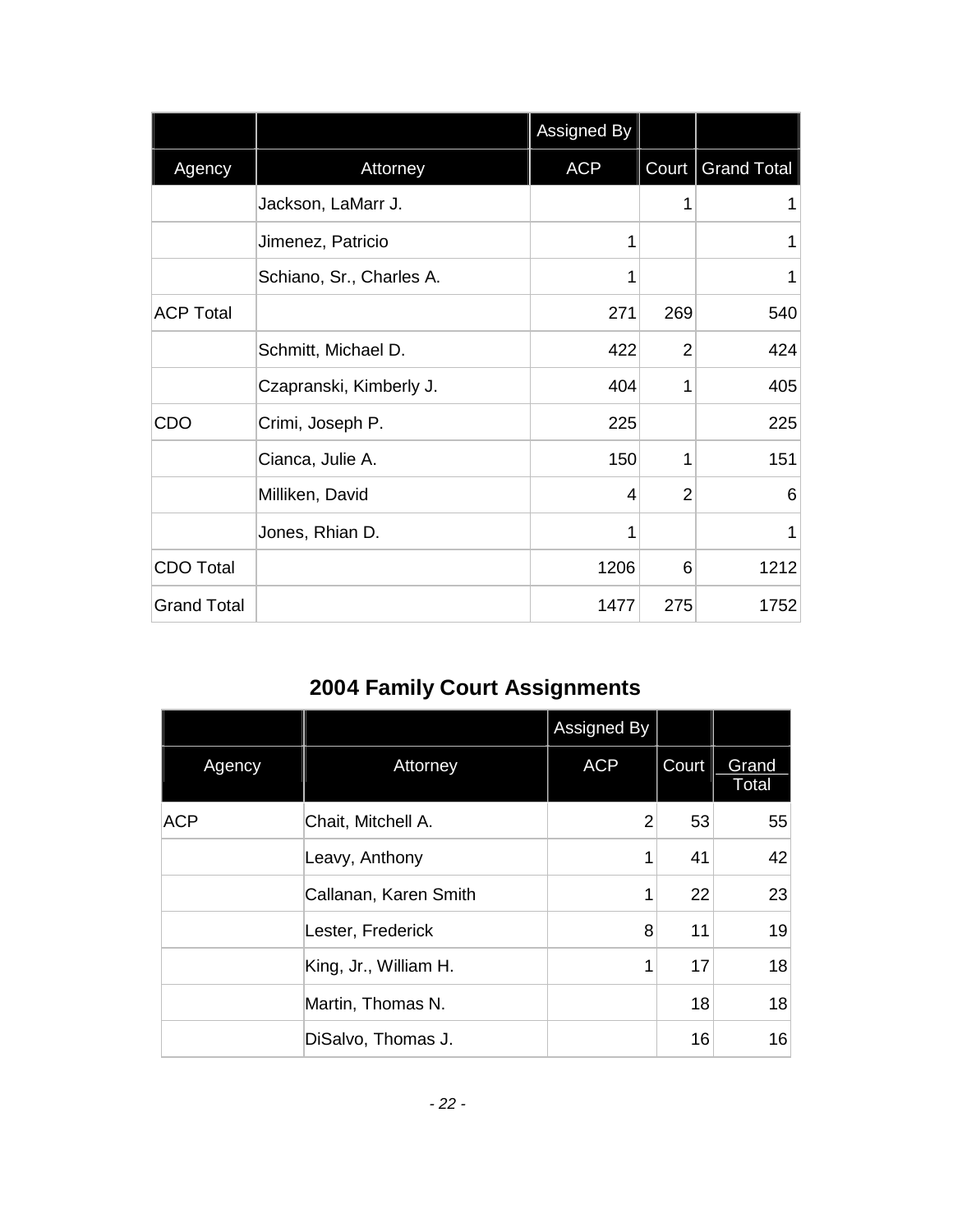|        |                       | <b>Assigned By</b> |                |                         |
|--------|-----------------------|--------------------|----------------|-------------------------|
| Agency | Attorney              | <b>ACP</b>         | Court          | Grand<br>Total          |
|        | Perez, Gilbert R.     |                    | 15             | 15                      |
|        | Feindt, Mary E.       | 1                  | 13             | 14                      |
|        | Hinman, James S.      | $\overline{2}$     | 11             | 13                      |
|        | Aramini, Mary E.      |                    | 13             | 13                      |
|        | Karatas, Nigos        |                    | 10             | 10                      |
|        | Brown, James E.       |                    | 9              | 9                       |
|        | Holliday, Billie D.   |                    | 9              | $\boldsymbol{9}$        |
|        | Jain, Rekha           |                    | 9              | 9                       |
|        | Rose, Angelo A.       |                    | 8              | 8                       |
|        | Farrell, Barbara E.   | $\overline{2}$     | 6              | 8                       |
|        | Funk, Mark D.         |                    | $\overline{7}$ | $\overline{7}$          |
|        | Gladstone, Katherine  |                    | $\overline{7}$ | 7                       |
|        | Offen, Alan L.        |                    | 6              | 6                       |
|        | Gibbons, Patricia Ann |                    | 6              | 6                       |
|        | Shulman, Brian J.     |                    | 5              | 5                       |
|        | Robb, Lori Ann        |                    | 5              | 5                       |
|        | Handelman, Eric D.    | 4                  |                | 4                       |
|        | Dentino, Anthony A.   |                    | 4              | $\overline{\mathbf{4}}$ |
|        | Pappalardo, Fauna M.  |                    | 4              | 4                       |
|        | Hirtelen, Lori A.     |                    | 4              | 4                       |
|        | Maslow, Lisa J.       | $\overline{2}$     | $\overline{2}$ | 4                       |
|        | Scibetta, Michael P.  |                    | 3              | 3                       |
|        | Annechino, John A.    |                    | 3              | 3                       |
|        | Thomas-Diaz, Kathleen | 1                  | $\mathbf{1}$   | $\overline{\mathbf{c}}$ |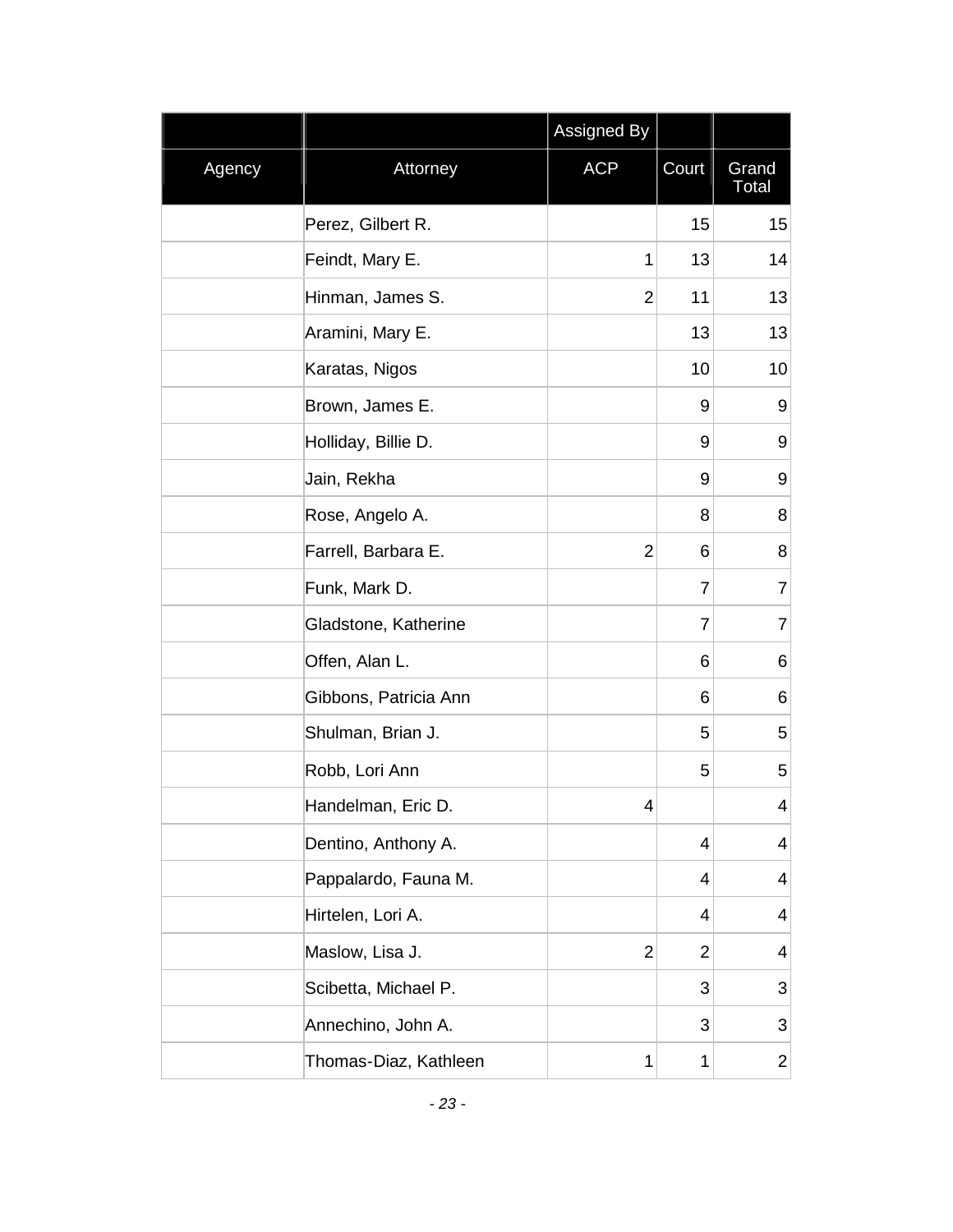|        |                        | Assigned By    |                |                       |
|--------|------------------------|----------------|----------------|-----------------------|
| Agency | Attorney               | <b>ACP</b>     | Court          | Grand<br><b>Total</b> |
|        | DeJohn, Timothy W.     |                | $\overline{2}$ | $\overline{2}$        |
|        | Infantino, Marc        | $\overline{2}$ |                | $\overline{2}$        |
|        | Dimassimo, James D.    |                | $\overline{2}$ | $\overline{2}$        |
|        | Lahman, Janice A.      |                | $\overline{2}$ | $\overline{2}$        |
|        | Schiano, Margaret A.   |                | $\overline{2}$ | $\overline{2}$        |
|        | Josh, Sylvia W.        | 1              |                | 1                     |
|        | MacAulay, Paul D.      | 1              |                | 1                     |
|        | Ajaka, Maroun          | 1              |                | 1                     |
|        | Vacca, James P.        |                | 1              | 1                     |
|        | Mix, Matthew J.        |                | 1              | $\mathbf 1$           |
|        | Morabito, David R.     | 1              |                | $\mathbf 1$           |
|        | Pennica, Kenneth L.    | 1              |                | 1                     |
|        | D'Arpino, John Joseph  | 1              |                | $\mathbf 1$           |
|        | Bitetti, Gary          |                | 1              | 1                     |
|        | Sadinsky, Lisa A.      |                | $\mathbf{1}$   | $\mathbf 1$           |
|        | Jackson, LaMarr J.     |                | 1              | $\mathbf 1$           |
|        | St. George, Robert J.  |                | 1              | 1                     |
|        | Schell, Jr., George A. |                | 1              | 1                     |
|        | Indivino, Deborah A.   |                | 1              | 1                     |
|        | Snodgrass, Cynthia L.  |                | 1              | 1                     |
|        | Abate, Jeffrey J.      |                | $\mathbf 1$    | 1                     |
|        | Philbin, Mary Lou      | 1              |                | $\mathbf 1$           |
|        | Chase, Carolyn L.      |                | $\mathbf 1$    | 1                     |
|        | Ciccone, Kelly M.      |                | 1              | $\mathbf 1$           |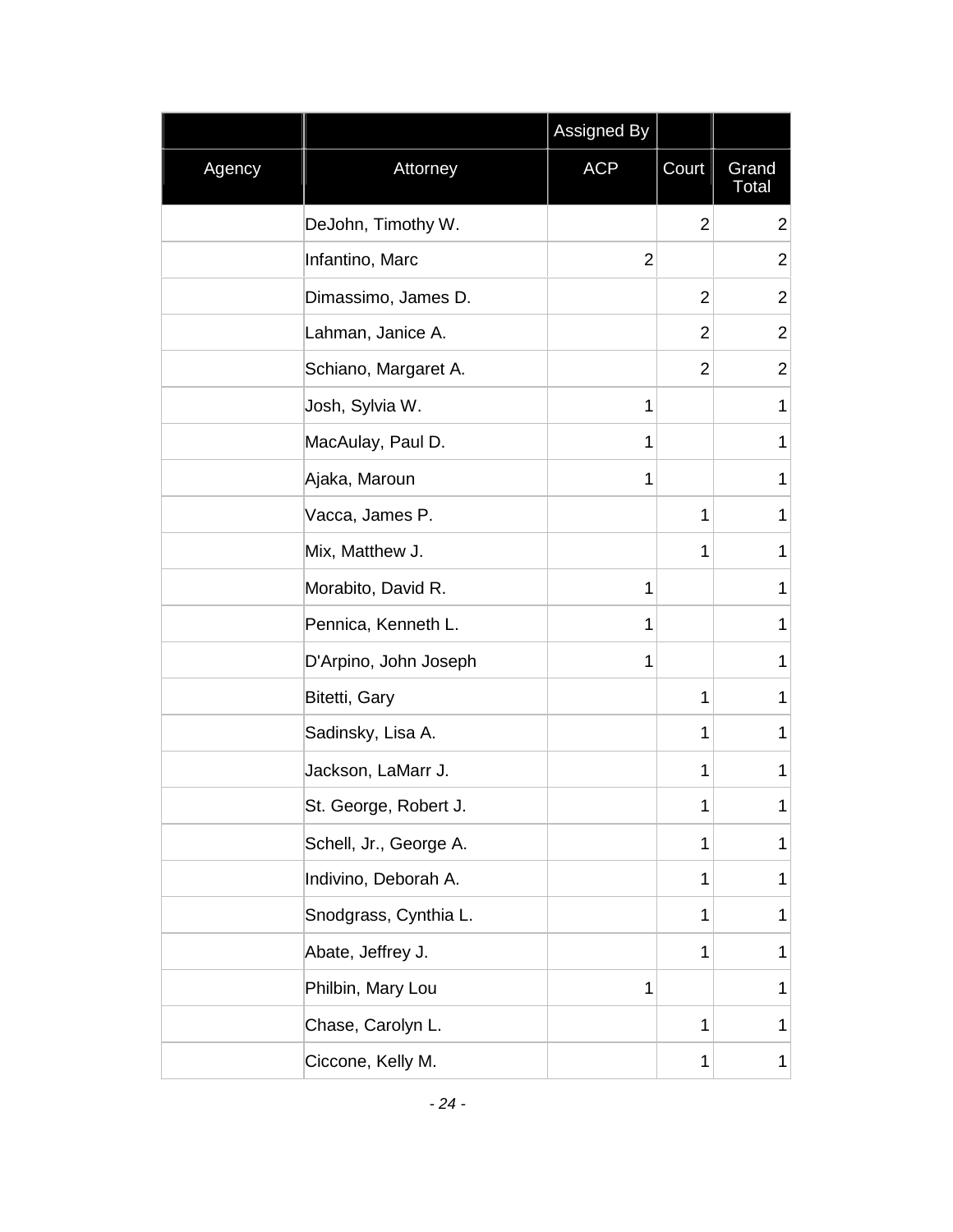|                    |                            | Assigned By |       |                |
|--------------------|----------------------------|-------------|-------|----------------|
| Agency             | Attorney                   | <b>ACP</b>  | Court | Grand<br>Total |
|                    | McMullen, Margaret Baldwin |             | 1     | 1              |
|                    | Petote, Karen Mary         |             | 1     | 1              |
|                    | Romeo, Stacey Martha       |             | 1     | 1              |
| <b>ACP Total</b>   |                            | 34          | 361   | 395            |
| <b>CDO</b>         | Jones, Rhian D.            | 289         | 29    | 318            |
|                    | Milliken, David            | 265         | 28    | 293            |
|                    | Proano, Galo M.            | 193         | 30    | 223            |
|                    | Edwards, Tynise Y.         | 161         | 3     | 164            |
|                    | Crimi, Joseph P.           | 90          | 28    | 118            |
| <b>CDO Total</b>   |                            | 998         | 118   | 1116           |
| <b>Grand Total</b> |                            | 1032        | 479   | 1511           |

#### <span id="page-25-0"></span>**2004 Case Distribution Graphs<sup>1</sup>**



1. In interpreting these graphs, keep in mind that new panel members, non-approved attorneys, attorneys declining assignments and attorneys temporarily removed from the panels skew the results. Assigned Counsel cases only. No CDO cases in distribution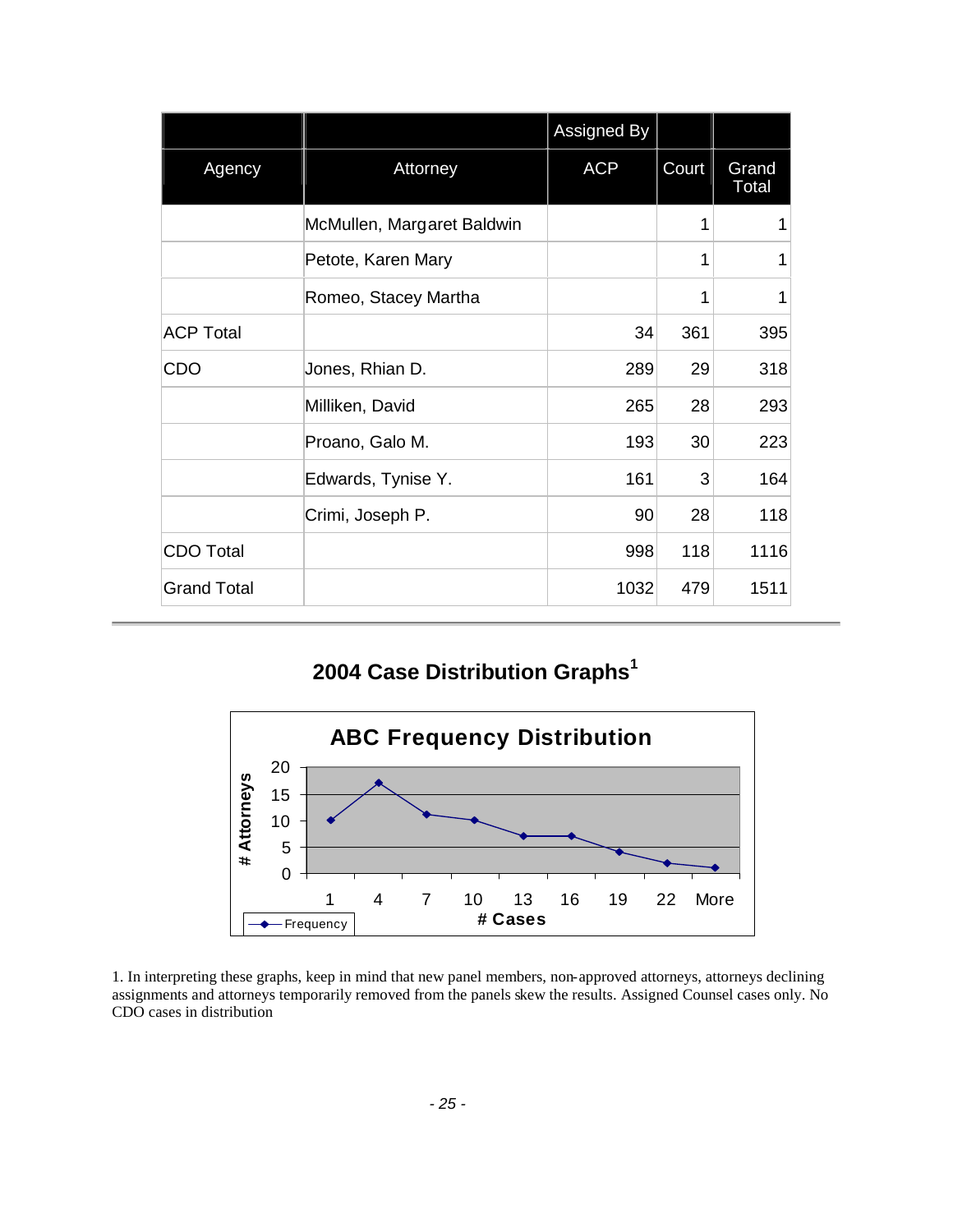



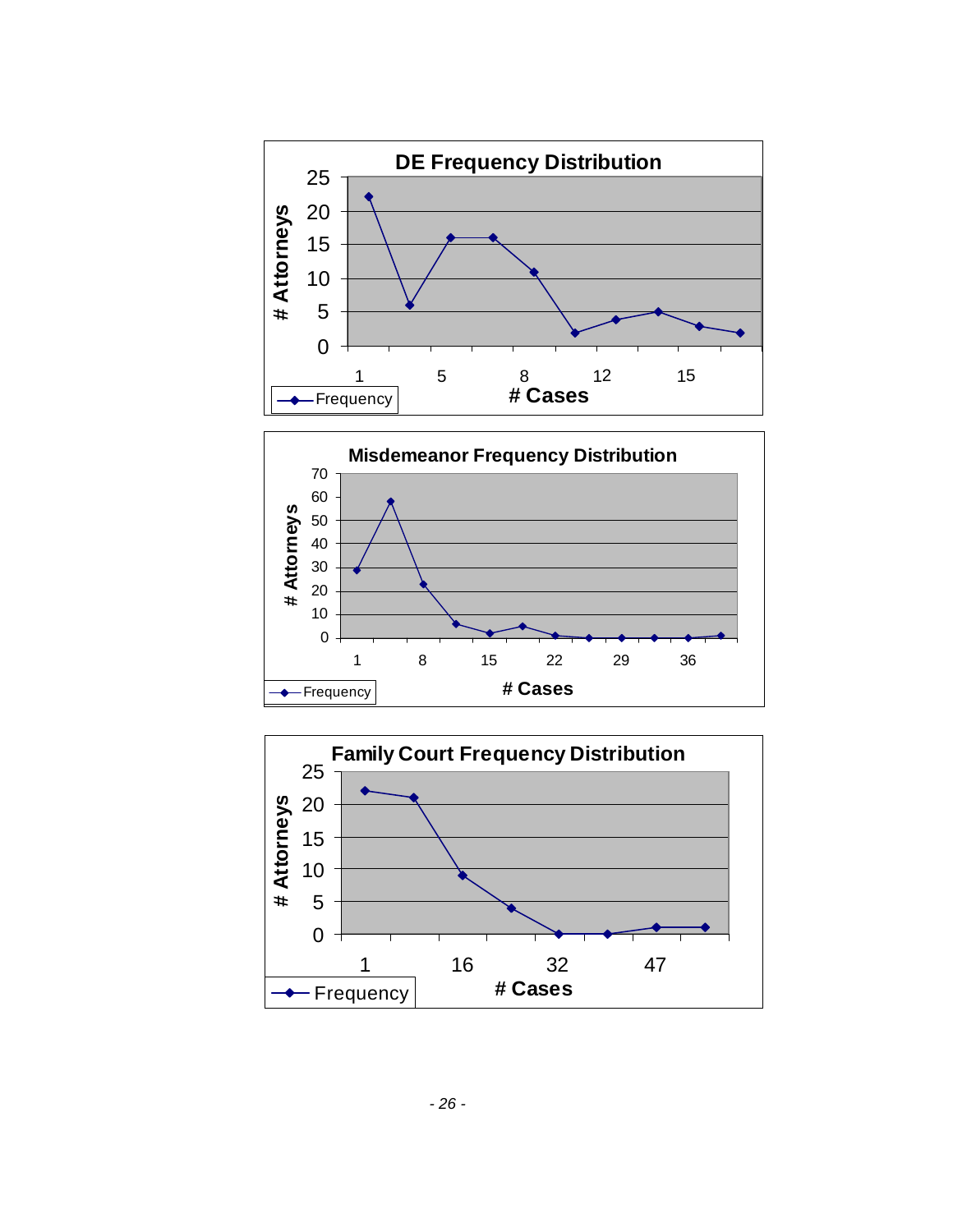## <span id="page-27-0"></span>**2004 Table of Program Use by Judiciary**

The table below shows the number of assignments for each Judge making at least one assignment during 2004. The table divides the assignments between those made through the Assigned Counsel Program and those made directly by the Judge. The statistics clearly show that Rochester City Court, which assigns the greatest number of cases in the County, is very high in percentage of cases assigned through the Assigned Counsel Program. Increasingly in 2004, the Local Criminal Courts assigned exclusively through the Assigned Counsel Program. These facts directly correlate to the fact that the distribution of cases among the attorneys is greatest for criminal cases. Conversely, the statistics show that Family Court has a very low percentage of cases assigned through the Assigned Counsel Program. Therefore, Family Court has a very uneven distribution of cases among the attorneys.

|                                     |                           |            | Referral       |                |                    |
|-------------------------------------|---------------------------|------------|----------------|----------------|--------------------|
| Court                               | Judge                     | Agency     | <b>ACP</b>     | Court          | <b>Grand Total</b> |
| Appellate Division                  | Appellate Division, Hon.  | <b>ACP</b> | 15             |                | 15                 |
|                                     |                           | CDO        | 4              |                | 4                  |
| <b>Appellate Division Total</b>     |                           |            | 19             |                | 19                 |
| <b>Brighton Town Court</b>          | Morris, Hon. James E.     | <b>ACP</b> | 21             | $\overline{2}$ | 23                 |
|                                     | Morris, Hon. Karen        | <b>ACP</b> | 12             |                | 12                 |
| <b>Brighton Town Court Total</b>    |                           |            | 33             | $\overline{2}$ | 35                 |
| Chili Town Court                    | Olver, Hon. Melvin L.     | <b>ACP</b> | 4              | 1              | 5                  |
|                                     | Pietropaoli, Hon. Patrick | <b>ACP</b> |                | $\overline{4}$ | 4                  |
| <b>Chili Town Court Total</b>       |                           |            | $\overline{4}$ | 5              | 9                  |
| <b>Clarkson Town Court</b>          | Hammel, Hon. Allyn S.     | <b>ACP</b> | 3              |                | 3 <sup>1</sup>     |
| <b>Clarkson Town Court Total</b>    |                           |            | 3              |                | 3                  |
| E. Rochester Town Court             | Argento, Hon. Victoria M. | <b>ACP</b> | 1              | 3              | $\overline{4}$     |
|                                     | Odorisi, Hon. J. Scott    | <b>ACP</b> | 1              | 8              | 9                  |
| E. Rochester Town Court Total       |                           |            | $\overline{2}$ | 11             | 13                 |
| <b>Fairport Village Court</b>       | Barone, Hon. Vincent M.   | <b>ACP</b> | 1              | 1              | $\overline{2}$     |
| <b>Fairport Village Court Total</b> |                           |            | 1              | $\mathbf 1$    | $\overline{2}$     |
| Family Court Non-Judicial           | Boldt, Hon. Margaret M.   | CDO        | 5              |                | 5                  |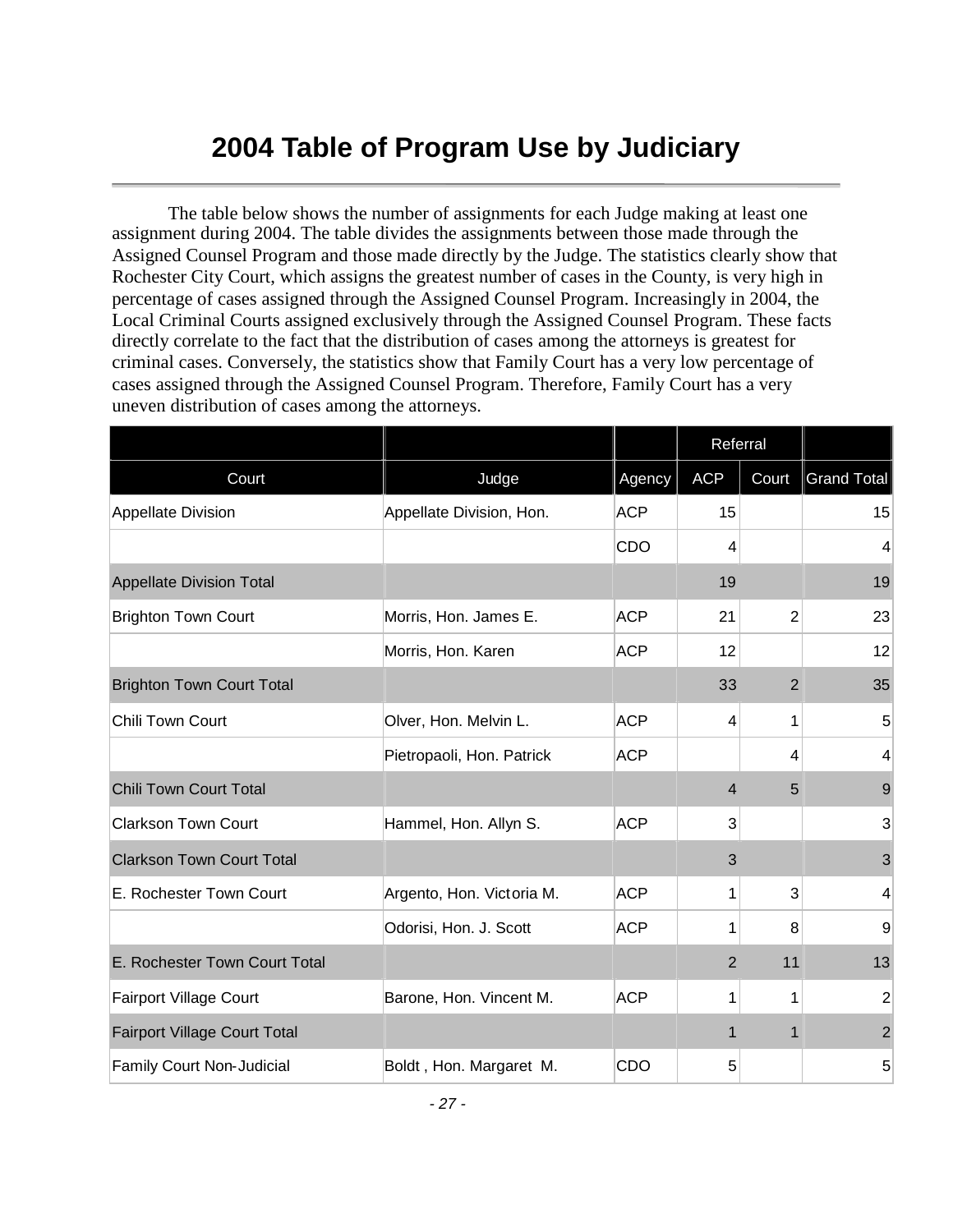|                                 |                               |            | Referral         |                |                    |
|---------------------------------|-------------------------------|------------|------------------|----------------|--------------------|
| Court                           | Judge                         | Agency     | <b>ACP</b>       | Court          | <b>Grand Total</b> |
|                                 | Farber, Hon. Sidney T.        | <b>ACP</b> | $\overline{4}$   | 3              | $\overline{7}$     |
|                                 |                               | CDO        | 100              | 4              | 104                |
|                                 | Gordon, Hon. Julie Anne       | <b>ACP</b> | 2                | 12             | 14                 |
|                                 |                               | CDO        | 124              | 3              | 127                |
|                                 | Irizarry, Hon. Diana M.       | CDO        | 7                |                | 7                  |
|                                 | Maloy, Hon. Charles T.        | <b>ACP</b> | 3                | $\mathbf 2$    | 5                  |
|                                 |                               | CDO        | 26               | 3              | 29                 |
|                                 | Miller, Hon. Michael J.       | CDO        | 4                |                | 4                  |
|                                 | Morton, Hon. Glenn R.         | <b>ACP</b> | 7                | 4              | 11                 |
|                                 |                               | CDO        | 25               | $\overline{2}$ | 27                 |
|                                 | Owlett, Hon. Deborah          | CDO        | 3                |                | 3                  |
|                                 | Pilato, Hon. Linda Lohner     | CDO        | 1                | 1              | $\overline{2}$     |
|                                 | Polito, Hon. Thomas W.        | <b>ACP</b> | 2                | 3              | 5                  |
|                                 |                               | CDO        | 120              | 7              | 127                |
|                                 | Rao, Hon. Michael G.          | CDO        | $\overline{2}$   |                | $\overline{2}$     |
|                                 | Strobridge, Hon. Maurice E.   | <b>ACP</b> |                  | 2              | $\overline{2}$     |
|                                 |                               | CDO        | 27               | 4              | 31                 |
| Family Court Non-Judicial Total |                               |            | 462              | 50             | 512                |
| <b>Gates Town Court</b>         | Pisaturo, Hon. John J.        | <b>ACP</b> | 19               | 25             | 44                 |
|                                 | Pupatelli, Hon. Peter P.      | <b>ACP</b> | 1                | 22             | 23                 |
| <b>Gates Town Court Total</b>   |                               |            | 20               | 47             | 67                 |
| <b>Greece Town Court</b>        | Campbell, Hon. Vincent        | <b>ACP</b> | 37               | $\overline{2}$ | 39                 |
|                                 | Diraddo, Hon. Raymond S.      | <b>ACP</b> | 39               | 4              | 43                 |
|                                 | Schiano, Jr., Hon. Charles A. | <b>ACP</b> | 52               | 4              | 56                 |
| <b>Greece Town Court Total</b>  |                               |            | 128              | 10             | 138                |
| Hamlin Town Court               | Moffett, Hon. Richard W.      | <b>ACP</b> | $\boldsymbol{7}$ | 1              | 8 <sup>2</sup>     |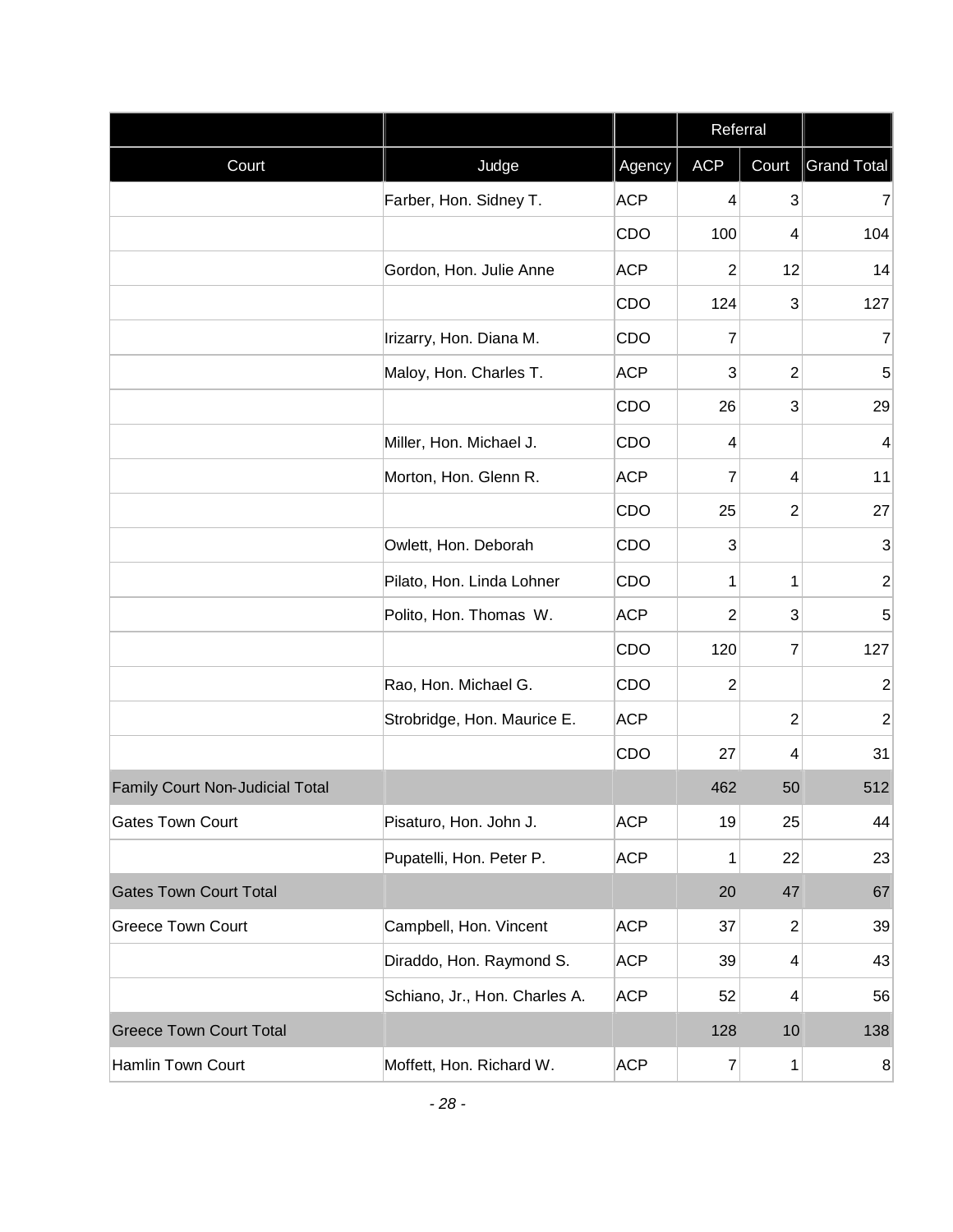|                                     |                            |            | Referral        |                |                    |
|-------------------------------------|----------------------------|------------|-----------------|----------------|--------------------|
| Court                               | Judge                      | Agency     | <b>ACP</b>      | Court          | <b>Grand Total</b> |
|                                     | Rath, Hon. Paul W.         | <b>ACP</b> | $\overline{2}$  |                | $\overline{2}$     |
| Hamlin Town Court Total             |                            |            | 9               | 1              | 10                 |
| <b>Henrietta Town Court</b>         | Donsky, Hon. Steven M.     | <b>ACP</b> | $\mathbf{3}$    | 25             | 28                 |
|                                     | Kopacki, Hon. John         | <b>ACP</b> | 1               | 28             | 29                 |
|                                     | Pericak, Hon. John G.      | <b>ACP</b> | 5               | 15             | 20                 |
| Henrietta Town Court Total          |                            |            | 9               | 68             | 77                 |
| <b>Irondequoit Town Court</b>       | DeMarco, Hon. John L.      | <b>ACP</b> | 8               | 22             | 30                 |
|                                     | Dinolfo, Hon. Vincent M.   | <b>ACP</b> | $6\phantom{1}6$ | 12             | 18                 |
|                                     | Genier, Hon. Joseph T.     | <b>ACP</b> | 13              | 16             | 29                 |
| <b>Irondequoit Town Court Total</b> |                            |            | 27              | 50             | 77                 |
| <b>Mendon Town Court</b>            | Fletcher, Hon. William P.  | <b>ACP</b> | 1               |                | 1                  |
| <b>Mendon Town Court Total</b>      |                            |            | 1               |                | 1                  |
| Monroe County Court                 | Bellini, Hon. Elma A.      | <b>ACP</b> | 13              | 11             | 24                 |
|                                     |                            | CDO        | 14              | $\overline{2}$ | 16                 |
|                                     | Connell, Hon. John J.      | <b>ACP</b> | 10              | 28             | 38                 |
|                                     |                            | CDO        | 5               |                | 5                  |
|                                     | Geraci, Jr., Hon. Frank P. | <b>ACP</b> | 36              | 5              | 41                 |
|                                     |                            | CDO        | $\overline{2}$  |                | $\overline{2}$     |
|                                     | Keenan, Hon. Richard A.    | <b>ACP</b> | 9               | 20             | 29                 |
|                                     |                            | CDO        | $\overline{4}$  |                | 4                  |
|                                     | Marks, Hon. Patricia D.    | <b>ACP</b> | 13              | 28             | 41                 |
|                                     |                            | CDO        | $\overline{2}$  |                | $\overline{2}$     |
|                                     | Renzi, Hon. Alexander      | <b>ACP</b> | 1               |                | 1                  |
|                                     | Schwartz, Hon. John R.     | <b>ACP</b> | 34              | 5              | 39                 |
|                                     |                            | CDO        | $\overline{2}$  |                | $\sqrt{2}$         |
|                                     | Sirkin, Hon. Stephen R.    | <b>ACP</b> |                 | 3              | $\mathbf{3}$       |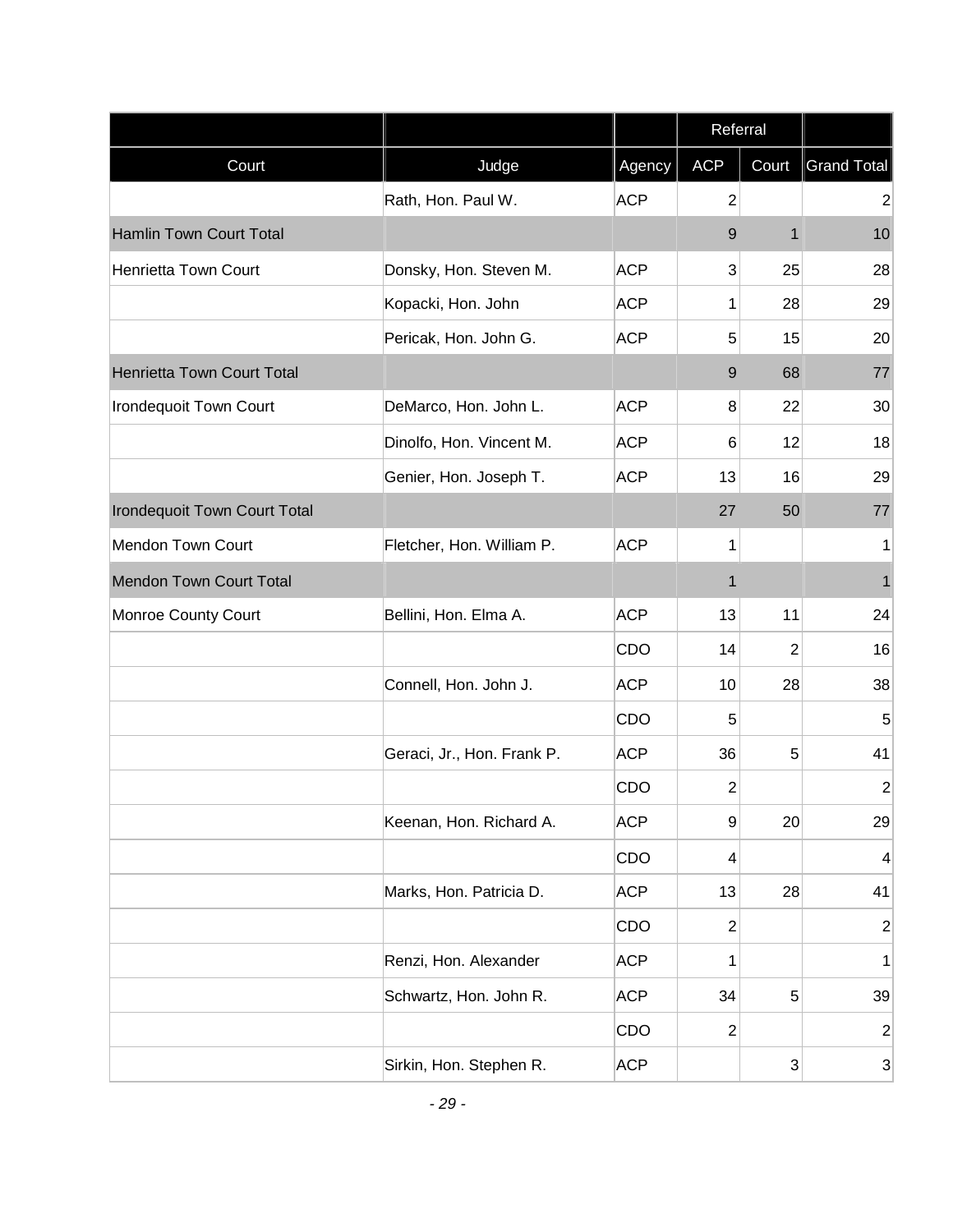|                                     |                               |            | Referral       |                |                    |
|-------------------------------------|-------------------------------|------------|----------------|----------------|--------------------|
| Court                               | Judge                         | Agency     | <b>ACP</b>     | Court          | <b>Grand Total</b> |
|                                     |                               | CDO        | 1              |                | $\mathbf{1}$       |
| <b>Monroe County Court Total</b>    |                               |            | 146            | 102            | 248                |
| Monroe County Family Court          | Bellini, Hon. Elma A.         | <b>ACP</b> | $\overline{2}$ | 12             | 14                 |
|                                     |                               | CDO        | 43             | 3              | 46                 |
|                                     | Donofrio, Hon. Gail           | <b>ACP</b> | 4              | 129            | 133                |
|                                     |                               | CDO        | 139            | 37             | 176                |
|                                     | Kohout, Hon. Joan S.          | <b>ACP</b> | 1              | 24             | 25                 |
|                                     |                               | CDO        | 25             |                | 25                 |
|                                     | O'Connor, Hon. Marilyn L.     | <b>ACP</b> | 1              | 31             | 32                 |
|                                     |                               | CDO        | 100            | 14             | 114                |
|                                     | Rivoli, Hon. John J.          | <b>ACP</b> | $\overline{2}$ | 44             | 46                 |
|                                     |                               | CDO        | 61             | 14             | 75                 |
|                                     | Ruhlmann, Hon. Dandrea L.     | <b>ACP</b> | 1              | 71             | 72                 |
|                                     |                               | CDO        | 102            | 23             | 125                |
|                                     | Sciolino, Hon. Anthony J.     | <b>ACP</b> | 5              | 22             | 27                 |
|                                     |                               | CDO        | 80             | 5              | 85                 |
| Monroe County Family Court Total    |                               |            | 566            | 429            | 995                |
| Monroe County Surrogate Court       | Calvaruso, Hon. Edmund A.     | <b>ACP</b> |                | $\overline{2}$ | $\mathbf{2}$       |
| Monroe County Surrogate Court Total |                               |            |                | $\overline{2}$ | $\overline{2}$     |
| Ogden Town Court                    | Murante, Hon. David A.        | <b>ACP</b> | $\overline{c}$ | 6              | 8                  |
|                                     | Schiano, Hon. Michael Patrick | <b>ACP</b> | 7              | 1              | $\boldsymbol{8}$   |
| Ogden Town Court Total              |                               |            | 9              | $\overline{7}$ | 16                 |
| Parma Town Court                    | Maley, Jr., Hon. James E.     | <b>ACP</b> | $\overline{c}$ | 1              | $\mathbf{3}$       |
|                                     | Sciortino, Hon. Michael A.    | <b>ACP</b> | 8              |                | 8                  |
| Parma Town Court Total              |                               |            | 10             | 1              | 11                 |
| Penfield Town Court                 | Farber, Hon. Sidney T.        | <b>ACP</b> | 20             | 1              | 21                 |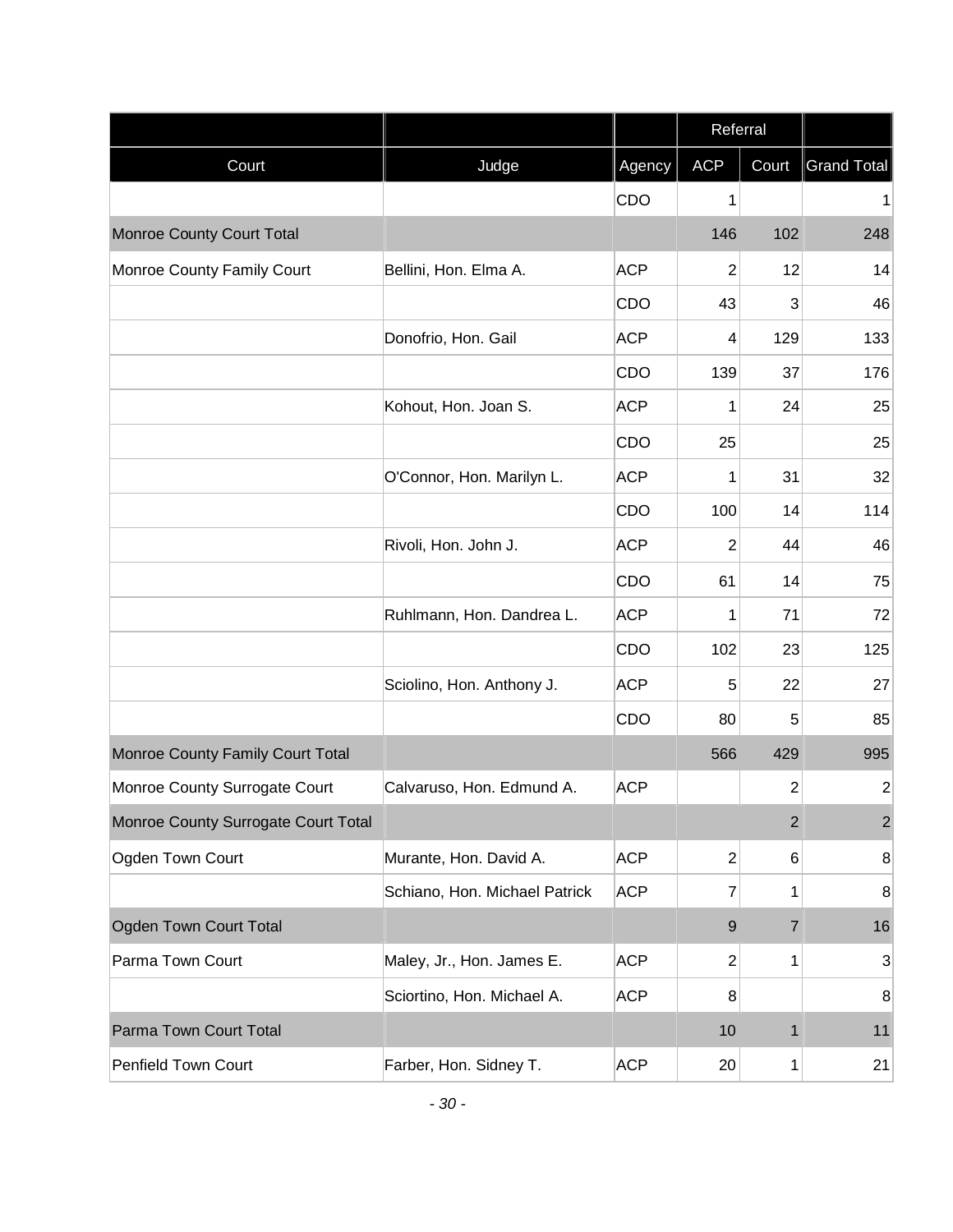|                                   |                            |            | Referral        |                |                    |
|-----------------------------------|----------------------------|------------|-----------------|----------------|--------------------|
| Court                             | Judge                      | Agency     | <b>ACP</b>      | Court          | <b>Grand Total</b> |
|                                   | Lomenzo, Jr., Hon. John P. | <b>ACP</b> | 12              |                | 12                 |
| Penfield Town Court Total         |                            |            | 32              | $\mathbf 1$    | 33                 |
| <b>Perinton Town Court</b>        | Arnold, Hon. Michael H.    | <b>ACP</b> | $6\phantom{1}6$ | $\overline{c}$ | 8                  |
| <b>Perinton Town Court Total</b>  |                            |            | 6               | $\overline{2}$ | $\boldsymbol{8}$   |
| <b>Pittsford Town Court</b>       | Gallina, Hon. Fred S.      | <b>ACP</b> | 10              | $\overline{2}$ | 12                 |
|                                   | Michel, Hon. F. Robert     | <b>ACP</b> | 4               |                | $\overline{4}$     |
| <b>Pittsford Town Court Total</b> |                            |            | 14              | $\overline{2}$ | 16                 |
| Riga Town Court                   | Steinwachs, Hon. Joseph    | <b>ACP</b> | $\overline{2}$  |                | $\overline{2}$     |
| <b>Riga Town Court Total</b>      |                            |            | $\overline{2}$  |                | $\overline{2}$     |
| <b>Rochester City Court</b>       | Castro, Hon. Melchor E.    | <b>ACP</b> | 117             | 35             | 152                |
|                                   |                            | CDO        | 219             | $\overline{2}$ | 221                |
|                                   | Elliott, Hon. John E.      | <b>ACP</b> | 118             | 18             | 136                |
|                                   |                            | CDO        | 168             |                | 168                |
|                                   | Johnson, Hon. Teresa D.    | <b>ACP</b> | 149             | 20             | 169                |
|                                   |                            | CDO        | 166             |                | 166                |
|                                   | King, Hon. Roy Wheatley    | <b>ACP</b> | 5               | 8              | 13                 |
|                                   |                            | CDO        | 6               |                | 6                  |
|                                   | Lindley, Hon. Stephen K.   | <b>ACP</b> | 55              | 38             | 93                 |
|                                   |                            | CDO        | 124             | 1              | 125                |
|                                   | Morse, Hon. Thomas Rainbow | <b>ACP</b> | 118             | 51             | 169                |
|                                   |                            | CDO        | 210             |                | 210                |
|                                   | Pfeiffer, Hon. Ann E.      | <b>ACP</b> | 151             | 33             | 184                |
|                                   |                            | CDO        | 162             |                | 162                |
|                                   | Yacknin, Hon. Ellen M.     | <b>ACP</b> | 102             | 28             | 130                |
|                                   |                            | CDO        | 179             | 1              | 180                |
| <b>Rochester City Court Total</b> |                            |            | 2049            | 235            | 2284               |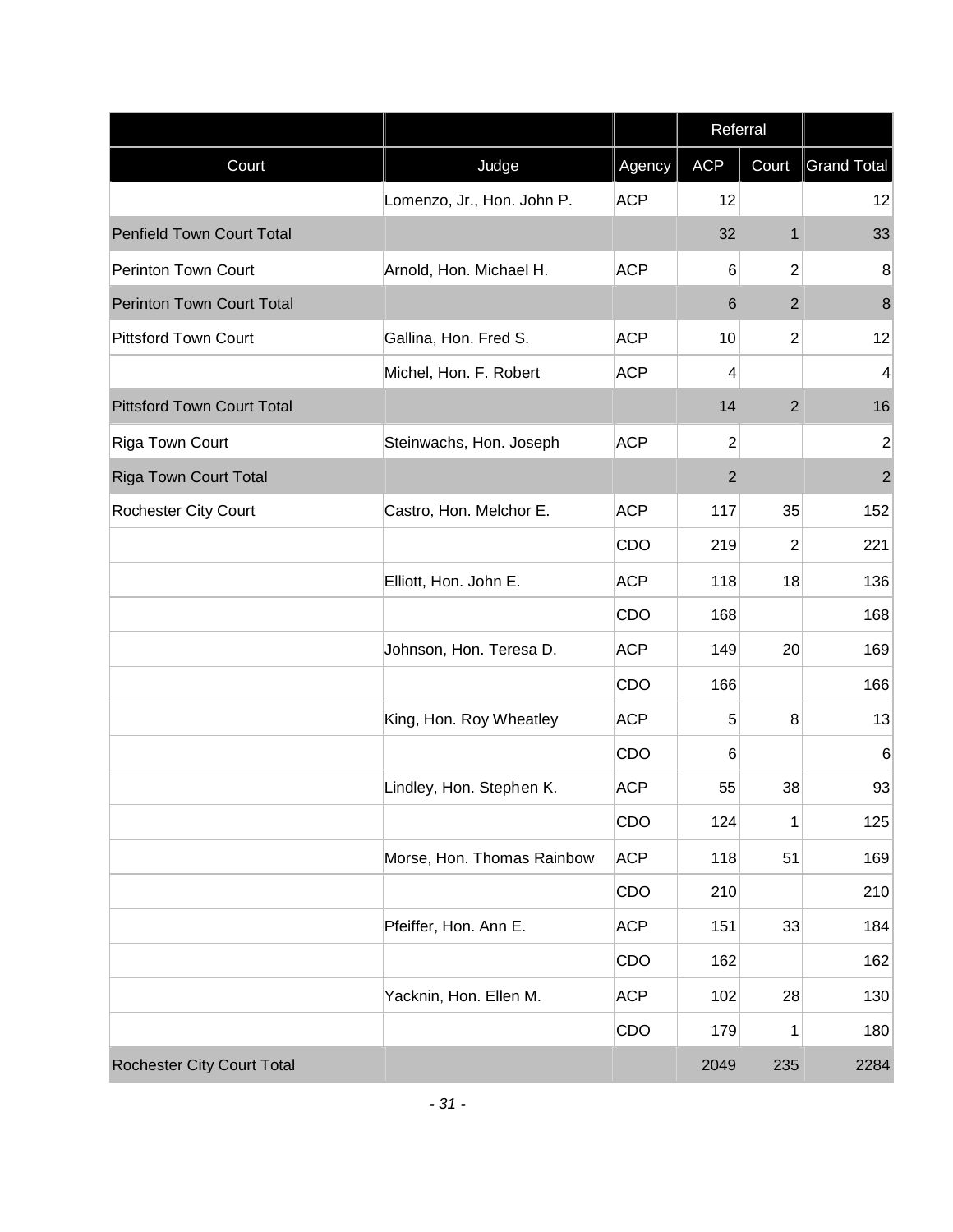|                                   |                              |            | Referral       |       |                    |
|-----------------------------------|------------------------------|------------|----------------|-------|--------------------|
| Court                             | Judge                        | Agency     | <b>ACP</b>     | Court | <b>Grand Total</b> |
| <b>Rush Town Court</b>            | Anderson, Hon. Paula         | <b>ACP</b> | 9              |       | 9                  |
| <b>Rush Town Court Total</b>      |                              |            | 9              |       | 9                  |
| <b>Supreme Court</b>              | Affronti, Hon. Francis A.    | <b>ACP</b> | $\overline{7}$ | 1     | 8                  |
|                                   | Bellini, Hon. Elma A.        | <b>ACP</b> |                | 6     | $6\phantom{1}6$    |
|                                   | Egan, Hon. David D.          | <b>ACP</b> |                | 1     | 1                  |
|                                   | Fisher, Hon. Kenneth R.      | <b>ACP</b> | 28             | 13    | 41                 |
|                                   | Valentino, Hon. Joseph D.    | <b>ACP</b> | 8              | 2     | 10                 |
|                                   | Vanstrydonck, Hon. Thomas M. | <b>ACP</b> | 6              | 2     | 8                  |
| <b>Supreme Court Total</b>        |                              |            | 49             | 25    | 74                 |
| <b>Sweden Town Court</b>          | Coapman, Hon. Carl A.        | <b>ACP</b> | 1              |       | 1                  |
|                                   | Cody, Hon. William J.        | <b>ACP</b> | 6              |       | $6\phantom{1}6$    |
| Sweden Town Court Total           |                              |            | $\overline{7}$ |       | $\overline{7}$     |
| <b>Webster Town Court</b>         | Corretore, Hon. David        | <b>ACP</b> | 11             |       | 11                 |
|                                   | DiSalvo, Hon. Thomas J.      | <b>ACP</b> | 10             | 1     | 11                 |
| <b>Webster Town Court Total</b>   |                              |            | 21             | 1     | 22                 |
| <b>Wheatland Town Court</b>       | Litteer, Jr., Hon. Harold H. | <b>ACP</b> | $\overline{2}$ |       | $\overline{2}$     |
| <b>Wheatland Town Court Total</b> |                              |            | $\overline{2}$ |       | $\overline{2}$     |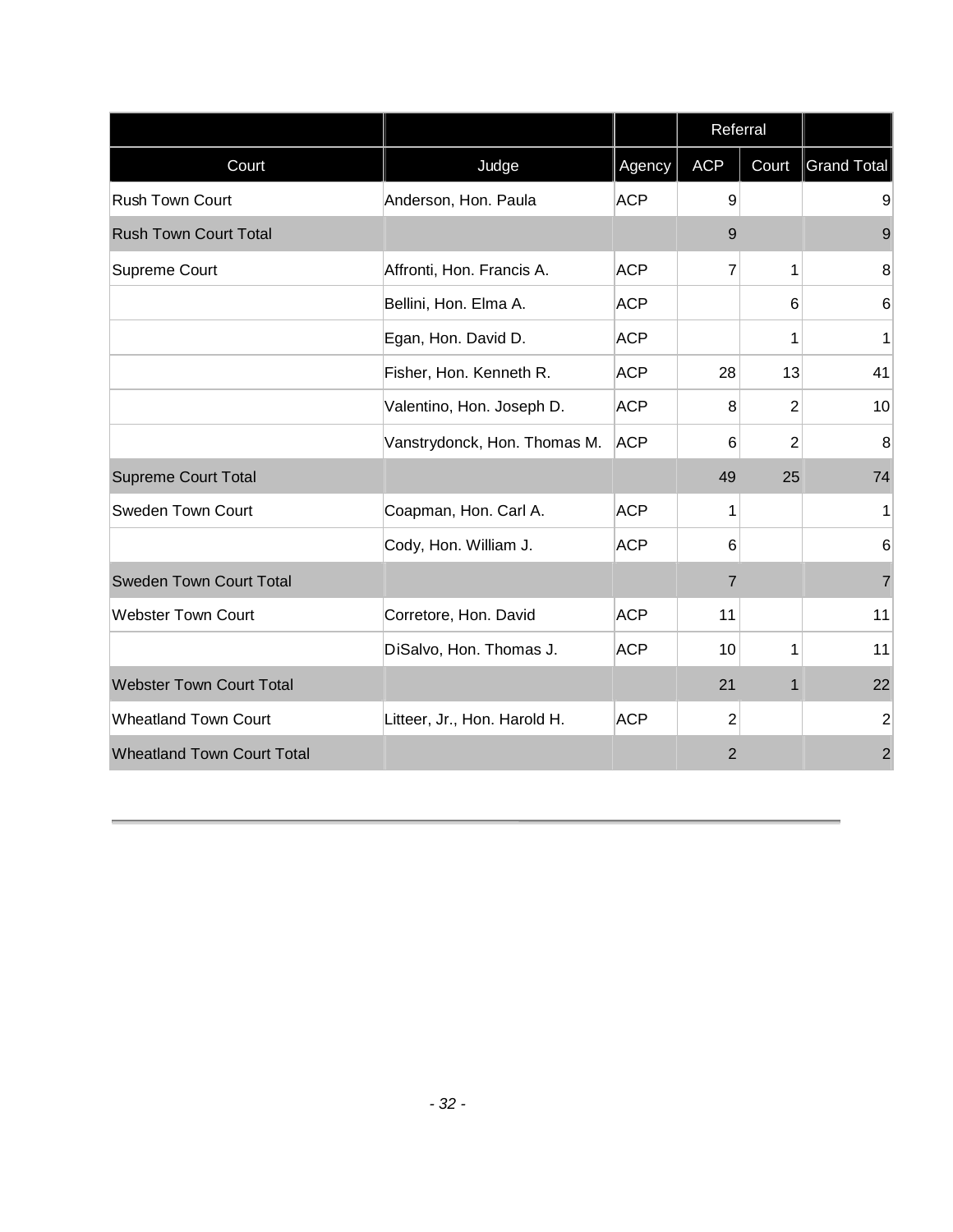

#### <span id="page-33-0"></span>**Graphs of Program Use by Judiciary**



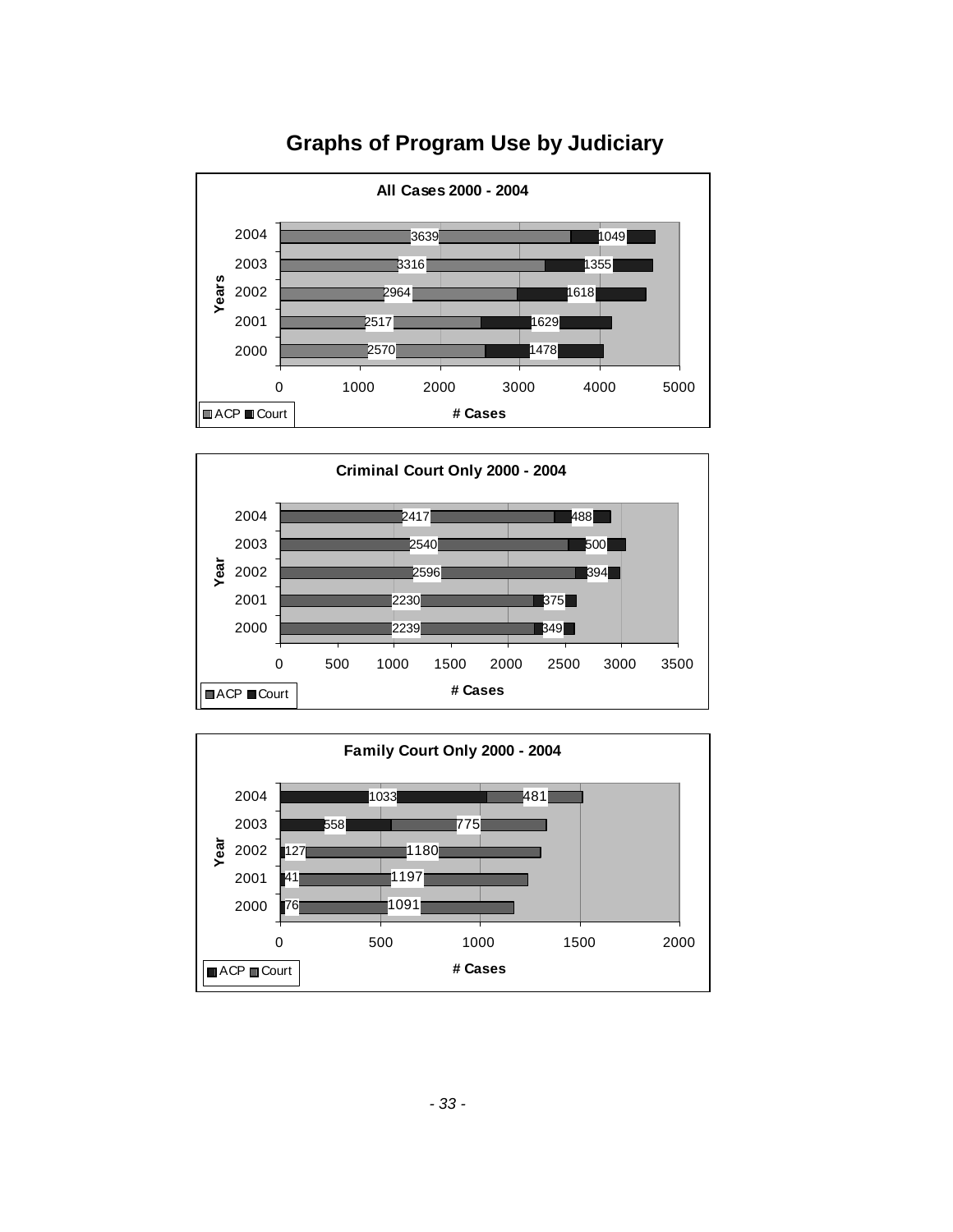# <span id="page-34-0"></span>**Types of Cases Assigned in2004<sup>2</sup>**

| Type of Case                       | Total |
|------------------------------------|-------|
| Custody/Visitation                 | 684   |
| <b>Child Protective Proceeding</b> | 470   |
| <b>Family Offense</b>              | 258   |
| Petit Larceny                      | 255   |
| Harassment 2                       | 213   |
| Assault 3                          | 190   |
| Crim. Poss. Controlled Substance 3 | 167   |
| Crim. Poss. Controlled Substance 7 | 117   |
| <b>Criminal Mischief 4</b>         | 111   |
| Unauthorized Use Motor Vehicle 3   | 108   |
| Crim. Poss. Stolen Property 4      | 91    |
| Robbery 1                          | 88    |
| Violation Probation (M)            | 88    |
| <b>Criminal Contempt 2</b>         | 72    |
| <b>Disorderly Conduct</b>          | 72    |
| Parole Violation                   | 71    |
| Agg. Harassment 2                  | 66    |
| Menacing 2                         | 59    |
| Assault 2                          | 57    |
| <b>Criminal Contempt 1</b>         | 47    |
| Agg. Unlicensed Operation 3        | 46    |

<span id="page-34-1"></span> $2^2$ Based on cases referred to ACP for assignment. Assignment numbers are higher because during the pendency of a referred case, more than one attorney may be assigned to that case.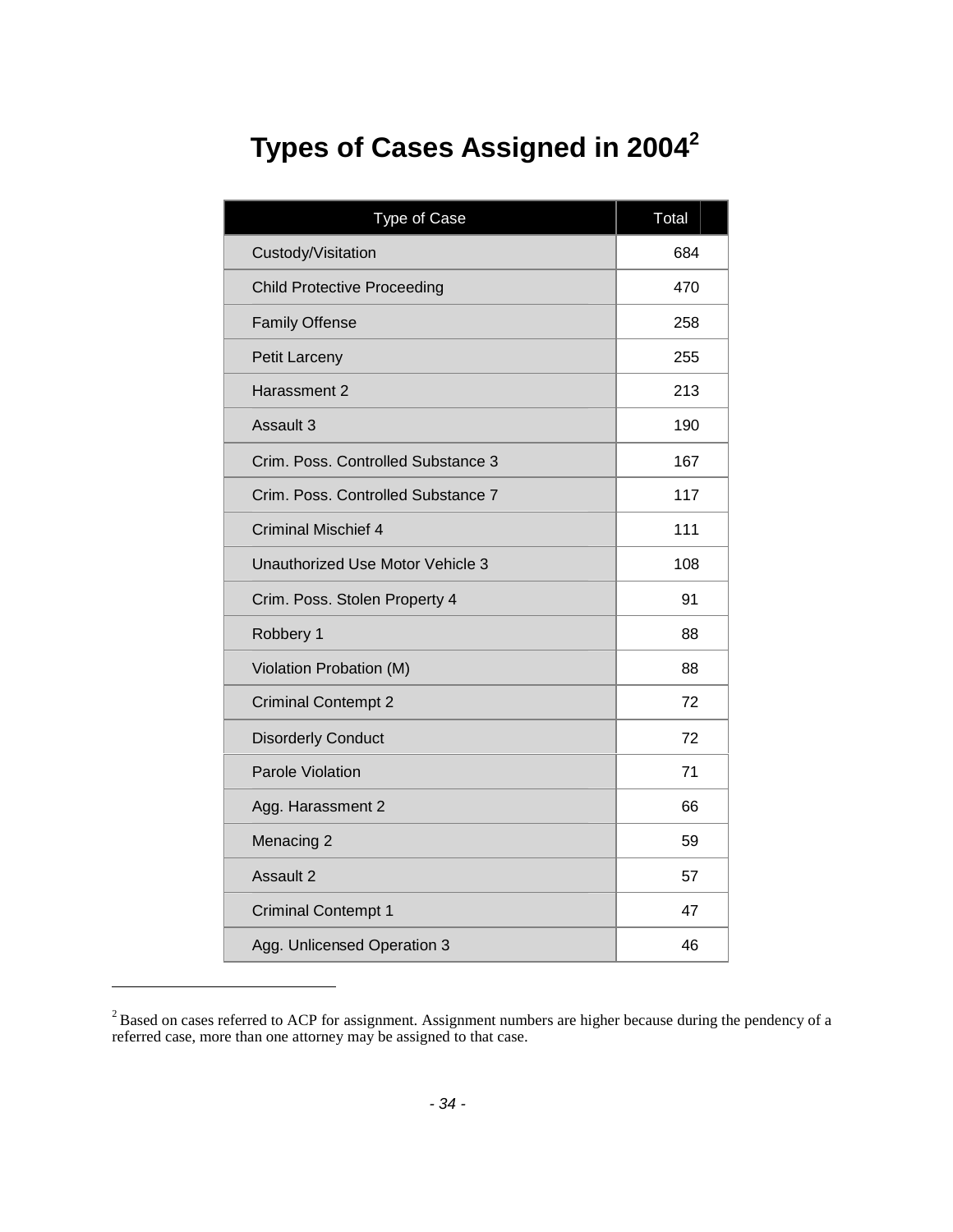| <b>Type of Case</b>                        | Total |
|--------------------------------------------|-------|
| <b>Burglary 3</b>                          | 46    |
| Robbery 2                                  | 45    |
| Loitering 1                                | 44    |
| Violation Probation (F)                    | 43    |
| Unlawful Poss, Marihuana                   | 42    |
| <b>Burglary 2</b>                          | 39    |
| <b>Grand Larceny 4</b>                     | 39    |
| Agg. Unlicensed Operation 2                | 35    |
| Crim. Poss. Weapon 2                       | 33    |
| Paternity                                  | 32    |
| Crim. Poss. Weapon 3                       | 29    |
| Guardianship                               | 28    |
| <b>False Personation</b>                   | 27    |
| Crim. Poss. Stolen Property 5              | 26    |
| Witness                                    | 26    |
| Crim. Poss. Marihuana 5                    | 24    |
| <b>Resisting Arrest</b>                    | 23    |
| Crim. Poss. Forged Instrument 2            | 21    |
| End. Welfare Child                         | 20    |
| <b>Trespass</b>                            | 19    |
| Crim. Poss. Weapon 4                       | 18    |
| Driving While Intoxicated                  | 18    |
| <b>Burglary 1</b>                          | 17    |
| Crim. Trespass 3                           | 17    |
| Crim. Sale Marihuana 4                     | 16    |
| Crim. Trespass 2                           | 16    |
| <b>Obstructing Govt'l Administration 2</b> | 16    |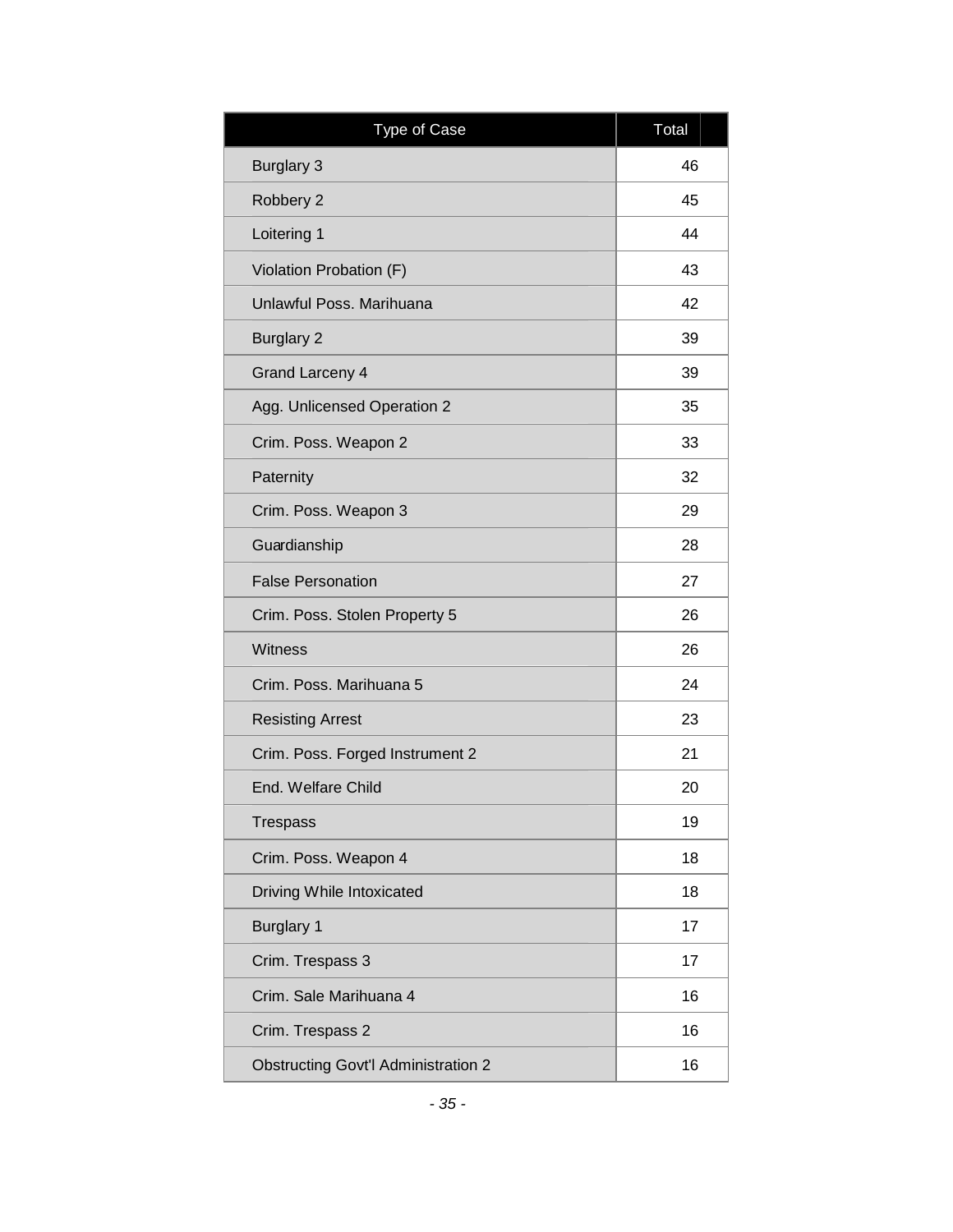| Type of Case                         | Total |
|--------------------------------------|-------|
| <b>Criminal Mischief 3</b>           | 15    |
| Murder <sub>2</sub>                  | 15    |
| Crim. Poss. Controlled Substance 1   | 14    |
| Crim. Poss. Stolen Property 3        | 14    |
| Robbery 3                            | 14    |
| Assault 1                            | 13    |
| Crim. Sale of Controlled Substance 3 | 13    |
| Forgery <sub>2</sub>                 | 12    |
| Rape 1                               | 12    |
| Appeal-Criminal Court (Fel.)         | 11    |
| Crim. Poss. Marihuana 4              | 11    |
| Criminal Contempt 1, Aggravated      | 11    |
| <b>Reckless Endangerment 1</b>       | 11    |
| Criminal Impersonation 2             | 10    |
| <b>Grand Larceny 3</b>               | 9     |
| Pins-Intervenor/FC                   | 9     |
| Sexual Abuse 1                       | 9     |
| Support                              | 9     |
| Crim. Poss. Controlled Substance 2   | 8     |
| <b>Falsely Reporting Incident 3</b>  | 8     |
| <b>Foster Care</b>                   | 8     |
| <b>Issuing a Bad Check</b>           | 8     |
| <b>Reckless Endangerment 2</b>       | 8     |
| Conspiracy 2                         | 7     |
| Poss. Imitation Controlled Substance | 7     |
| Crim. Poss. Controlled Substance 4   | 6     |
| Crim. Use Drug Paraphernalia 2       | 6     |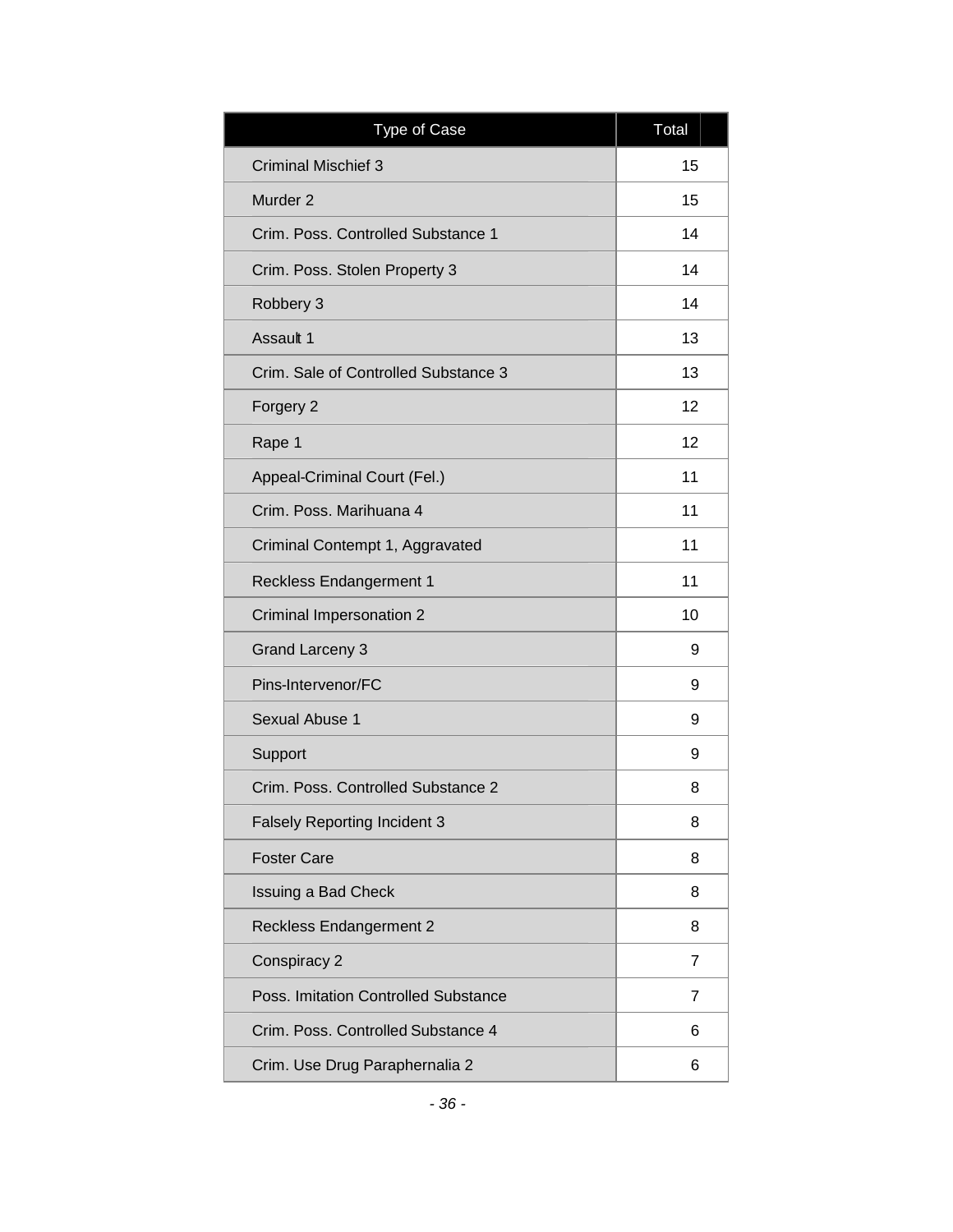| Type of Case                      | Total |
|-----------------------------------|-------|
| Murder 1                          | 6     |
| Sodomy 1                          | 6     |
| Burglary 3, Att.                  | 5     |
| Fugitive                          | 5     |
| Prostitution                      | 5     |
| Act Manor Injur Child < 17        | 4     |
| Agg. Unlicensed Operation 1       | 4     |
| Crim. Poss. Forged Instrument 3   | 4     |
| <b>Criminal Facilitation 4</b>    | 4     |
| Driving While Intoxicated (Fel.)  | 4     |
| Poss. Burglar's Tools             | 4     |
| Promoting Prison Contraband 2     | 4     |
| Alcoholic Beverage Control        | 3     |
| <b>Appeal-Family Court</b>        | 3     |
| <b>Bail Jumping 3</b>             | 3     |
| Crim. Poss. Hypodermic Instrument | 3     |
| Kidnapping 2                      | 3     |
| Menacing 3                        | 3     |
| Murder 2, Att.                    | 3     |
| Petit Larceny, Att.               | 3     |
| <b>Post-Conviction Motion</b>     | 3     |
| <b>Promoting Gambling 2</b>       | 3     |
| Robbery 1, Att.                   | 3     |
| Sexual Abuse 3                    | 3     |
| <b>Sexual Misconduct</b>          | 3     |
| Unauthorized Use Motor Vehicle 2  | 3     |
| <b>Unlicensed Operator</b>        | 3     |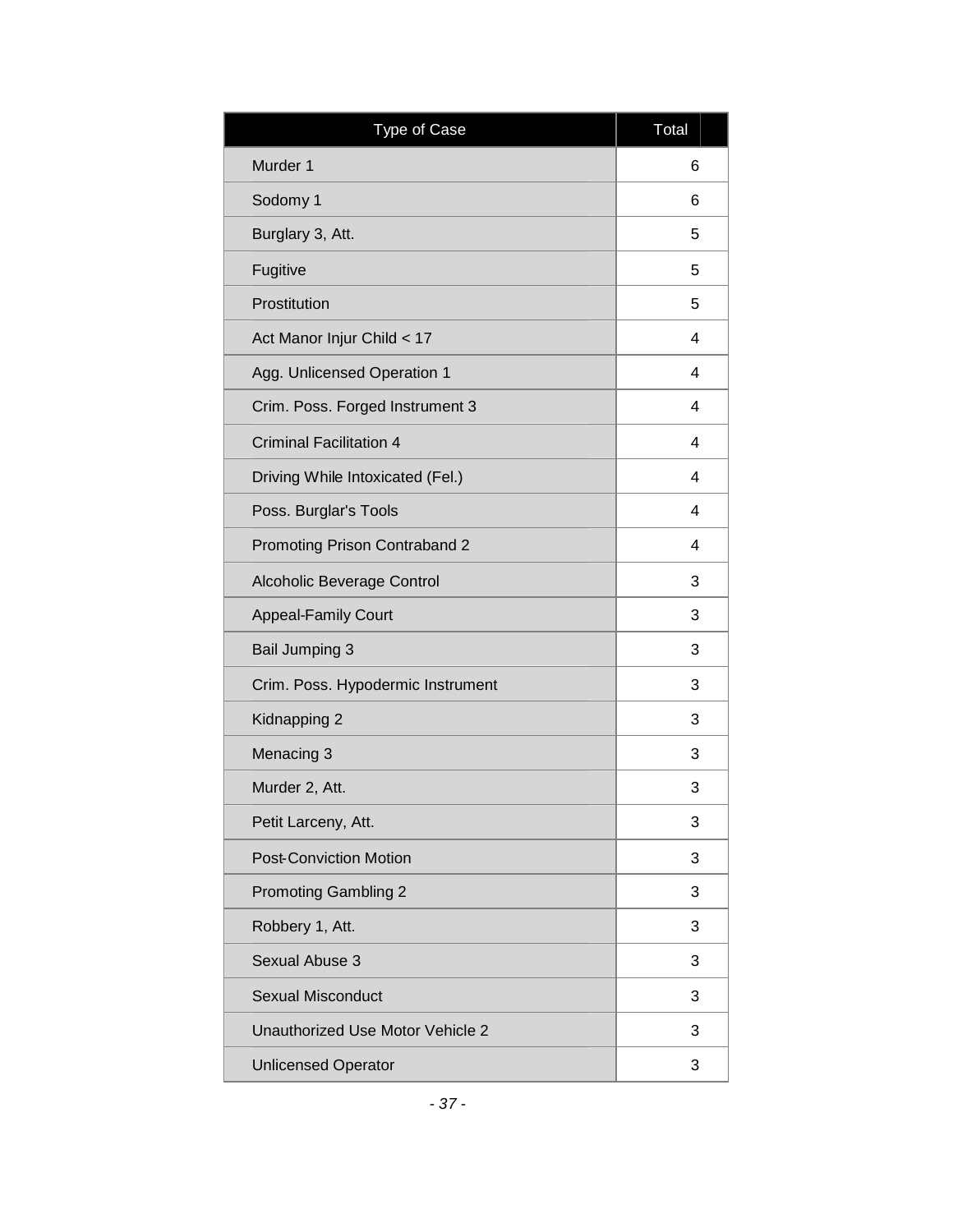| <b>Type of Case</b>                    | Total          |
|----------------------------------------|----------------|
| 722-c Order                            | 2              |
| Appeal-Criminal Court (Misd.)          | $\overline{2}$ |
| Assault 1, Att.                        | 2              |
| Burglary 2, Att.                       | 2              |
| Conspiracy 6                           | $\overline{2}$ |
| Crim. Poss. Marihuana 2                | 2              |
| Crim. Poss. Marihuana 3                | $\overline{2}$ |
| Crim. Sale Firearm 3                   | 2              |
| Crim. Sale of Controlled Substance 1   | $\overline{2}$ |
| Fail Exercise Control of               | 2              |
| Forcible Touching                      | 2              |
| Intimidating Victim/Witness 3          | $\overline{2}$ |
| Loitering to Promote Prostitution      | 2              |
| Menacing                               | $\overline{2}$ |
| Offering False Instrument for Filing 1 | 2              |
| Promoting Prison Contraband 1          | $\overline{2}$ |
| <b>Public Lewdness</b>                 | 2              |
| <b>Reckless Driving</b>                | 2              |
| Robbery 2, Att.                        | 2              |
| Sodomy 2                               | 2              |
| Tampering With Witness 4               | 2              |
| <b>Theft of Services</b>               | $\overline{c}$ |
| 330 Motion                             | 1              |
| Arson 1, Att.                          | 1              |
| Arson 2                                | 1              |
| Arson 3                                | 1              |
| Arson 4                                | 1              |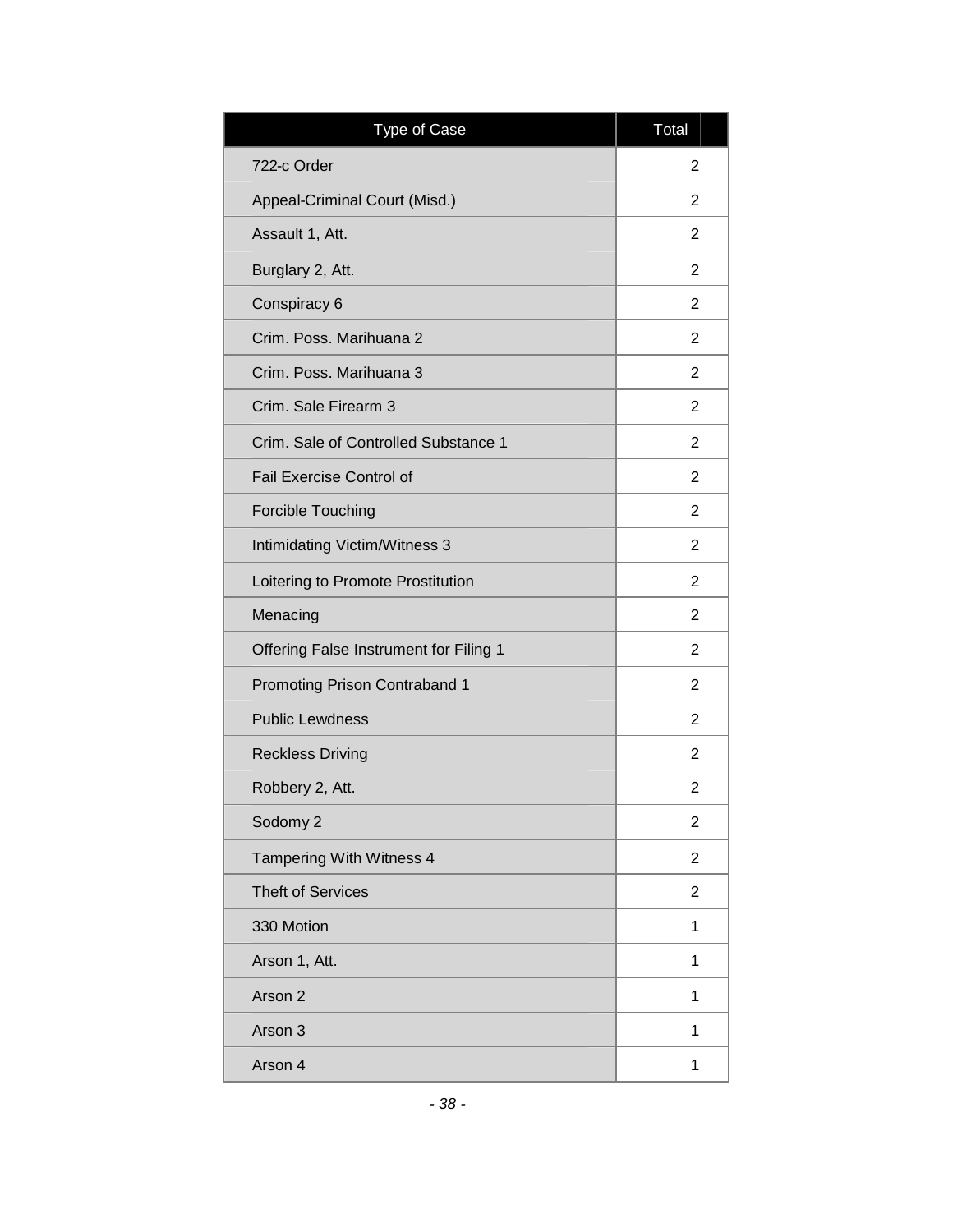| <b>Type of Case</b>                 | Total |
|-------------------------------------|-------|
| Arson 5                             | 1     |
| Assault 2, Att.                     | 1     |
| Assault 3, Att.                     | 1     |
| Crim. Poss. Controlled Substance 5  | 1     |
| Crim. Sale Marihuana 3              | 1     |
| <b>Criminal Mischief 2</b>          | 1     |
| Criminal Mischief 4, Att.           | 1     |
| <b>Criminal Sexual Act 1</b>        | 1     |
| Discharge Firearm 500'of Dwelling   | 1     |
| Entcmnt 2nd <16                     | 1     |
| Fail to Reg:Sex Offender            | 1     |
| <b>Falsely Reporting Incident 1</b> | 1     |
| <b>File False Written Statment</b>  | 1     |
| <b>Gang Assault 1</b>               | 1     |
| <b>Hindering Prosecution 1</b>      | 1     |
| <b>Identity Theft 2</b>             | 1     |
| Imit Control Subs 2                 | 1     |
| <b>Insurance Fraud 3</b>            | 1     |
| Kidnapping 1                        | 1     |
| Leaving Scene Incident-PI           | 1     |
| Loitering                           | 1     |
| <b>Mental Health Retention</b>      | 1     |
| Murder 1, Att.                      | 1     |
| Prohibited Use of Weapon            | 1     |
| <b>Promoting Prostitution 3</b>     | 1     |
| <b>Promoting Prostitution 4</b>     | 1     |
| Rape 1, Att.                        | 1     |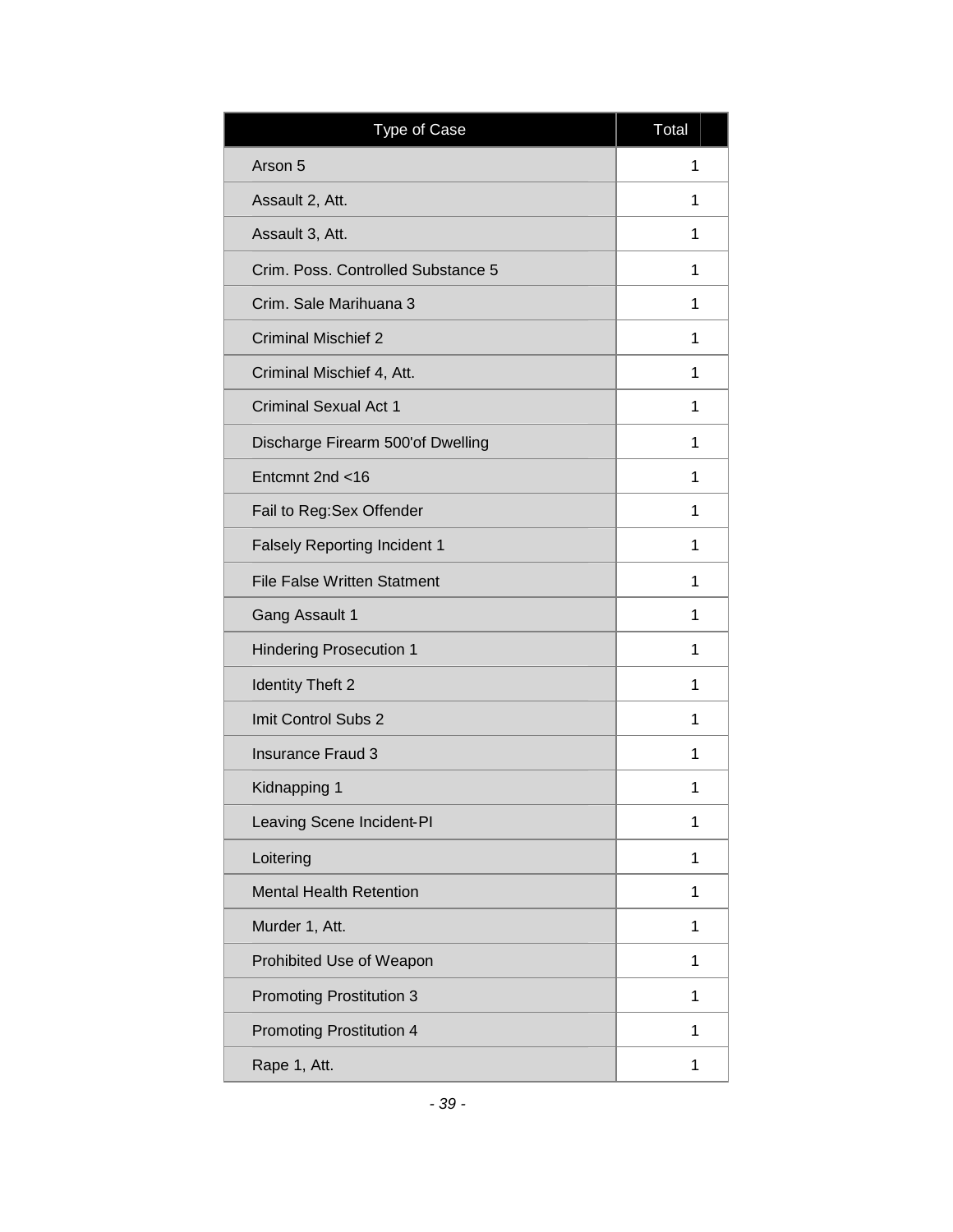| Type of Case                           | Total |
|----------------------------------------|-------|
| Rape 2                                 |       |
| Rape 3                                 | 1     |
| Sexual Abuse 2                         | 1     |
| <b>SORA</b>                            | 1     |
| <b>Suspended Registration</b>          | 1     |
| Unlawful Imprisonment 1                | 1     |
| Unlawful Poss, Fire Arms MV            | 1     |
| Unlawfully Deal w/Child 2              | 1     |
| Unlawfully Dealing With Child          | 1     |
| Vehicular Manslaughter 2               | 1     |
| <b>Violation Conditional Discharge</b> | 1     |
| <b>Grand Total</b>                     | 4554  |

# <span id="page-40-0"></span>**2004 Case Costs by Panel[3](#page-40-1)**

|                   |         | <b>Type</b>              |           |                        |  |
|-------------------|---------|--------------------------|-----------|------------------------|--|
| Panel             |         | <b>Attorney Expenses</b> | Fees      | <b>Vendor Expenses</b> |  |
| <b>ABC Felony</b> | Total   | \$5,830                  | \$900,988 | \$106,198              |  |
|                   | Average | \$27                     | \$1,535   | \$423                  |  |
|                   | # Cases | 218                      | 587       | 251                    |  |
| Appellate         | Total   | \$2,366                  | \$116,280 | \$2,745                |  |
|                   | Average | \$91                     | \$3,634   | \$250                  |  |
|                   | # Cases | 26                       | 32        | 11                     |  |
| DE Felony         | Total   | \$1,214                  | \$331,843 | \$20,478               |  |
|                   | Average | \$10                     | \$800     | \$301                  |  |
|                   | # Cases | 117                      | 415       | 68                     |  |

<span id="page-40-1"></span> $3$  Includes all cases closed and paid in 2004 even if assigned in a prior year. Excludes administrative costs.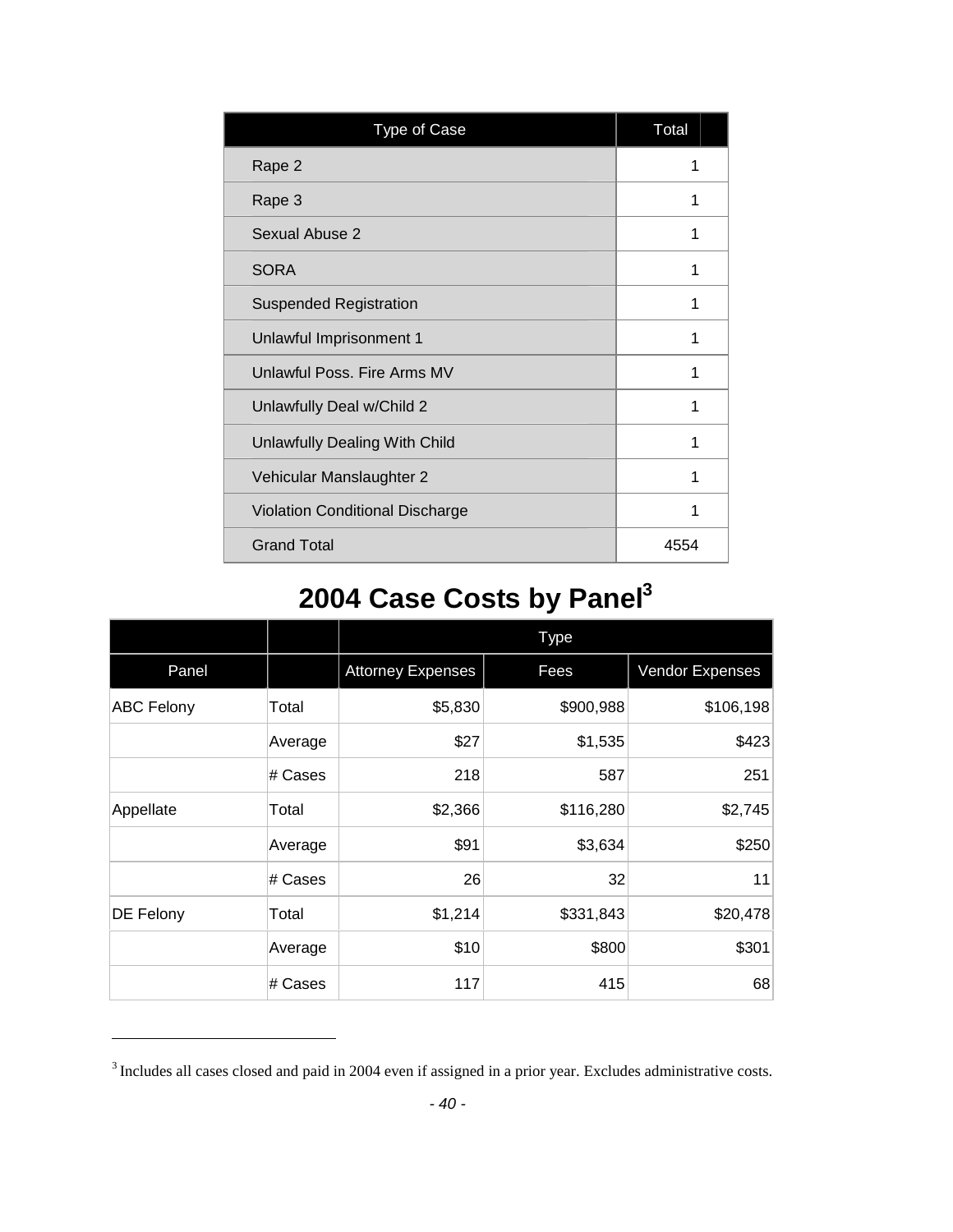|                           |         | <b>Type</b>              |             |                 |
|---------------------------|---------|--------------------------|-------------|-----------------|
| Panel                     |         | <b>Attorney Expenses</b> | Fees        | Vendor Expenses |
| <b>Family Court</b>       | Total   | \$1,660                  | \$213,940   | \$14,970        |
|                           | Average | \$24                     | \$563       | \$113           |
|                           | # Cases | 70                       | 380         | 133             |
| Misdemeanor               | Total   | \$778                    | \$291,586   | \$7,484         |
|                           | Average | \$7                      | \$400       | \$192           |
|                           | # Cases | 114                      | 729         | 39              |
| Other                     | Total   | \$579                    | \$28,186    | \$31,936        |
|                           | Average | \$116                    | \$972       | \$3,194         |
|                           | # Cases | 5                        | 29          | 10              |
| Probation/Parole          | Total   | \$67                     | \$65,835    | \$787           |
|                           | Average | \$3                      | \$419       | \$87            |
|                           | # Cases | \$25                     | \$157       | \$9             |
| <b>Grand Total Fees</b>   |         | \$12,493                 | \$1,948,658 | \$184,596       |
| <b>Grand Average Fees</b> |         | \$22                     | \$837       | \$354           |
| <b>Total # Cases</b>      |         | 575                      | 2329        | 521             |

# <span id="page-41-0"></span>**2004 Costs by Case Disposition**

|                   |                         |         | Attorney        |         | Vendor         |
|-------------------|-------------------------|---------|-----------------|---------|----------------|
| Panel             | Disposition             | Data    | <b>Expenses</b> | Fees    | Expenses       |
| <b>ABC Felony</b> | A.C.D.                  | Fees    | \$31            | \$3,986 |                |
|                   |                         | # Cases | 3               | 3       |                |
|                   | Alford Plea             | Fees    |                 | \$683   |                |
|                   |                         | # Cases |                 |         |                |
|                   | Bench Trial - Acquittal | Fees    | \$24            | \$5,765 | \$1,084        |
|                   |                         | # Cases | 3               | 3       | 5 <sup>5</sup> |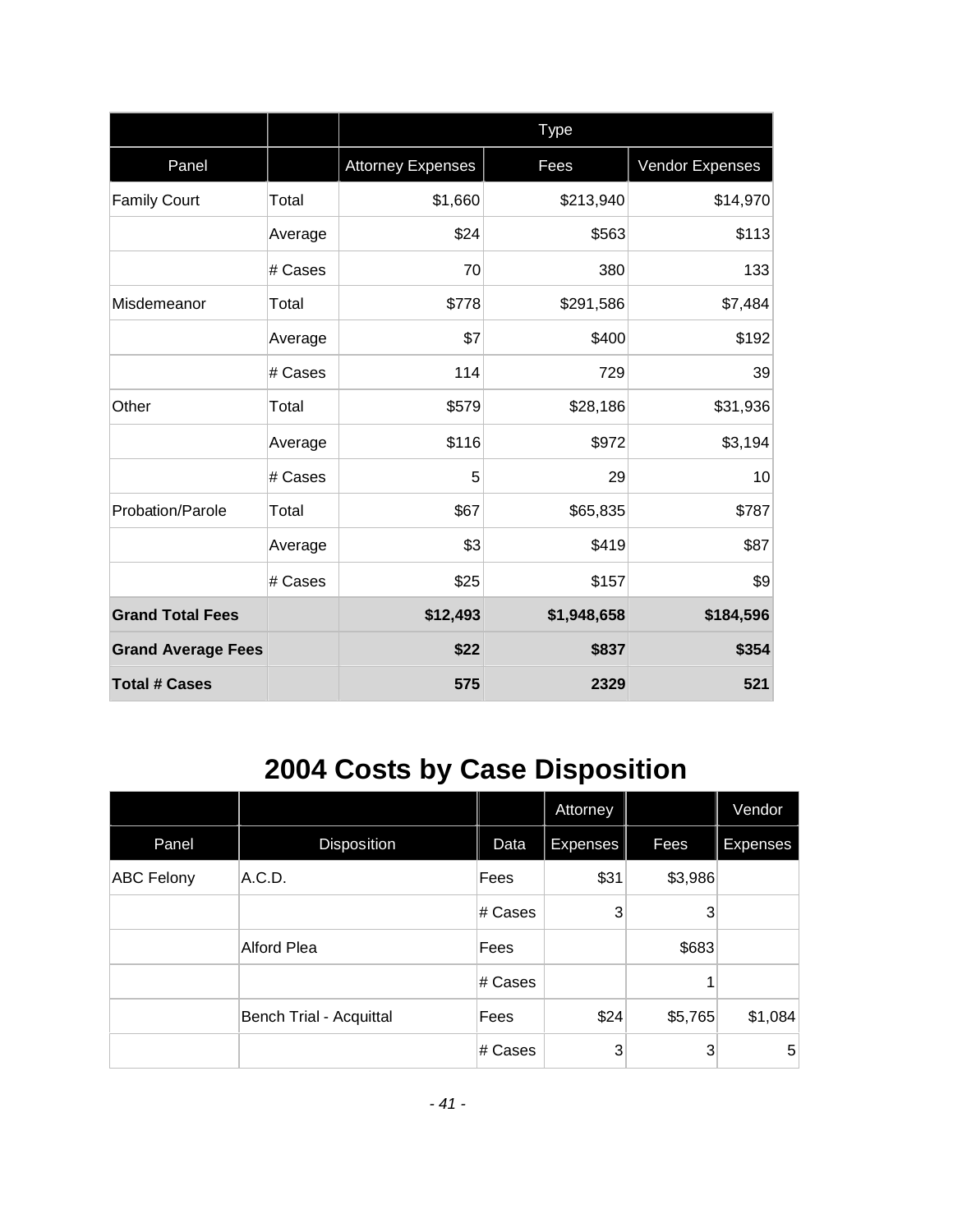|       |                                    |         | Attorney        |                | Vendor          |
|-------|------------------------------------|---------|-----------------|----------------|-----------------|
| Panel | Disposition                        | Data    | <b>Expenses</b> | Fees           | <b>Expenses</b> |
|       | <b>Bench Trial - Guilty Lesser</b> | Fees    | \$77            |                | \$1,158         |
|       |                                    | # Cases | 1               |                | 5               |
|       | Bench Trial - Guilty Original      | Fees    |                 | \$1,713        | \$290           |
|       |                                    | # Cases |                 | $\mathbf{1}$   | 1               |
|       | <b>Bench Warrant</b>               | Fees    | \$17            | \$7,374        |                 |
|       |                                    | # Cases | $\overline{2}$  | 10             |                 |
|       | Capital Defender Case              | Fees    |                 | \$75           |                 |
|       |                                    | # Cases |                 | 1              |                 |
|       | <b>Client Retained Own Counsel</b> | Fees    | \$89            | \$17,651       | \$2,509         |
|       |                                    | # Cases | $\overline{7}$  | 27             | $\overline{7}$  |
|       | Conflict of Interest               | Fees    |                 | \$480          |                 |
|       |                                    | # Cases |                 | 1              |                 |
|       | Consolidated - Other Charges       | Fees    | \$4             | \$247          |                 |
|       |                                    | # Cases | 1               | 1              |                 |
|       | Covered by Plea - Other Charge     | Fees    | \$66            | \$13,011       | \$3,812         |
|       |                                    | # Cases | $\overline{2}$  | 11             | 8               |
|       | Dismissed - CPL 30.30              | Fees    | \$14            | \$10,594       | \$300           |
|       |                                    | # Cases | 1               | 6              | $\mathbf{1}$    |
|       | Dismissed - Felony Complaint       | Fees    | \$191           | \$12,101       | \$559           |
|       |                                    | # Cases | 5               | 11             | 5               |
|       | Dismissed - Indictment             | Fees    | \$26            | \$4,942        |                 |
|       |                                    | # Cases | $\overline{2}$  | $\mathbf{3}$   |                 |
|       | Dismissed - Information            | Fees    | \$68            | \$6,821        | \$14            |
|       |                                    | # Cases | 4               | 5 <sup>5</sup> | $\mathbf{1}$    |
|       | Dismissed - Plea in Satisfaction   | Fees    | \$1             | \$8,667        | \$1,953         |
|       |                                    | # Cases | 1               | $\sqrt{5}$     | $\vert 4 \vert$ |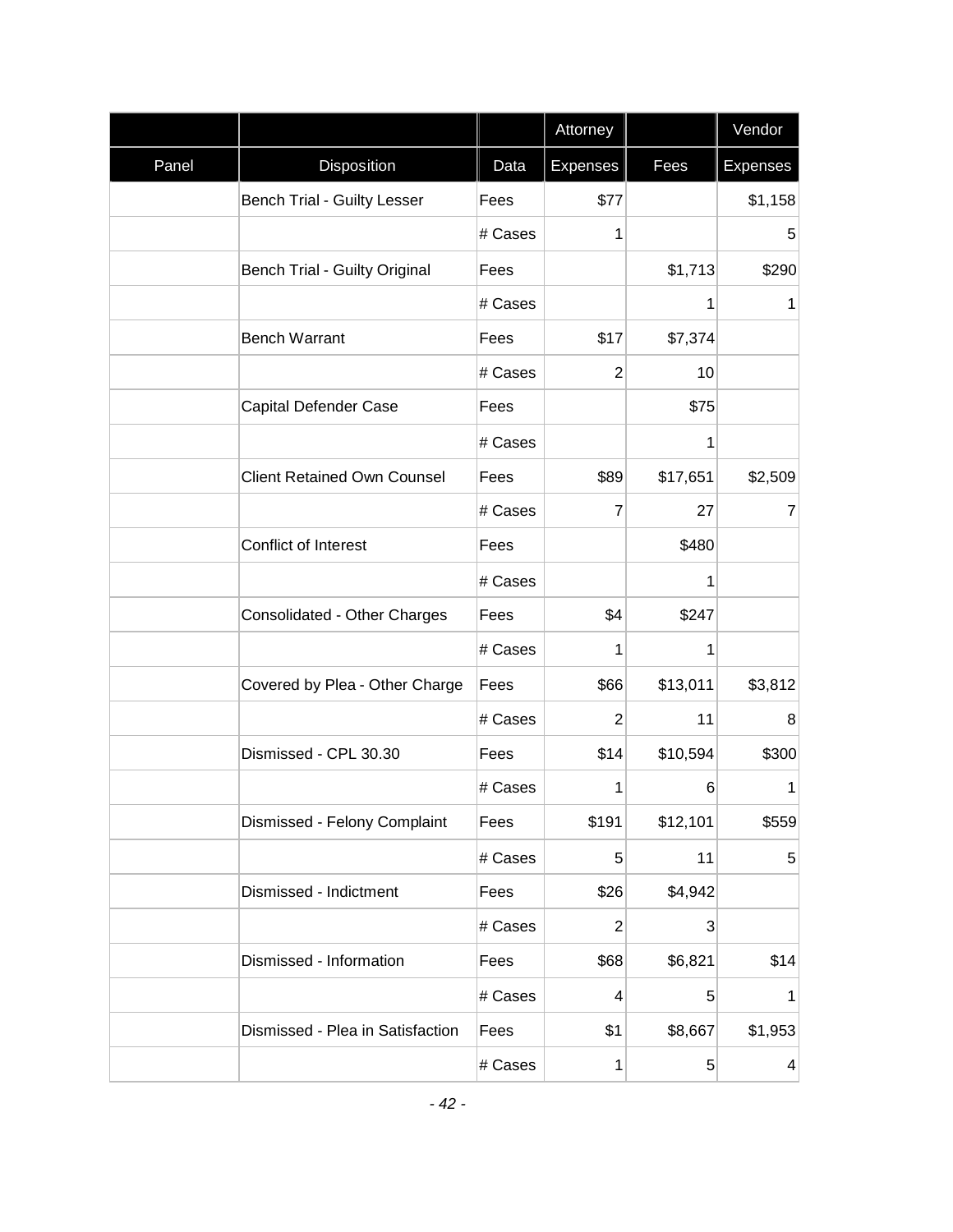|           |                                 |         | Attorney        |           | Vendor          |
|-----------|---------------------------------|---------|-----------------|-----------|-----------------|
| Panel     | Disposition                     | Data    | <b>Expenses</b> | Fees      | <b>Expenses</b> |
|           | Jury Trial - Acquittal          | Fees    | \$137           | \$37,661  | \$4,809         |
|           |                                 | # Cases | 5               | 8         | 10              |
|           | Jury Trial - Guilty Lesser      | Fees    | \$1,060         | \$71,445  | \$15,883        |
|           |                                 | # Cases | 6               | 9         | 18              |
|           | Jury Trial - Guilty Original    | Fees    | \$1,555         | \$242,339 | \$31,830        |
|           |                                 | # Cases | 34              | 45        | 69              |
|           | No Bill - Grand Jury            | Fees    | \$108           | \$43,500  | \$1,736         |
|           |                                 | # Cases | 27              | 92        | 8 <sup>1</sup>  |
|           | No Conflict - PD Continued      | Fees    |                 | \$929     |                 |
|           |                                 | # Cases |                 | 5         |                 |
|           | Other                           | Fees    | \$2             | \$268     |                 |
|           |                                 | # Cases | 1               | 1         |                 |
|           | Plea To Reduced Charge          | Fees    | \$808           | \$194,634 | \$14,454        |
|           |                                 | # Cases | 54              | 205       | 31              |
|           | Plea To Top Charge              | Fees    | \$1,238         | \$160,518 | \$8,121         |
|           |                                 | # Cases | 40              | 85        | 37              |
|           | Post Conviction - Granted       | Fees    | \$41            | \$1,313   |                 |
|           |                                 | # Cases | $\overline{2}$  | 1         |                 |
|           | Relieved By Court               | Fees    | \$79            | \$14,267  | \$1,793         |
|           |                                 | # Cases | 7               | 12        | $6 \mid$        |
|           | <b>Transfer to Family Court</b> | Fees    | \$37            | \$4,335   |                 |
|           |                                 | # Cases | $\overline{c}$  | 4         |                 |
|           | Y.O. Adjudication               | Fees    | \$151           | \$32,472  | \$1,015         |
|           |                                 | # Cases | 7               | 28        | $\mathbf{3}$    |
| Appellate | Appeal Judgment - Affirmed      | Fees    | \$1,515         | \$103,072 |                 |
|           |                                 | # Cases | 16              | 25        |                 |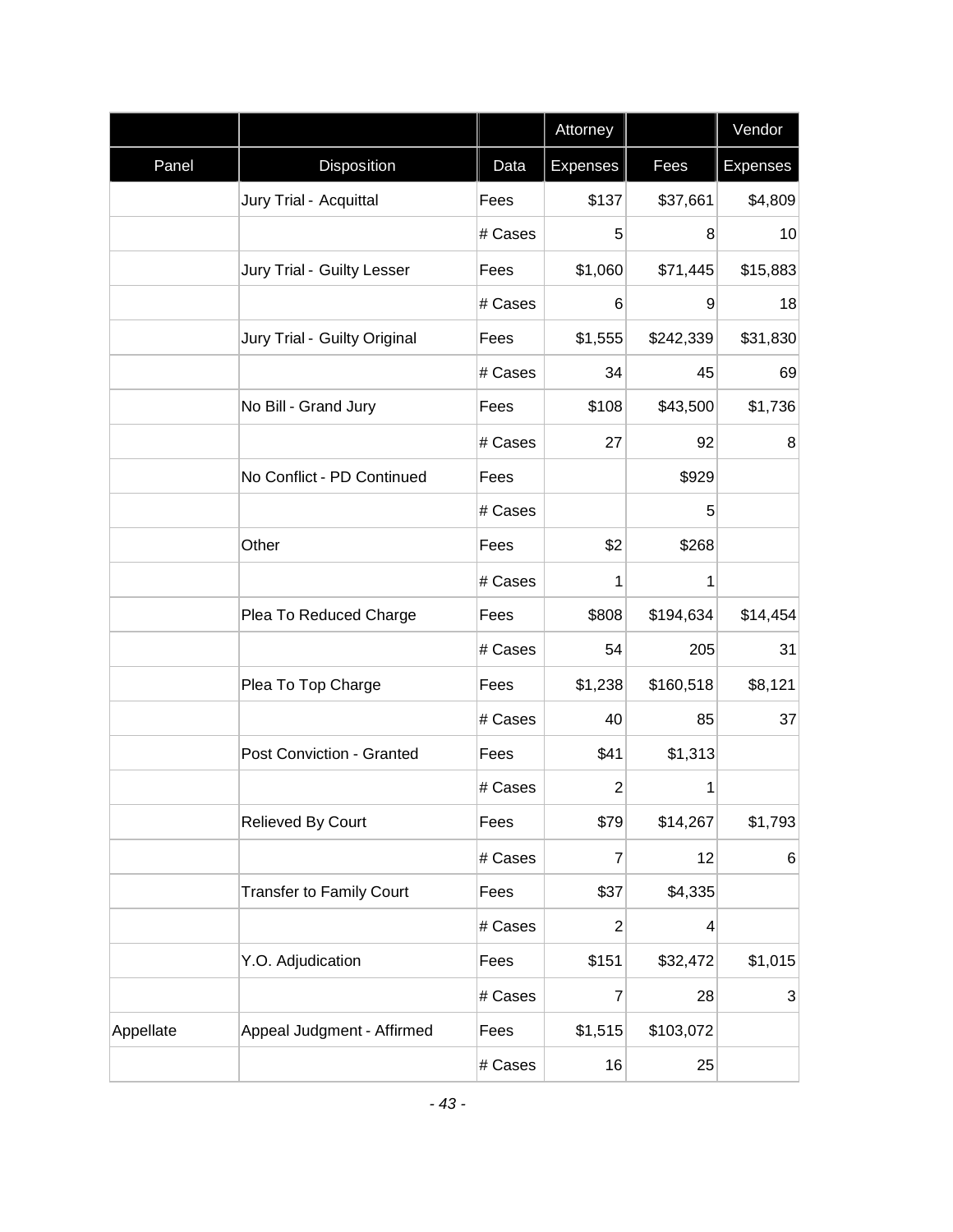|                  |                                      |         | Attorney        |              | Vendor          |
|------------------|--------------------------------------|---------|-----------------|--------------|-----------------|
| Panel            | <b>Disposition</b>                   | Data    | <b>Expenses</b> | Fees         | <b>Expenses</b> |
|                  | Appeal Judgment - Discontinued       | Fees    | \$17            | \$1,327      | \$27            |
|                  |                                      | # Cases | 1               | 1            | $\overline{2}$  |
|                  | Appeal Judgment - Modified           | Fees    | \$20            |              | \$140           |
|                  |                                      | # Cases | 1               |              | 1               |
|                  | Appeal Sentence - Affirmed           | Fees    | \$509           | \$9,538      |                 |
|                  |                                      | # Cases | 6               | 4            |                 |
|                  | Other                                | Fees    |                 | \$1,144      |                 |
|                  |                                      | # Cases |                 | 1            |                 |
|                  | Post Conviction - Denied             | Fees    |                 | \$1,200      |                 |
|                  |                                      | # Cases |                 | 1            |                 |
| <b>DE Felony</b> | A.C.D.                               | Fees    | \$4             | \$1,876      |                 |
|                  |                                      | # Cases | $\overline{2}$  | 4            |                 |
|                  | <b>Bench Trial - Acquittal</b>       | Fees    |                 |              | \$1,154         |
|                  |                                      | # Cases |                 |              | 3               |
|                  | <b>Bench Trial - Guilty Lesser</b>   | Fees    |                 |              | \$883           |
|                  |                                      | # Cases |                 |              | $\overline{2}$  |
|                  | <b>Bench Trial - Guilty Original</b> | Fees    | \$10            | \$1,548      | \$300           |
|                  |                                      | # Cases | 1               | 1            | 1               |
|                  | <b>Bench Warrant</b>                 | Fees    | \$28            | \$11,337     |                 |
|                  |                                      | # Cases | 3               | 10           |                 |
|                  | <b>Client Retained Own Counsel</b>   | Fees    | \$18            | \$5,527      | \$40            |
|                  |                                      | # Cases | $\overline{c}$  | 13           | 1               |
|                  | Consolidated - Other Charges         | Fees    |                 | \$1,800      |                 |
|                  |                                      | # Cases |                 | $\mathbf{2}$ |                 |
|                  | Covered by Plea - Other Charge       | Fees    | \$29            | \$7,157      | \$2,029         |
|                  |                                      | # Cases | 1               | 12           | $\mathbf{3}$    |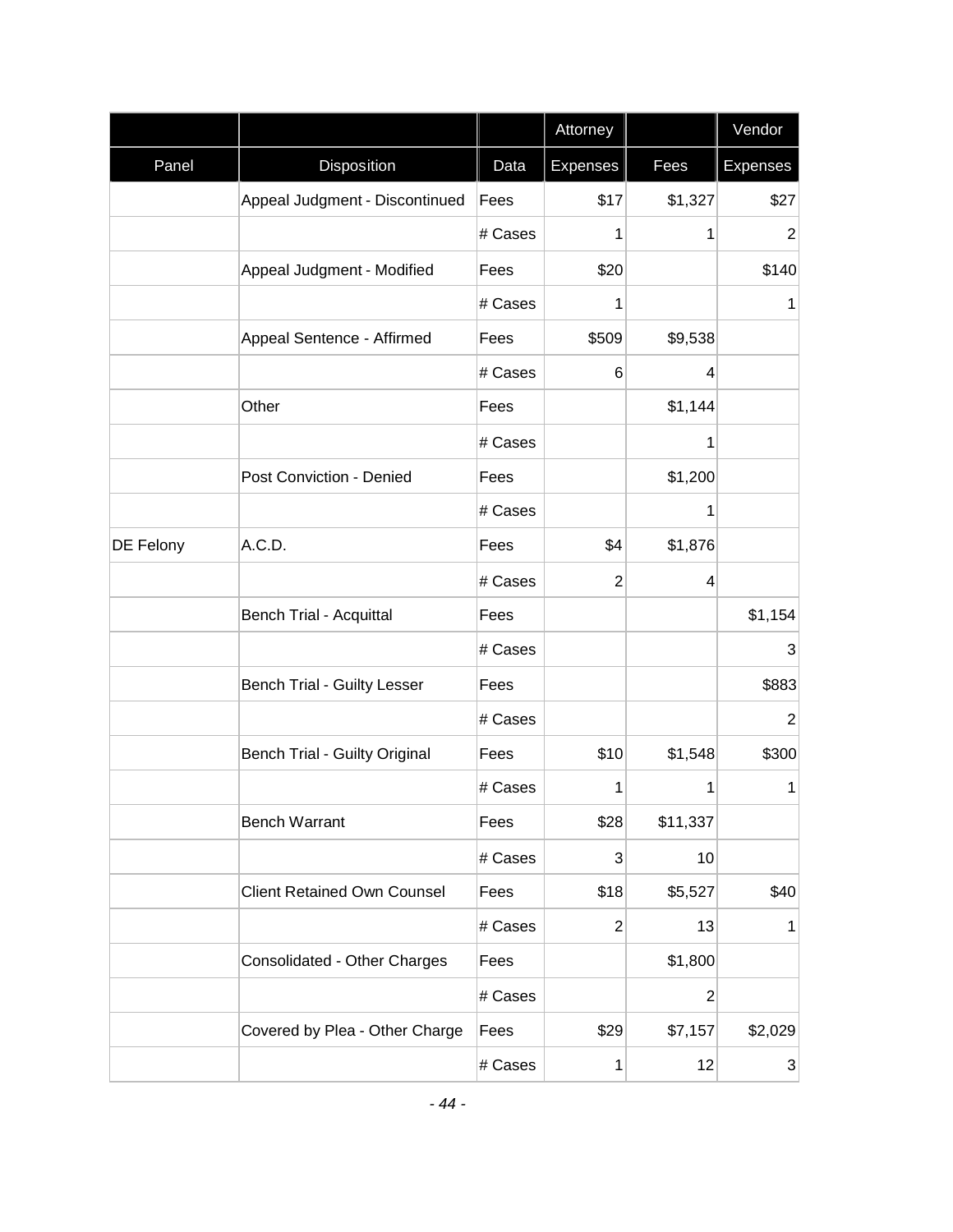|       |                                  |         | Attorney        |                | Vendor          |
|-------|----------------------------------|---------|-----------------|----------------|-----------------|
| Panel | Disposition                      | Data    | <b>Expenses</b> | Fees           | <b>Expenses</b> |
|       | Dismissed - CPL 30.30            | Fees    | \$1             | \$2,694        | \$6             |
|       |                                  | # Cases | 1               | $\overline{3}$ | 1               |
|       | Dismissed - Felony Complaint     | Fees    | \$19            | \$6,793        | \$216           |
|       |                                  | # Cases | 6               | 12             | $\overline{2}$  |
|       | Dismissed - Indictment           | Fees    | \$34            | \$8,465        | \$202           |
|       |                                  | # Cases | $\overline{c}$  | $\vert$        | $\overline{2}$  |
|       | Dismissed - Information          | Fees    | \$9             | \$5,809        |                 |
|       |                                  | # Cases | 1               | $6 \mid$       |                 |
|       | Dismissed - Plea in Satisfaction | Fees    |                 | \$3,814        |                 |
|       |                                  | # Cases |                 | 7              |                 |
|       | Jury Trial - Acquittal           | Fees    | \$209           | \$18,230       | \$1,574         |
|       |                                  | # Cases | 6               | 5              | $\overline{7}$  |
|       | Jury Trial - Guilty Lesser       | Fees    | \$93            |                | \$792           |
|       |                                  | # Cases | 1               |                | 3               |
|       | Jury Trial - Guilty Original     | Fees    | \$154           | \$31,169       | \$865           |
|       |                                  | # Cases | 6               | $6 \mid$       | 6               |
|       | No Bill - Grand Jury             | Fees    | \$83            | \$31,532       | \$270           |
|       |                                  | # Cases | 18              | 73             | $\overline{2}$  |
|       | No Conflict - PD Continued       | Fees    |                 | \$2,453        |                 |
|       |                                  | # Cases |                 | 1              |                 |
|       | Other                            | Fees    |                 | \$369          |                 |
|       |                                  | # Cases |                 | 1              |                 |
|       | Plea To Reduced Charge           | Fees    | \$229           | \$102,091      | \$2,196         |
|       |                                  | # Cases | 35              | 157            | 8               |
|       | Plea To Top Charge               | Fees    | \$250           | \$71,562       | \$3,852         |
|       |                                  | # Cases | 22              | 68             | 13              |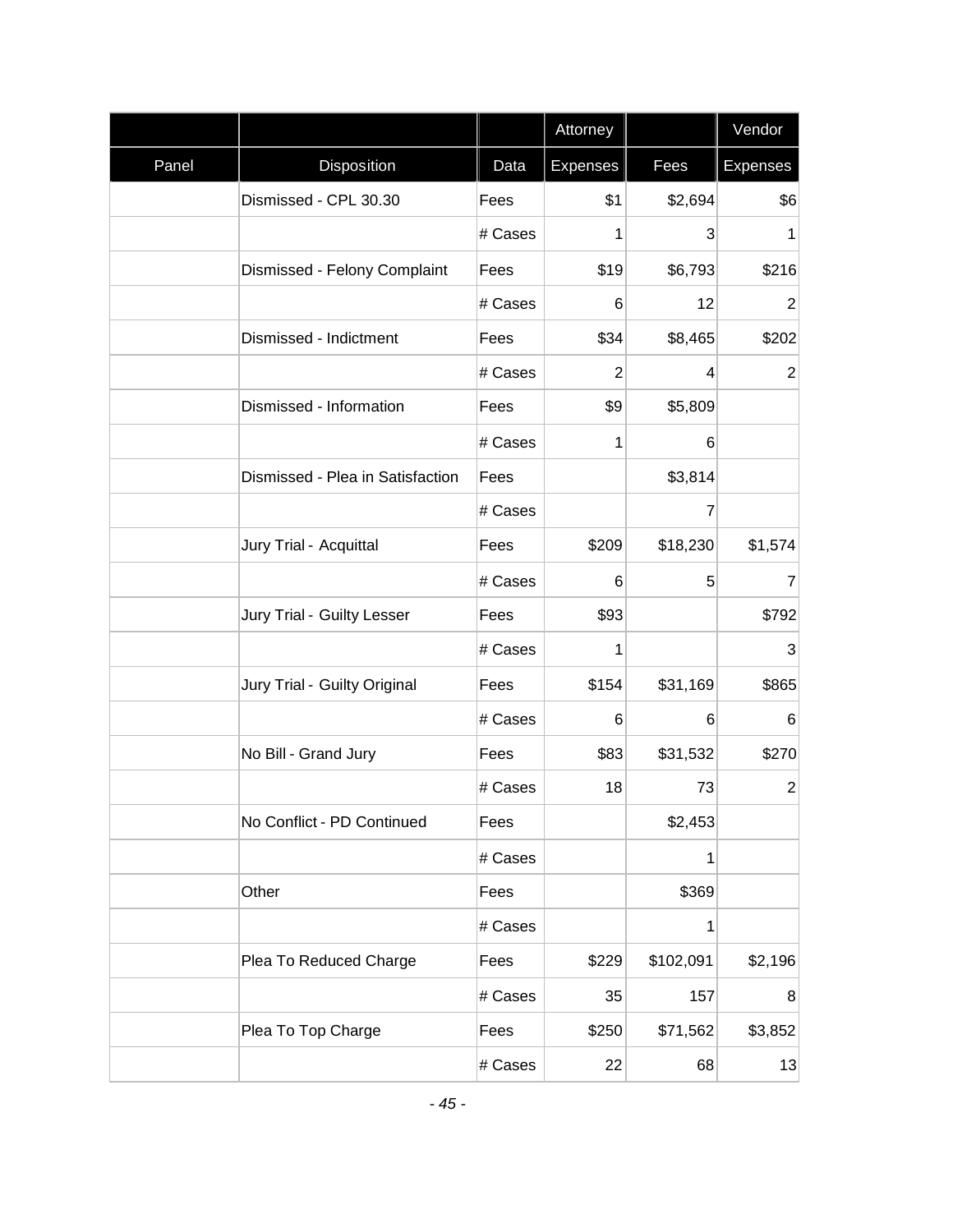|                     |                                    |         | Attorney        |                | Vendor          |
|---------------------|------------------------------------|---------|-----------------|----------------|-----------------|
| Panel               | Disposition                        | Data    | <b>Expenses</b> | Fees           | <b>Expenses</b> |
|                     | Relieved By Court                  | Fees    | \$9             | \$4,132        | \$990           |
|                     |                                    | # Cases | 4               | 8              | 1               |
|                     | Y.O. Adjudication                  | Fees    | \$34            | \$12,379       | \$741           |
|                     |                                    | # Cases | 6               | 21             | 3               |
| <b>Family Court</b> | A.C.D.                             | Fees    | \$2             | \$5,833        | \$190           |
|                     |                                    | # Cases | $\overline{c}$  | 10             | $\overline{2}$  |
|                     | <b>Admit Petition</b>              | Fees    | \$2             | \$8,108        | \$35            |
|                     |                                    | # Cases | 1               | 17             | 1               |
|                     | <b>Bench Trial - Acquittal</b>     | Fees    |                 |                | \$210           |
|                     |                                    | # Cases |                 |                | 1               |
|                     | <b>Client Retained Own Counsel</b> | Fees    |                 |                | \$105           |
|                     |                                    | # Cases |                 |                | 1               |
|                     | Conflict of Interest               | Fees    |                 | \$58           |                 |
|                     |                                    | # Cases |                 | 1              |                 |
|                     | No Conflict - PD Continued         | Fees    |                 | \$244          |                 |
|                     |                                    | # Cases |                 | $\overline{2}$ |                 |
|                     | Other                              | Fees    |                 | \$3,051        |                 |
|                     |                                    | # Cases |                 | 3              |                 |
|                     | <b>Petition Dismissed</b>          | Fees    | \$170           | \$44,316       | \$895           |
|                     |                                    | # Cases | 10              | 73             | 17              |
|                     | Petition Found After Hearing       | Fees    | \$340           | \$22,776       | \$1,328         |
|                     |                                    | # Cases | 10              | 33             | 10              |
|                     | Relieved By Court                  | Fees    |                 | \$759          |                 |
|                     |                                    | # Cases |                 | 6              |                 |
|                     | <b>Stipulated Settlement</b>       | Fees    | \$1,146         | \$128,794      | \$4,356         |
|                     |                                    | # Cases | 47              | 235            | 56              |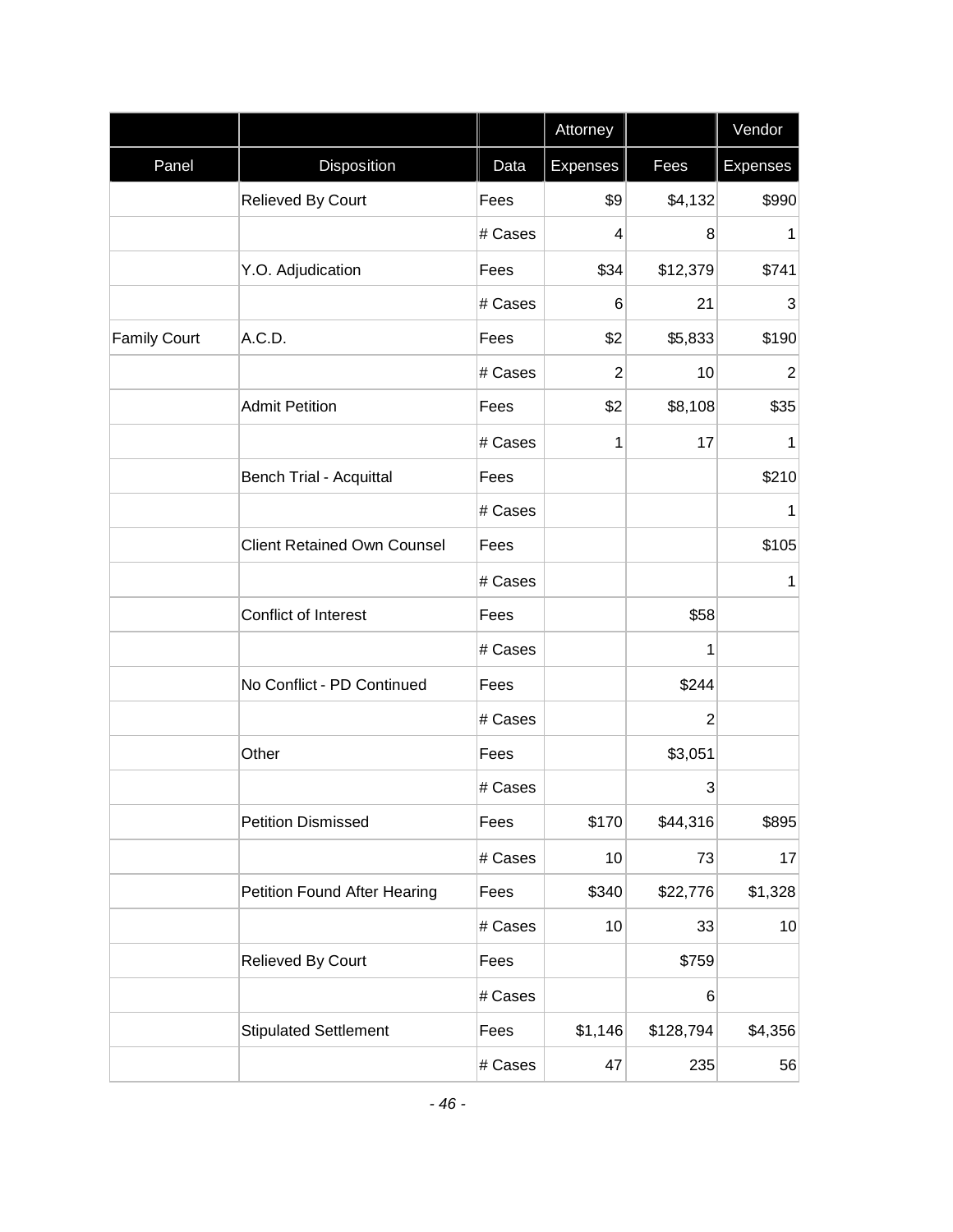|             |                                      |         | Attorney        |                 | Vendor          |
|-------------|--------------------------------------|---------|-----------------|-----------------|-----------------|
| Panel       | Disposition                          | Data    | <b>Expenses</b> | Fees            | <b>Expenses</b> |
| Misdemeanor | A.C.D.                               | Fees    | \$45            | \$33,784        | \$482           |
|             |                                      | # Cases | 19              | 106             | 5               |
|             | <b>Admit Petition</b>                | Fees    |                 | \$957           |                 |
|             |                                      | # Cases |                 | $\vert 3 \vert$ |                 |
|             | <b>Bench Trial - Acquittal</b>       | Fees    | \$28            | \$5,602         |                 |
|             |                                      | # Cases | $\overline{2}$  | 7               |                 |
|             | <b>Bench Trial - Guilty Lesser</b>   | Fees    |                 | \$1,376         |                 |
|             |                                      | # Cases |                 | 1               |                 |
|             | <b>Bench Trial - Guilty Original</b> | Fees    |                 | \$1,059         | \$35            |
|             |                                      | # Cases |                 | $\overline{2}$  | $\mathbf{1}$    |
|             | <b>Bench Warrant</b>                 | Fees    | \$23            | \$10,086        |                 |
|             |                                      | # Cases | 4               | 28              |                 |
|             | <b>Client Retained Own Counsel</b>   | Fees    | \$2             | \$696           |                 |
|             |                                      | # Cases | 1               | 5 <sup>5</sup>  |                 |
|             | Consolidated - Other Charges         | Fees    |                 | \$903           |                 |
|             |                                      | # Cases |                 | 1               |                 |
|             | Covered by Plea - Other Charge       | Fees    | \$18            | \$11,992        | \$190           |
|             |                                      | # Cases | 5               | 40              | 3               |
|             | Dismissed - CPL 30.30                | Fees    | \$66            | \$17,916        | \$613           |
|             |                                      | # Cases | $\overline{7}$  | 51              | 8               |
|             | Dismissed - Information              | Fees    | \$208           | \$28,007        | \$409           |
|             |                                      | # Cases | 26              | 66              | $\overline{7}$  |
|             | Dismissed - Plea in Satisfaction     | Fees    | \$51            | \$9,137         |                 |
|             |                                      | # Cases | 5               | 30              |                 |
|             | Incompetent to Stand Trial           | Fees    | \$1             | \$384           |                 |
|             |                                      | # Cases | 1               | 1               |                 |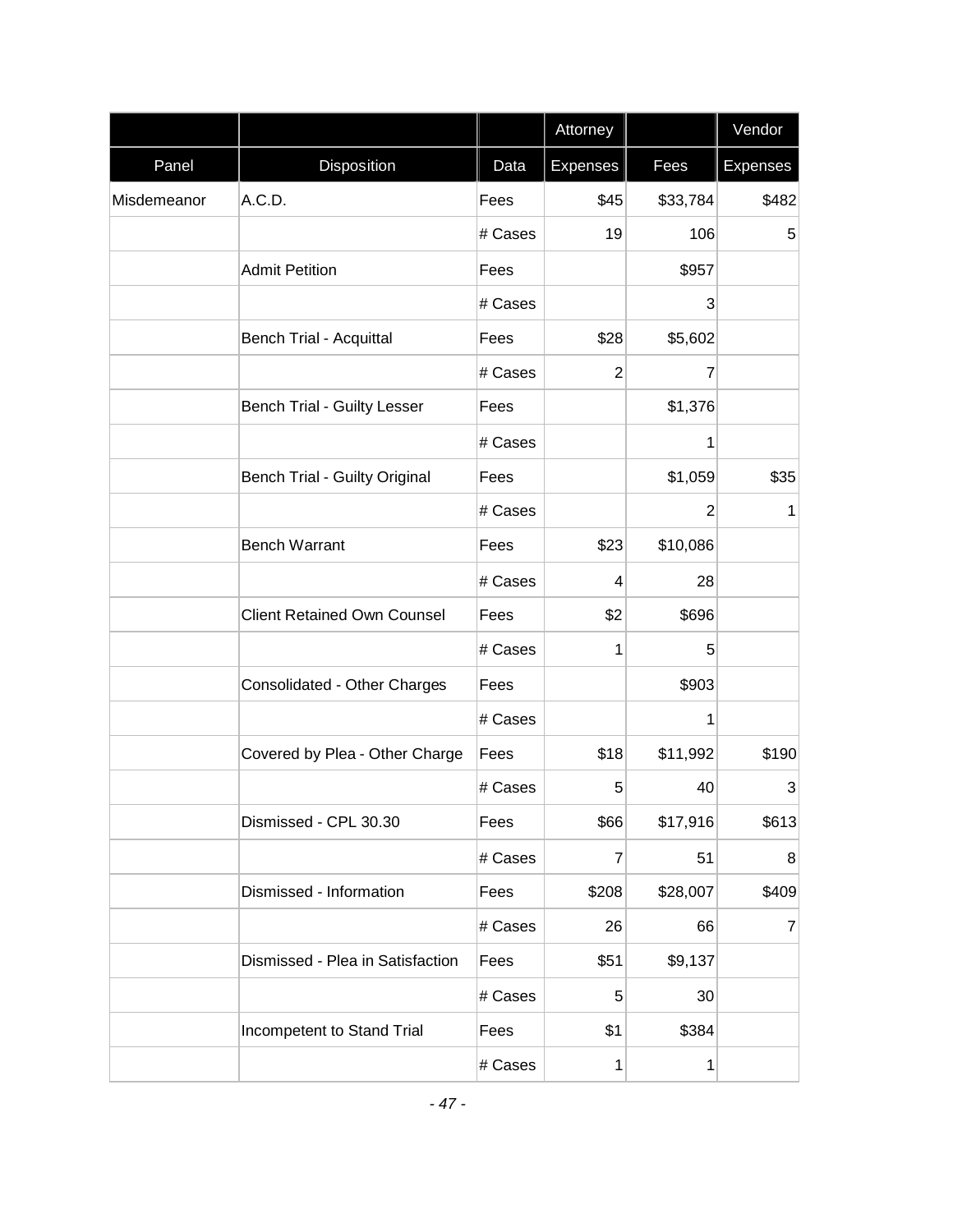|                  |                              |         | Attorney        |                | Vendor          |
|------------------|------------------------------|---------|-----------------|----------------|-----------------|
| Panel            | Disposition                  | Data    | <b>Expenses</b> | Fees           | <b>Expenses</b> |
|                  | Jury Trial - Acquittal       | Fees    |                 | \$4,652        | \$26            |
|                  |                              | # Cases |                 | 1              | 1               |
|                  | Jury Trial - Guilty Lesser   | Fees    | \$95            | \$1,973        |                 |
|                  |                              | # Cases | $\overline{2}$  | 1              |                 |
|                  | Jury Trial - Guilty Original | Fees    | \$75            | \$5,541        |                 |
|                  |                              | # Cases | 1               | 3              |                 |
|                  | No Bill - Grand Jury         | Fees    |                 | \$299          |                 |
|                  |                              | # Cases |                 | 1              |                 |
|                  | No Conflict - PD Continued   | Fees    |                 | \$330          |                 |
|                  |                              | # Cases |                 | $\overline{2}$ |                 |
|                  | Other                        | Fees    |                 | \$728          |                 |
|                  |                              | # Cases |                 | $\overline{2}$ |                 |
|                  | Plea To Reduced Charge       | Fees    | \$97            | \$78,029       | \$756           |
|                  |                              | # Cases | 30              | 190            | $\overline{7}$  |
|                  | Plea To Top Charge           | Fees    | \$68            | \$68,422       | \$4,635         |
|                  |                              | # Cases | 10              | 165            | 3               |
|                  | Relieved By Court            | Fees    |                 | \$3,800        |                 |
|                  |                              | # Cases |                 | 9              |                 |
|                  | Y.O. Adjudication            | Fees    | \$1             | \$5,527        |                 |
|                  |                              | # Cases | 1               | 13             |                 |
| Probation/Parole | <b>Admit Petition</b>        | Fees    | \$50            | \$48,073       | \$273           |
|                  |                              | # Cases | 20              | 107            | 3               |
|                  | <b>Bench Warrant</b>         | Fees    |                 | \$745          |                 |
|                  |                              | # Cases |                 | $\overline{2}$ |                 |
|                  | Consolidated - Other Charges | Fees    |                 | \$399          |                 |
|                  |                              | # Cases |                 | $\mathbf{2}$   |                 |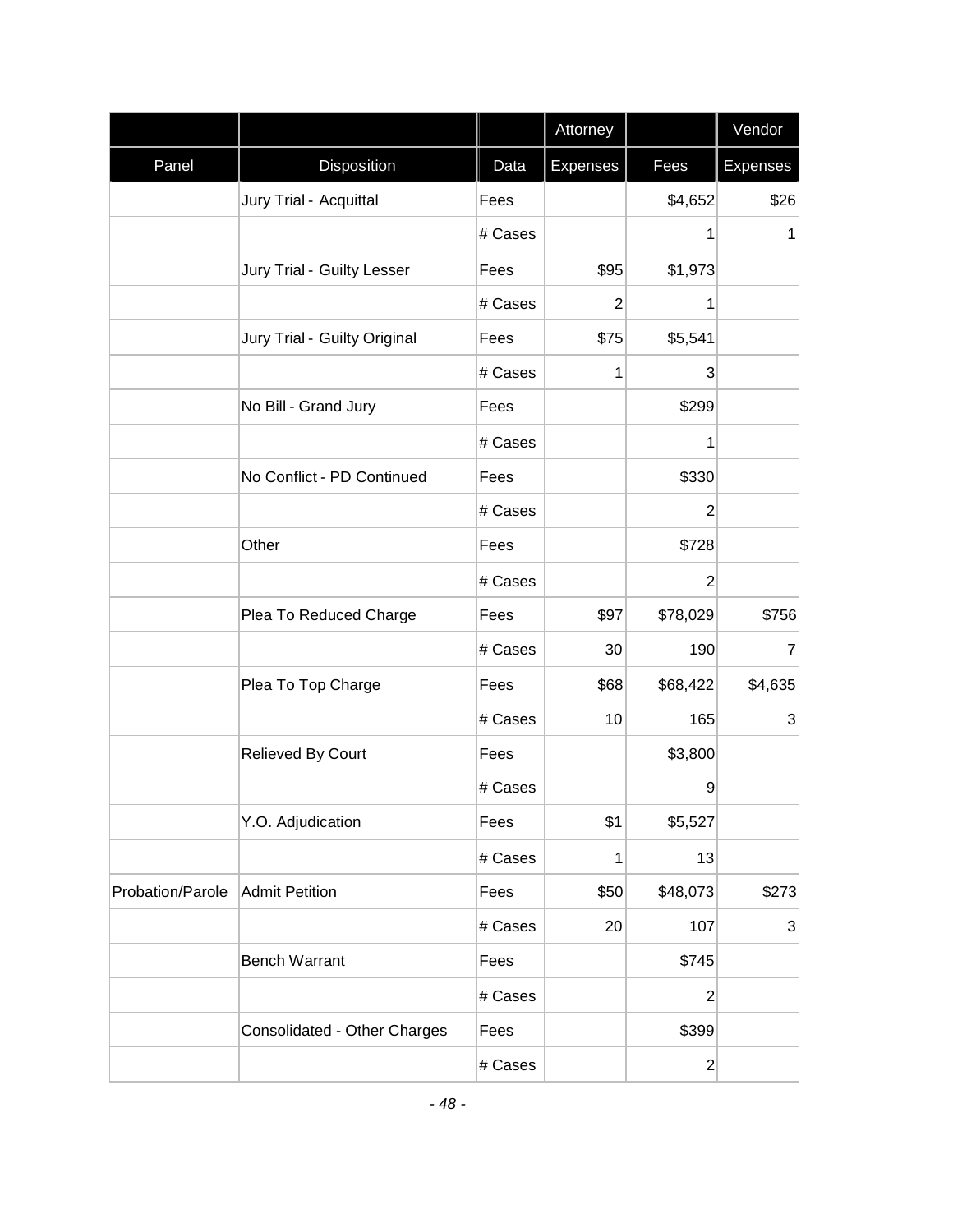|                   |                                     |         | Attorney |                      | Vendor          |
|-------------------|-------------------------------------|---------|----------|----------------------|-----------------|
| Panel             | Disposition                         | Data    | Expenses | Fees                 | <b>Expenses</b> |
|                   | Covered by Plea - Other Charge      | Fees    | \$1      | \$1,123              | \$239           |
|                   |                                     | # Cases | 1        | 5                    | $\overline{2}$  |
|                   | Dismissed - Felony Complaint        | Fees    |          | \$440                |                 |
|                   |                                     | # Cases |          | 1                    |                 |
|                   | Dismissed - Information             | Fees    |          | \$150                |                 |
|                   |                                     | # Cases |          | 1                    |                 |
|                   | <b>Petition Dismissed</b>           | Fees    |          | \$4,080              |                 |
|                   |                                     | # Cases |          | 12                   |                 |
|                   | <b>Petition Found After Hearing</b> | Fees    | \$4      | \$3,570              |                 |
|                   |                                     | # Cases | 1        | 6                    |                 |
|                   | Plea To Reduced Charge              | Fees    | \$11     | \$1,383              |                 |
|                   |                                     | # Cases | 1        | $\overline{3}$       |                 |
|                   | Plea To Top Charge                  | Fees    | \$0      | \$4,829              | \$181           |
|                   |                                     | # Cases | 1        | 13                   | $\overline{2}$  |
|                   | Relieved By Court                   | Fees    | \$0      | \$60                 |                 |
|                   |                                     | # Cases | 1        | 1                    |                 |
|                   | <b>Stipulated Settlement</b>        | Fees    |          | \$900                |                 |
|                   |                                     | # Cases |          | 3                    |                 |
| <b>Total Fees</b> |                                     |         |          | \$12,180 \$1,943,892 | \$134,191       |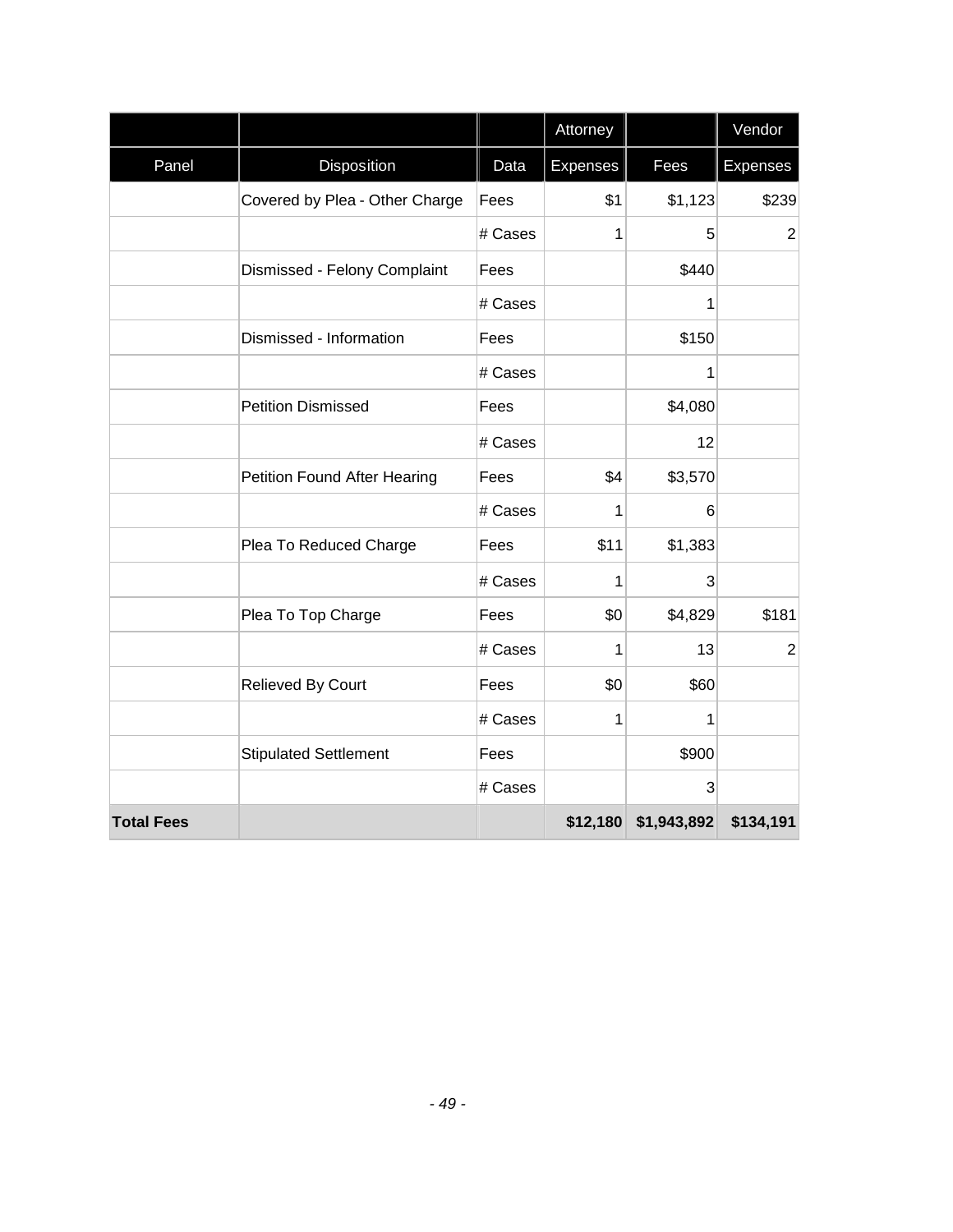# <span id="page-50-0"></span>**2004 Case Dispositions<sup>4</sup>**

| Panel             | Disposition                          | Total            |
|-------------------|--------------------------------------|------------------|
| <b>ABC Felony</b> | A.C.D.                               | $\sqrt{3}$       |
|                   | <b>Alford Plea</b>                   | $\mathbf{1}$     |
|                   | Bench Trial - Acquittal              | $\overline{2}$   |
|                   | <b>Bench Trial - Guilty Original</b> | $\overline{2}$   |
|                   | <b>Bench Warrant</b>                 | 10               |
|                   | Capital Defender Case                | 1                |
|                   | <b>Client Retained Own Counsel</b>   | 27               |
|                   | Conflict of Interest                 | 1                |
|                   | Dismissed - CPL 30.30                | 5                |
|                   | Dismissed - Felony Complaint         | 10               |
|                   | Dismissed - Indictment               | 3                |
|                   | Dismissed - Information              | 5                |
|                   | Dismissed - Plea in Satisfaction     | 27               |
|                   | Incompetent to Stand Trial           | $\overline{2}$   |
|                   | Jury Trial - Acquittal               | $6\phantom{1}6$  |
|                   | Jury Trial - Guilty Lesser           | 8                |
|                   | Jury Trial - Guilty Original         | 32               |
|                   | No Bill - Grand Jury                 | 89               |
|                   | No Conflict - PD Continued           | $\overline{7}$   |
|                   | Other                                | $\boldsymbol{2}$ |
|                   | Plea To Reduced Charge               | 185              |
|                   | Plea To Top Charge                   | 77               |
|                   | Relieved By Court                    | $10$             |

<sup>4</sup> Excludes 35 Miscellaneous cases, e.g. Fugitive, Witnesses, etc.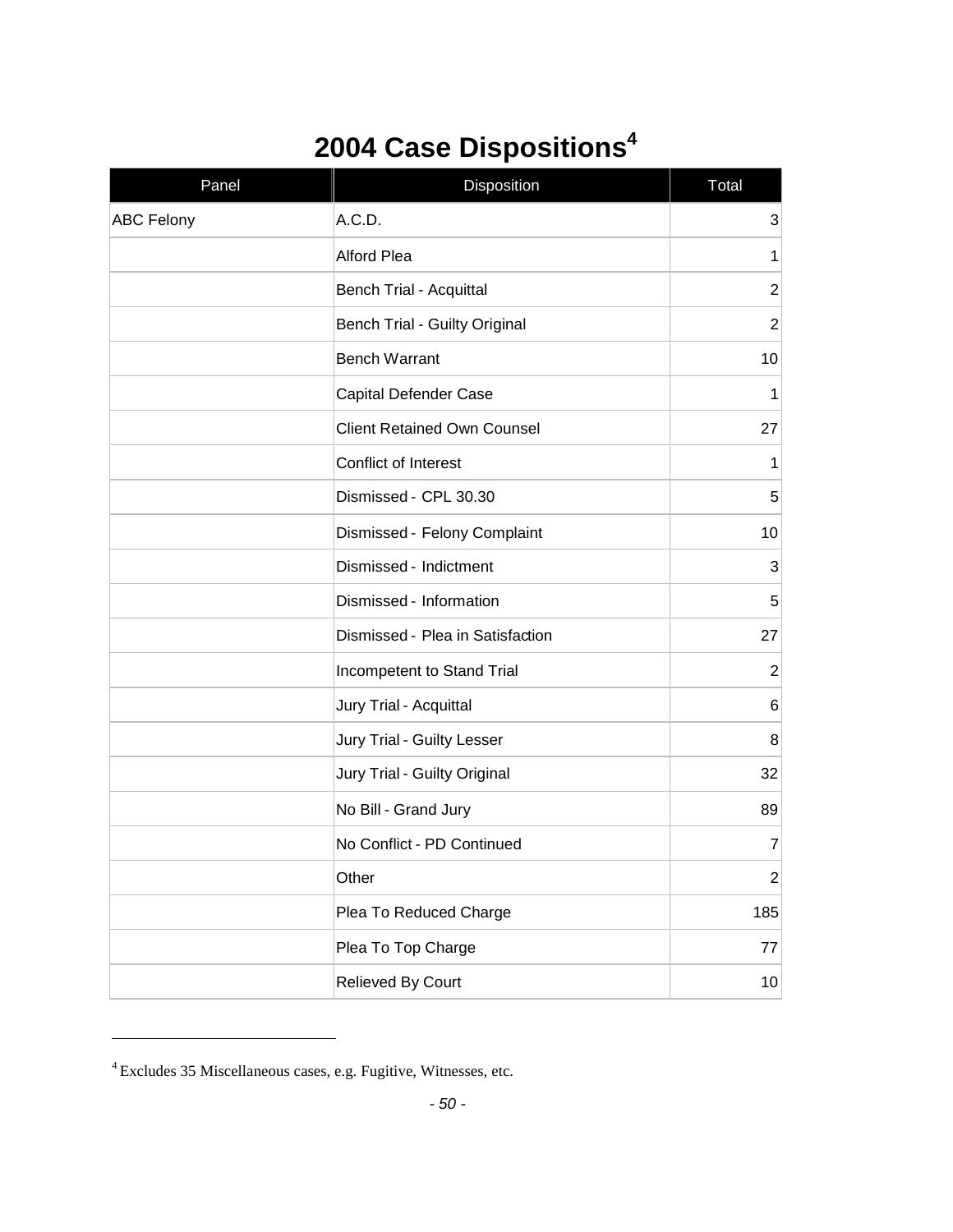| Panel                   | Disposition                          | Total      |
|-------------------------|--------------------------------------|------------|
|                         | <b>Transfer to Family Court</b>      | 4          |
|                         | Y.O. Adjudication                    | 30         |
| <b>ABC Felony Total</b> |                                      | 549        |
| Appellate               | Appeal Judgment - Affirmed           | 17         |
|                         | Appeal Judgment - Discontinued       | 1          |
|                         | Appeal Judgment - Modified           | 1          |
|                         | Appeal Judgment - Reversed           | 1          |
|                         | Appeal Sentence - Affirmed           | 4          |
|                         | <b>Post Conviction - Denied</b>      | 1          |
| <b>Appellate Total</b>  |                                      | 25         |
| DE Felony               | A.C.D.                               | 5          |
|                         | <b>Bench Trial - Guilty Original</b> | 4          |
|                         | <b>Bench Warrant</b>                 | 8          |
|                         | <b>Client Retained Own Counsel</b>   | 13         |
|                         | Dismissed - CPL 30.30                | 4          |
|                         | Dismissed - Felony Complaint         | 9          |
|                         | Dismissed - Indictment               | 5          |
|                         | Dismissed - Information              | 6          |
|                         | Dismissed - Plea in Satisfaction     | 27         |
|                         | Jury Trial - Acquittal               | $\sqrt{5}$ |
|                         | Jury Trial - Guilty Original         | 6          |
|                         | No Bill - Grand Jury                 | 66         |
|                         | No Conflict - PD Continued           | 5          |
|                         | Plea To Reduced Charge               | 138        |
|                         | Plea To Top Charge                   | 76         |
|                         | Relieved By Court                    | 10         |
|                         | Y.O. Adjudication                    | 15         |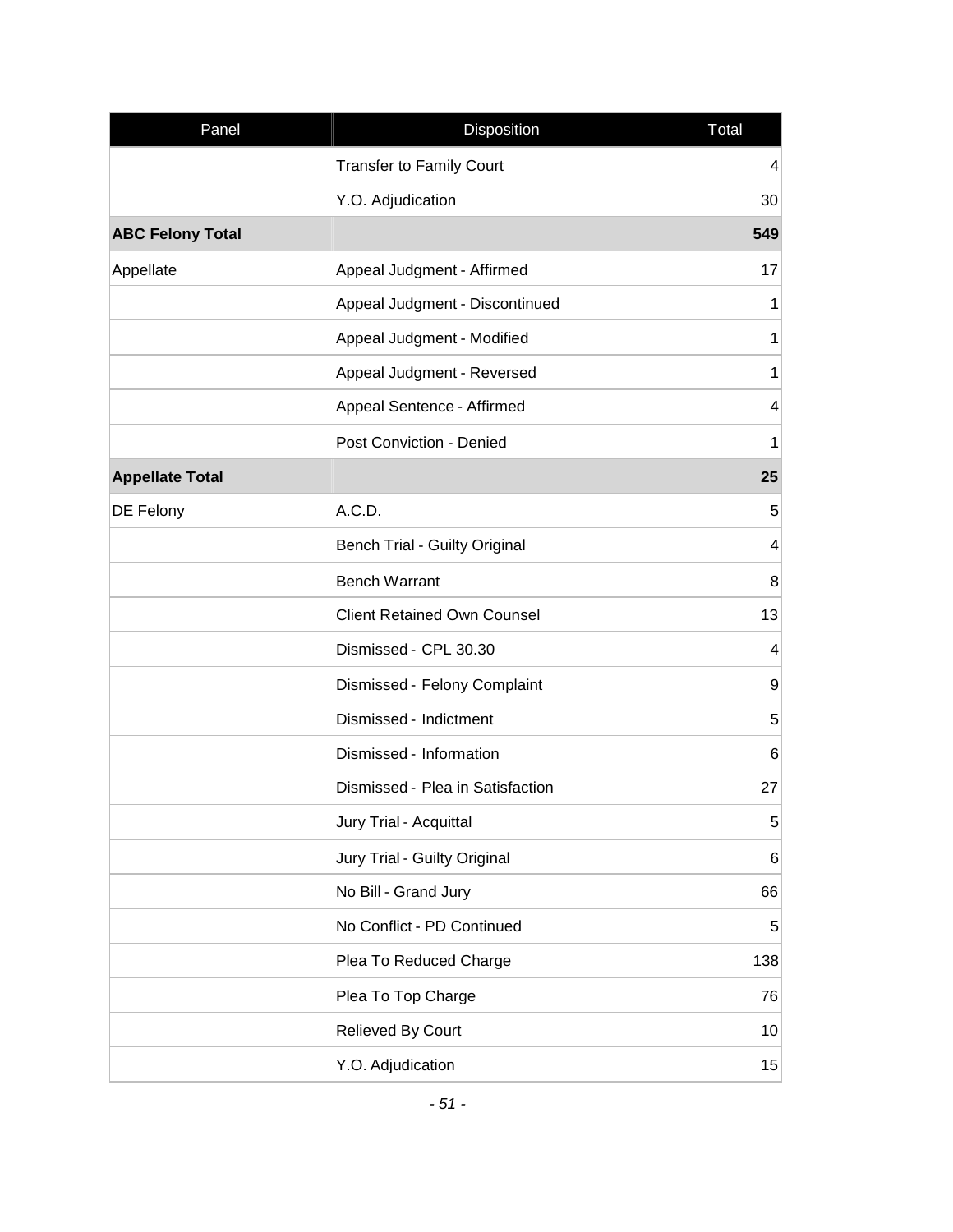| Panel                     | Disposition                          | Total           |
|---------------------------|--------------------------------------|-----------------|
| <b>DE Felony Total</b>    |                                      | 402             |
| <b>Family Court</b>       | A.C.D.                               | 16              |
|                           | <b>Admit Petition</b>                | 13              |
|                           | <b>Client Retained Own Counsel</b>   | 11              |
|                           | Conflict of Interest                 | 9               |
|                           | No Conflict - PD Continued           | 16              |
|                           | Other                                | 14              |
|                           | <b>Petition Dismissed</b>            | 255             |
|                           | <b>Finding After Hearing</b>         | 52              |
|                           | Relieved By Court                    | 22              |
|                           | <b>Stipulated Settlement</b>         | 553             |
|                           | Transfer to IDV                      | 7               |
| <b>Family Court Total</b> |                                      | 967             |
| Misdemeanor               | A.C.D.                               | 297             |
|                           | Abated by Death                      | $\mathbf 1$     |
|                           | Bench Trial - Acquittal              | 9               |
|                           | <b>Bench Trial - Guilty Lesser</b>   | $\mathbf{1}$    |
|                           | <b>Bench Trial - Guilty Original</b> | 3               |
|                           | <b>Bench Warrant</b>                 | 23              |
|                           | <b>Client Retained Own Counsel</b>   | 16              |
|                           | Conflict of Interest                 | $\mathbf{1}$    |
|                           | Dismissed - CPL 30.30                | 260             |
|                           | Dismissed - Information              | 237             |
|                           | Dismissed - Plea in Satisfaction     | 127             |
|                           | Incompetent to Stand Trial           | $\overline{c}$  |
|                           | Jury Trial - Acquittal               | 9               |
|                           | Jury Trial - Guilty Lesser           | $\vert 4 \vert$ |